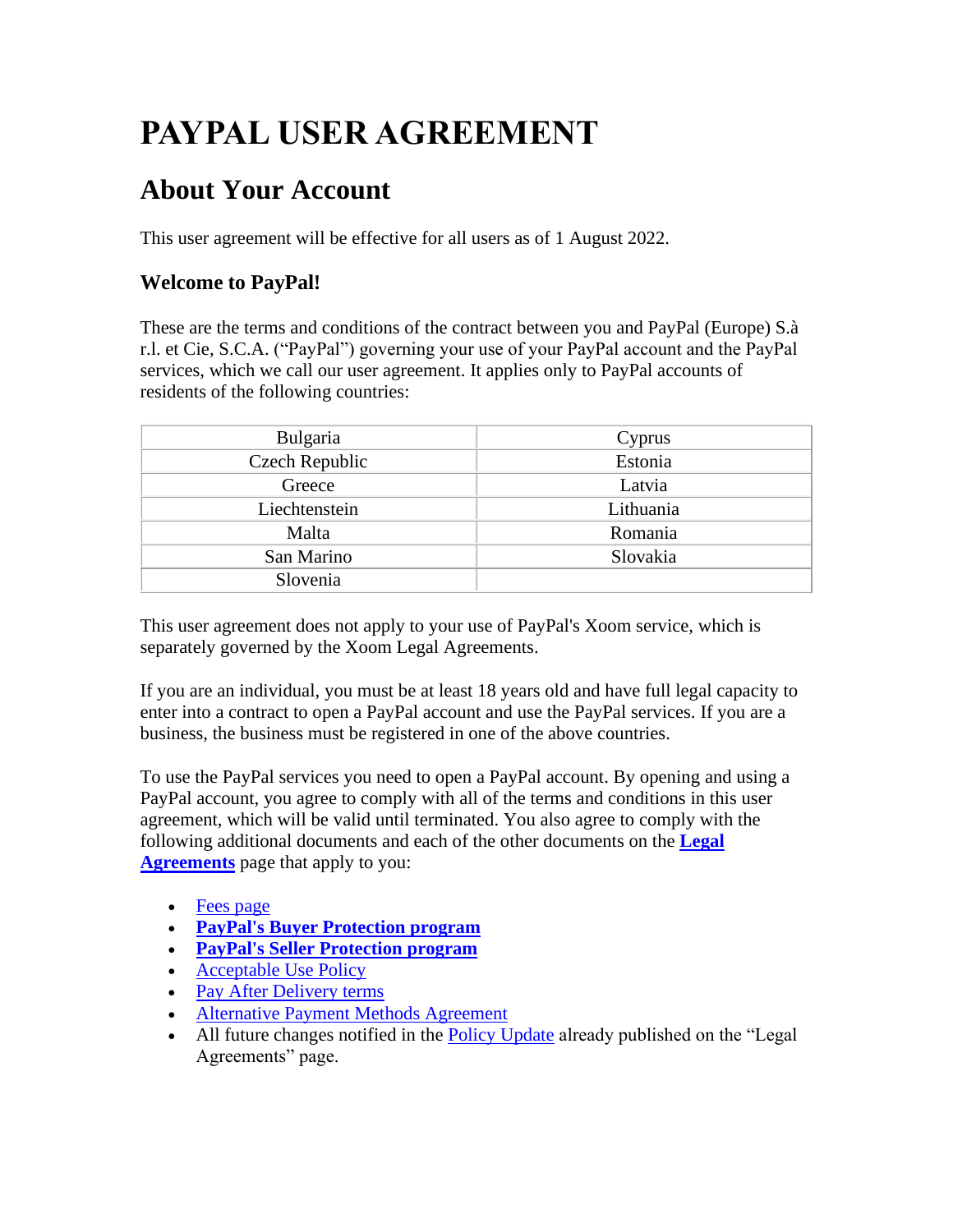Please read carefully all of the terms and conditions of this user agreement and each of the other documents that apply to you.

We may revise this user agreement and any of the documents listed above from time to time. We will post a notice on the **Policy Updates** page of our website and provide notice to you of at least 2 months (but no less than 60 days). By continuing to use our services after any changes to this user agreement take effect, you agree to be bound by those changes. You may notify PayPal of your objection to the proposed changes or close your account before the proposed changes take effect. Any necessary editing, including for typographical or calculation errors or other obvious mistakes, does not constitute an amendment to the User Agreement. If you do not agree with any changes, you may close your account free of charge before the changes take effect.

## **Information about us**

Our services are provided by PayPal (Europe) S.à r.l.et Cie, S.C.A. (R.C.S. Luxembourg B 118 349) to registered users in the European Economic Area. For details on how to reach PayPal, please refer to this page on [Customer Service.](https://www.paypal.com/cz/smarthelp/home?locale.x=en_CZ)

PayPal is duly licensed in Luxembourg as a bank (or "credit institution" in legal terms). We are supervised by the Luxembourg financial regulatory authority, the Commission de Surveillance du Secteur Financier or CSSF. CSSF's registered office: 283, route d'Arlon, L-1150 Luxembourg. The CSSF maintains a register of the organisations that it regulates at [https://supervisedentities.apps.cssf.lu/index.html?language=en#Home.](https://supervisedentities.apps.cssf.lu/index.html?language=en#Home) PayPal is number B00000351 on the register, but you can also look us up on the register by our name. Trade Register Number: R.C.S. Luxembourg B 118 349.

## **Our service**

PayPal's main business is the issuance of electronic money and the provision of payment services using that electronic money. Through our services you may make online and instore payments, donations, and send, request and receive electronic money. PayPal also provides other financial and related services which can be found on the Legal Agreements page for PayPal services. These services are collectively referred to as the service.

This user agreement, together with other legal terms and legally required disclosures relating to your use of our service will be made available to you at all times on the PayPal website (typically located on the "Legal Agreements" page). We may also send this information to you.

You may request a copy of any legally required disclosures (including this user agreement) from us and we will provide this to you in a form which allows you to store and reproduce the information (for example, by e-mail).

## **What do you need to use the PayPal service?**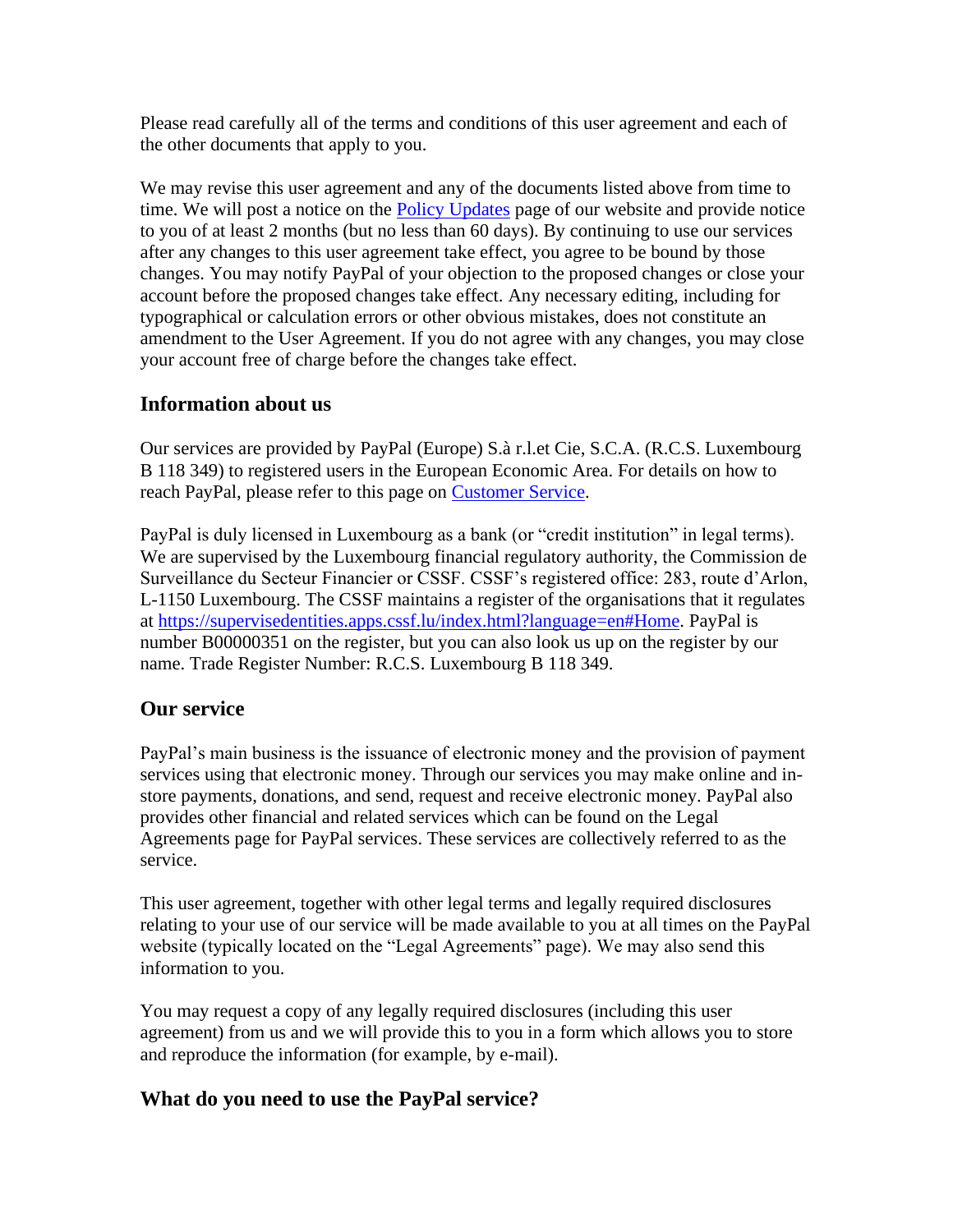To use our service, you will need access to a smartphone and computer, or tablet and have an internet connection.

#### **Opening an account**

We offer 2 types of accounts: personal accounts and business accounts. To open an account with us, you must:

- Either be an individual (at least 18 years old) or a business that is able to form a legally binding contract; and
- Complete our sign-up process.

As part of our sign-up process, you must:

- Register an email address and mobile number;
- Set a password, which we will use to log you in;
- Meet our eligibility requirements; and
- Agree to our [Privacy Statement](https://www.paypal.com/cz/webapps/mpp/ua/privacy-full?locale.x=en_CZ) and [user agreement,](https://www.paypal.com/cz/webapps/mpp/ua/useragreement-full?locale.x=en_CZ) including the applicable documents on the Legal Agreements page.

#### **Personal accounts**

With a personal account you can send and request money from friends and family and pay online for purchases.

Holders of certain existing personal accounts may be required to upgrade their accounts (which may include providing further information to PayPal) to be able to use all of the current functionality available in a personal account.

To use your PayPal account primarily to sell things, you must open a business account or convert your personal account to a business account.

#### **Business accounts**

Business accounts are for people and organizations (whether incorporated or not) that primarily use PayPal to receive online payments for sales or donations.

Business accounts may be subject to fees that differ from the fees applicable to personal accounts. See our [Fees](#page-53-0) for further details.

**By opening a business account or converting a personal account to a business account, you certify to us that you are using it primarily for a business or commercial purpose.**

#### **Commercial Entity Status**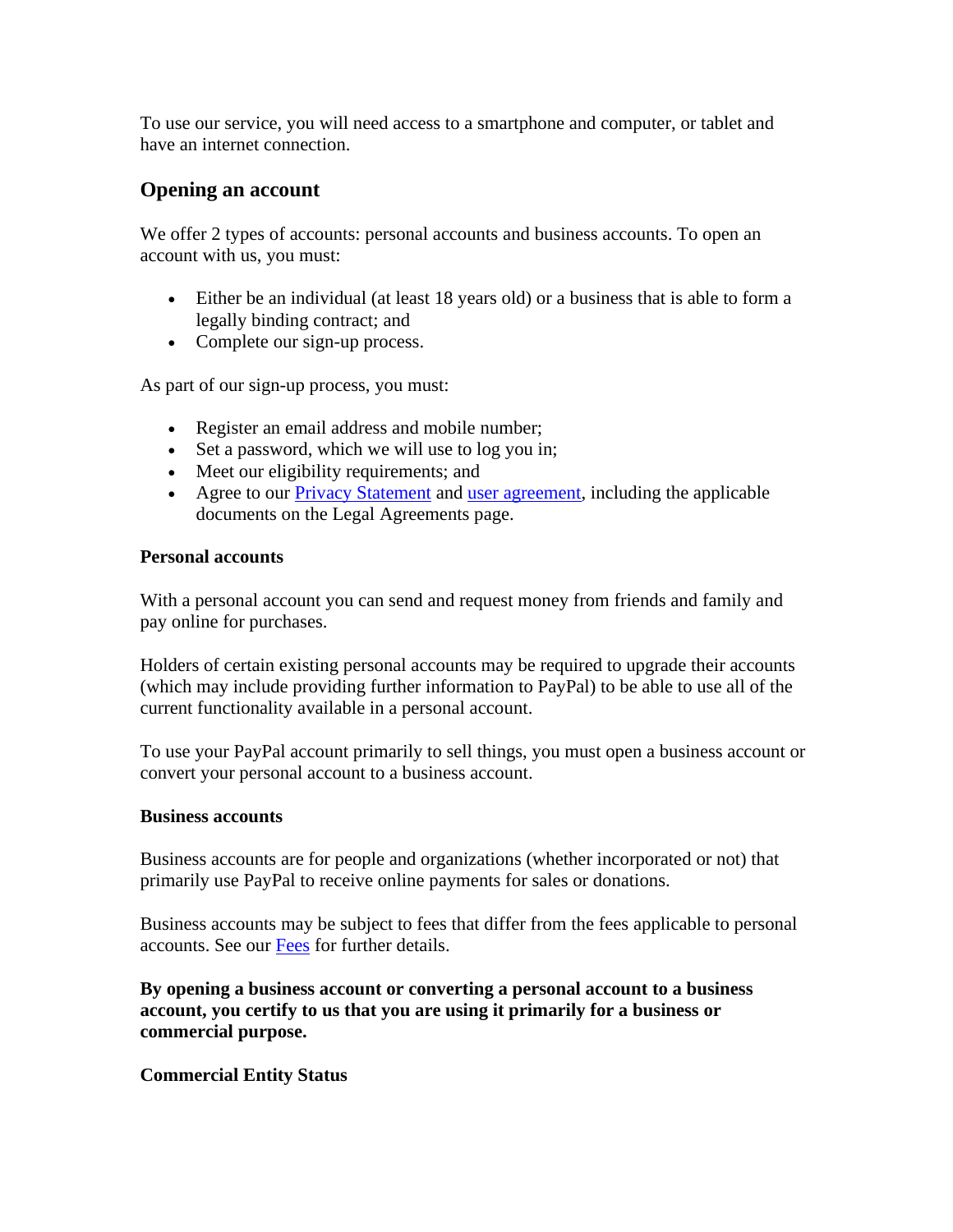If the activity through any type of PayPal account you hold reaches certain thresholds or involves certain business segments or activities, you are required by the card networks to agree to [Commercial Entity Agreements](https://www.paypal.com/cz/webapps/mpp/ua/ceagreement-full?locale.x=en_CZ) directly with our processing partners to allow you to continue accepting card-funded payments. In this case, these [Commercial Entity](https://www.paypal.com/cz/webapps/mpp/ua/ceagreement-full?locale.x=en_CZ)  [Agreements](https://www.paypal.com/cz/webapps/mpp/ua/ceagreement-full?locale.x=en_CZ) will apply to any payment processed by PayPal on your behalf in addition to this user agreement.

#### **Safe use of your PayPal account**

You should take reasonable steps to stop your PayPal account being misused. You must maintain adequate security and control of any and all devices, items, IDs, passwords and personal identification numbers / codes that you use to access your PayPal account and the PayPal services.

You must comply with all reasonable instructions we may issue regarding how you can keep your payment instrument safe.

We may require you to authenticate any instruction relating to your account (i.e. give us the information that we need to be sure that it's you giving us the instruction, such as submitting your correct log-in information – this could include your e-mail address and password) and otherwise successfully log into your PayPal account to provide to us your instruction.

You must keep your postal address, email address, phone number of a phone to which you are the primary user and other contact information current in your PayPal account profile.

You may expressly grant, remove and manage permissions for some third parties to take certain actions on your behalf. In some cases you can do this when logged into your account – in other cases you can do this directly with the third party. You acknowledge that if you grant permission for a third party to take actions on your behalf, we may disclose certain information about your account to this third party.

You may permit third party service providers licensed by applicable law to:

- Provide account information services to access information about your account on your behalf.
- Confirm whether an amount necessary for the execution of a card-based payment transaction is available on your account.
- Provide payment initiation services to initiate payments from your account on your behalf.

Granting permission to any third party to access your account in any way does not relieve you of any of your responsibilities under this user agreement. You are liable to us for the actions that you authorize the third parties to carry out. You will not hold us responsible for, and you will indemnify us from, any liability arising from the actions or inactions of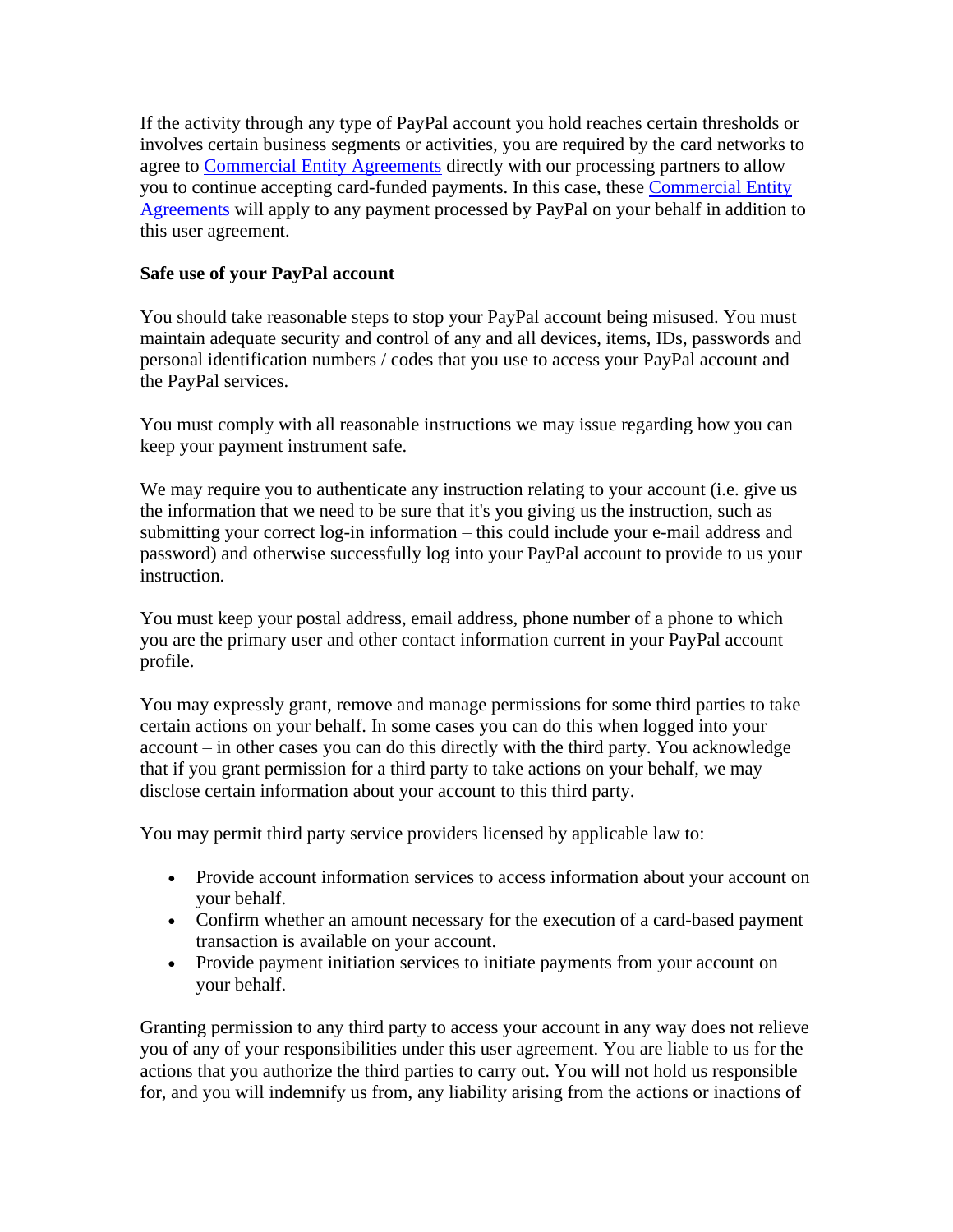such third parties in connection with the permissions you granted, subject to your mandatory legal rights.

## <span id="page-4-0"></span>**Closing Your PayPal Account**

You can close your account at any time. See the **PayPal Help Center** for how to do this.

We may close your account at our convenience by providing you with 2 months' (but no less than 60 days') prior notice. We may also close your account at any time if:

- 1. You are in breach of this user agreement and/or we are otherwise entitled to close your account under this user agreement.
- 2. You do not access your account for 3 years.
- 3. We suspect that your account has been accessed without your authorization.

Where we decide to close your account we will provide you with notice of account closure and where practicable, the reasons for closing your account, together with the ability to withdraw any undisputed funds that we are holding.

When your account is closed:

- This user agreement terminates immediately, except that this user agreement survives termination to the extent and for so long as we require to deal with the closure of your account and to comply with applicable laws and regulations.
- We may cancel any pending transactions and you will forfeit any balances associated with special funding arrangements.
- We may suspend, limit or terminate your access to or use of our services, websites, software, systems (including any networks and servers used to provide any of the services) operated by us or on our behalf or some or all of the services.
- You will remain liable for all outstanding obligations under this user agreement related to your account prior to closure.
- We may keep your account information in our database for the purpose of fulfilling our legal obligations.
- We may retain your electronic money after closure to the extent and for the time we reasonably require to protect us and/or any third party against the risk of reversals, fees, fines, penalties and other liabilities of whatever nature. After this time you will be able to withdraw any undisputed funds that we are holding. Please [Contact Us](https://www.paypal.com/cz/selfhelp/home?locale.x=en_CZ) if you have any questions about funds held in your account on closure.

#### **If you are the legal representative of an incapacitated or deceased account holder, please [Contact Us](https://www.paypal.com/cz/selfhelp/home?locale.x=en_CZ) for assistance.**

In the event that we decide to discontinue any of our services or any portion or feature of our services for any reason, we will give you at least two months' (but no less than 60 days) prior notice before discontinuing the service or feature, unless we determine in good faith that: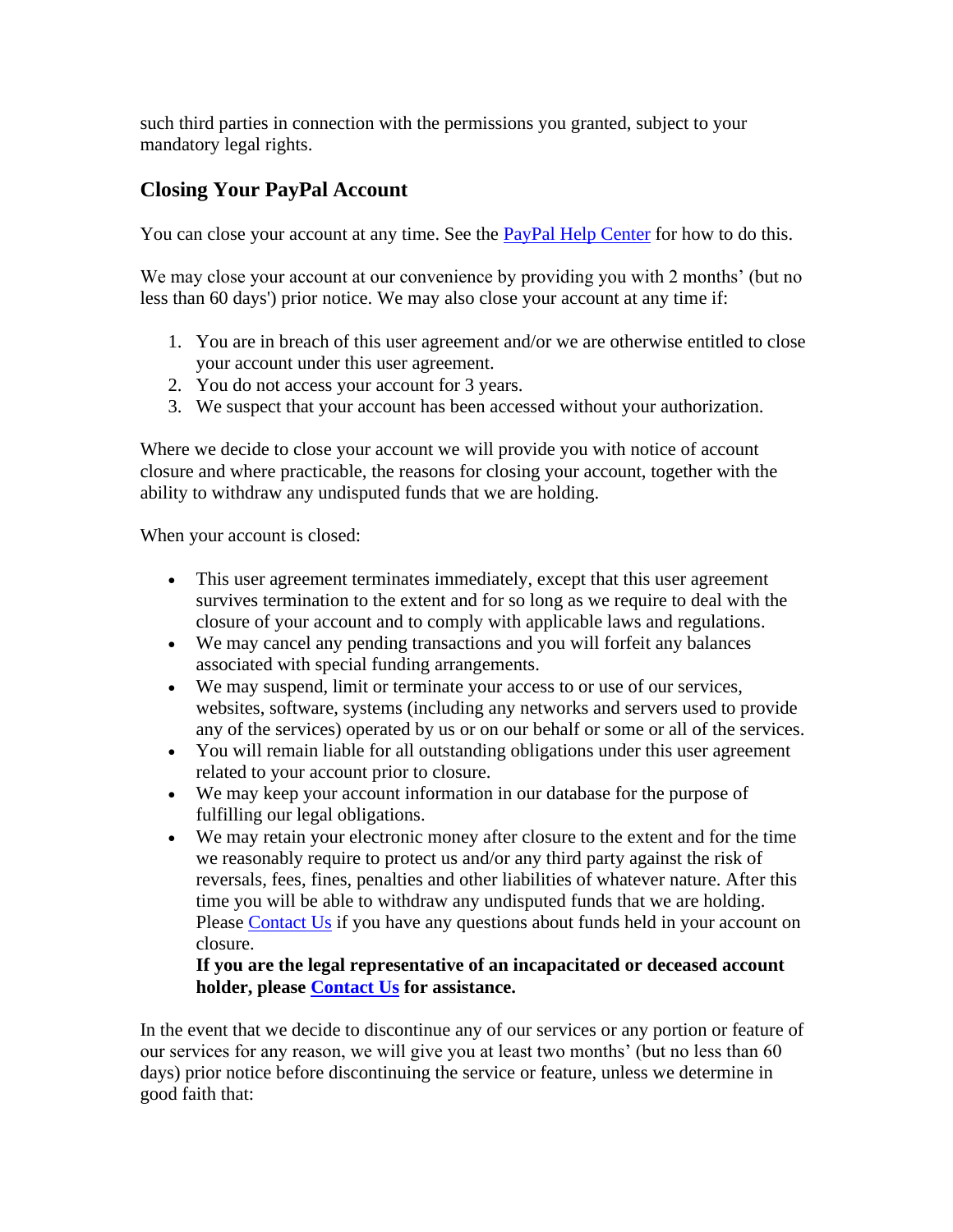- The service or feature must be discontinued sooner as required by law or a thirdparty relationship.
- Doing so could create a security risk or substantial economic or material technical burden.

#### **Right of withdrawal**

If you are a consumer, you have the right to withdraw from the User Agreement without giving any reason and without penalty within 14 days of your account being opened. To do so, you must, within these 14 days, follow the process to close your account which will end the User Agreement. PayPal thinks consumers should have the choice to use our services or not so we don't lock you into a contract. This is why, in addition to these mandatory rights, even after 14 days, you can end your agreement by closing your account. By making use of our services during the 14-day withdrawal period you require our services to be provided before the end of the 14-day right of withdrawal period. You will have to pay fees for the services you used (including during the 14-day withdrawal period) up until you close your account and withdraw your balance, if any. All pending transactions will be cancelled when you close your account. See the section ["Closing](#page-4-0) [your PayPal account"](#page-4-0) in the User Agreement for more details.

## **Linking and Unlinking a Funding Source**

All money in your account is legally termed "electronic money", which is recognized throughout the European Economic Area as a form of money suitable for use online.

You can use a funding source as a way to pay us to obtain electronic money in your account or to receive withdrawals from your account, as further outlined in this user agreement (see in particular [Adding or Withdrawing Money](#page-8-0) and [Funding your Payment.](#page-18-0)

You can link or unlink a credit card, debit card, a prepaid card (where available) a bank account or PayPal Credit (where available) to your PayPal account as a funding source.

We may limit the availability of your funding sources to manage our risk.

Please keep your funding source information current (e.g. credit card number and expiration date). If this information changes, we may update it using information and third-party sources available to us without any action on your part. If you do not want us to update your card information, you may contact your issuer to request this or remove your funding source from your PayPal account. If we update your funding source, we will keep any preference setting attached to that funding source. You may choose to confirm your card or bank account, so that we can verify that the card or bank account is valid and that you are its owner. We may allow you to do this by following the "Link and Confirm Card" process (for cards) or the "Bank Confirmation" process (for bank accounts) or other processes which we may notify to you or which we may publish from time to time.

#### **Your continuous permission for us to charge your funding sources**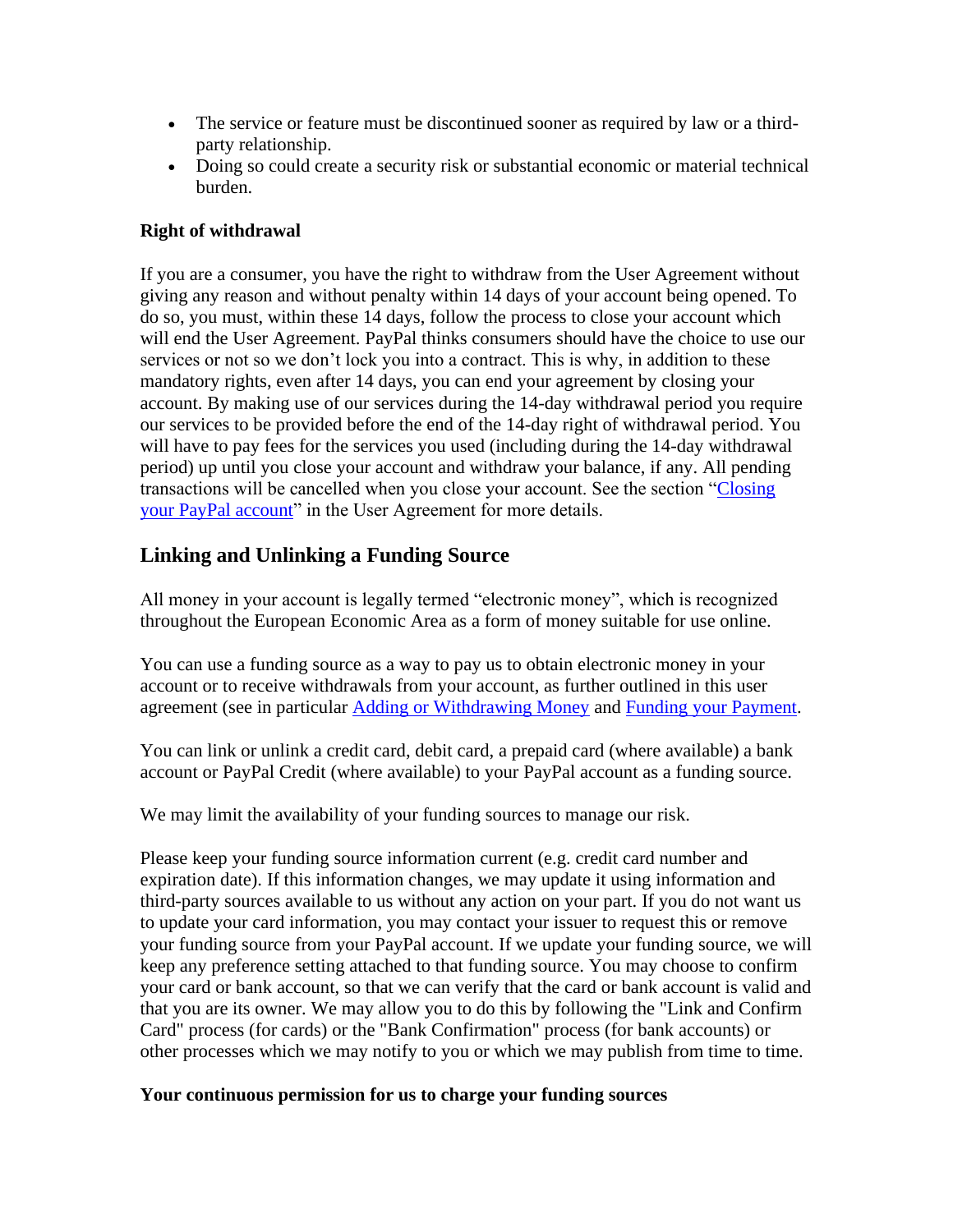By linking a funding source to your PayPal account, you give us continuous permission to automatically charge that funding source (subject to this user agreement and the terms of any mandate (e.g. bank direct debit) used by the provider of that funding source to set up and maintain that authority) for the required value of the electronic money:

- To cover:
	- o The payment amount (plus all transaction fees payable to us) when you use your account to send a payment to another user.
	- o Any amounts you owe us arising from your activity as a recipient of payments using our services.
- To top up your account when you use the "Add Funds" functionality account interface.

We may charge the funding source again if the previous attempt failed. If you cancel any continuous permission from your funding source, you will reimburse us for the value of any electronic money we've already issued for which a charge from that funding source remains outstanding.

You can stop the permission by unlinking the funding source from your PayPal account.

SEPA is an initiative of the European Commission and European banking sector, aimed at making transactions more efficient within the European Union. If you are a user with a registered address in Cyprus, Estonia, Greece, Latvia, Lithuania, Malta, Slovakia and Slovenia, whenever you register a bank account with PayPal or use a new bank account for the first time as a Funding Source, you grant PayPal a SEPA Direct Debit mandate. If you use a SEPA Direct Debit mandate for the continuous authority:

- You can access the mandate and the mandate reference number (MRN) in your PayPal account profile at any time and cancel or change the mandate for future transactions.
- PayPal will inform you of the amount of the SEPA Direct Debit payment and the time frame in which PayPal will collect the amount from the bank account together with the purchase confirmation. If PayPal resubmits any SEPA Direct Debit payment request due to reversal of the original payment, there will be no (additional) information given on the amount and the time frame ahead of the resubmission.
- You can claim a refund from your bank at any time up to 8 weeks after the date on which the SEPA Direct Debit payment took place in accordance with your bank's terms and conditions.

#### **Risk of reversals to your funding source and when eCheques may arise**

When we receive a payment from your funding source we may store the resulting electronic money in your [reserve account](#page-33-0) for as long as we have reason to believe that there is risk of reversal by the funding source provider. This is because we do not have all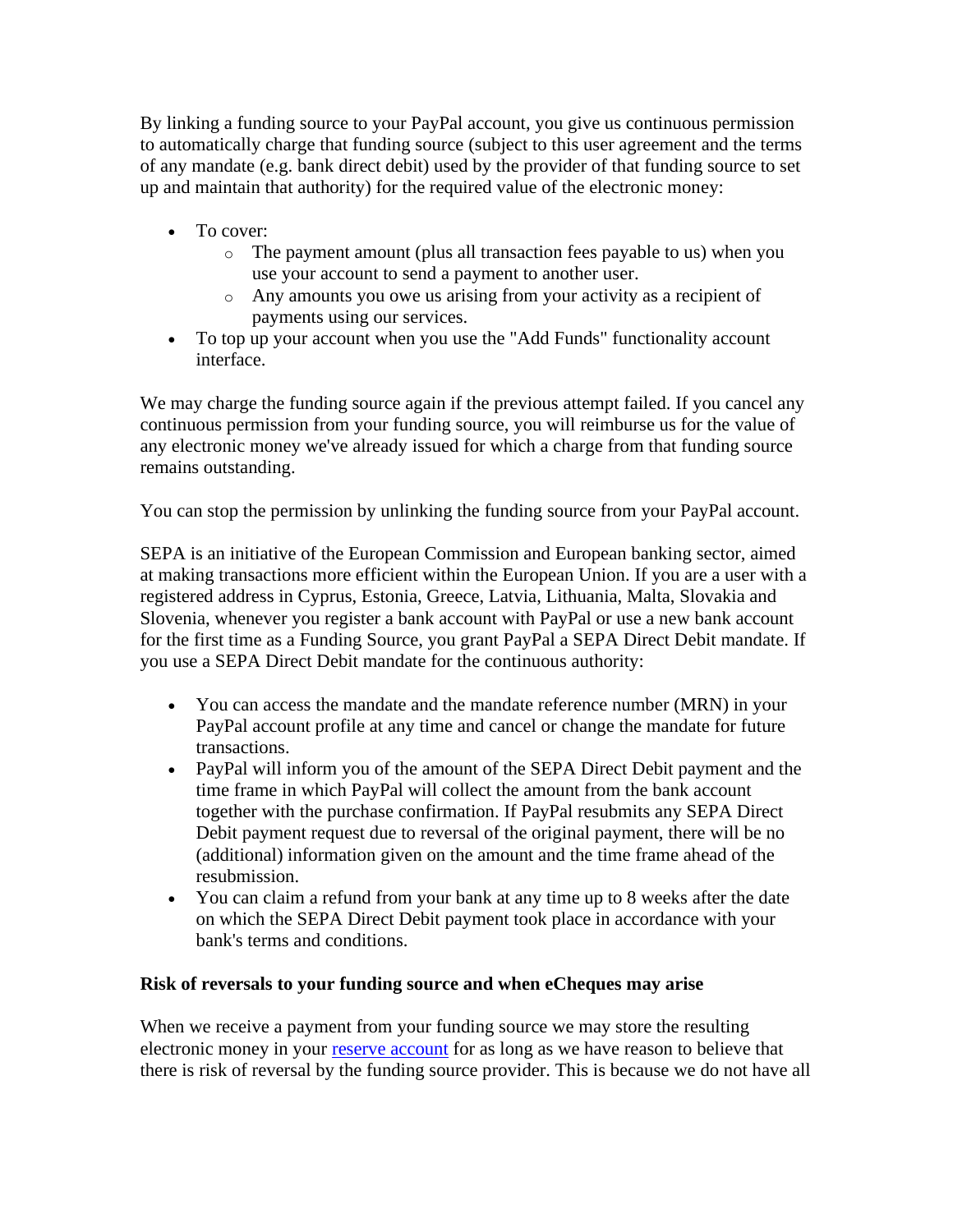the information necessary to place the funds from your payment at your disposal in your [PayPal balance](#page-7-0) while there is such a risk of reversal.

When you instruct us to make a payment from your account to another user funded by a payment from your bank account and we store the resulting electronic money in this way, we call this type of payment from your bank account an "eCheque" payment. See [Funding payments you send from your account](#page-18-0) below for how we use eCheques.

## <span id="page-7-0"></span>**Holding and using a PayPal balance**

You will not receive interest or any other earnings on the money in your account. This is because the money in your account is electronic money and applicable laws forbid paying interest on electronic money (for example, Directive 2009/110/EC article 12 of the European Union). Also, electronic money is not a deposit or an investment under Luxembourg law, so the Luxembourg deposit guarantee or investor indemnity schemes administered by the *Conseil des Protection des Deposants et des Investisseurs* or any equivalent scheme in the EEA cannot protect you.

We may store and move the money in your account in and between:

- The [PayPal balance](#page-7-0) and
- The [reserve account.](#page-33-0)

at any given time subject further to this user agreement.

#### **PayPal balance**

The operational part of your account contains your PayPal balance, which is the balance of money available for payments or withdrawals.

When you use our payment service to pay another user, you instruct us to transfer the money from your PayPal balance to the recipient's account.

You need to have enough PayPal balance in cleared funds to cover the amount of any payment you make and the transaction fees you owe us at the time of the payment. Other requirements also apply – see the section [Making a Payment](#page-14-0) below. If you have insufficient PayPal balance or have chosen a preferred funding source you are also requesting us to obtain funds on your behalf from your applicable funding source and issue electronic money to your PayPal balance for your payment to be made.

When you withdraw your money you need to have enough PayPal balance to cover the value of any withdrawal at the time of the withdrawal.

See [Adding or Withdrawing Money](#page-8-0) to know how to get a PayPal balance and how to withdraw it.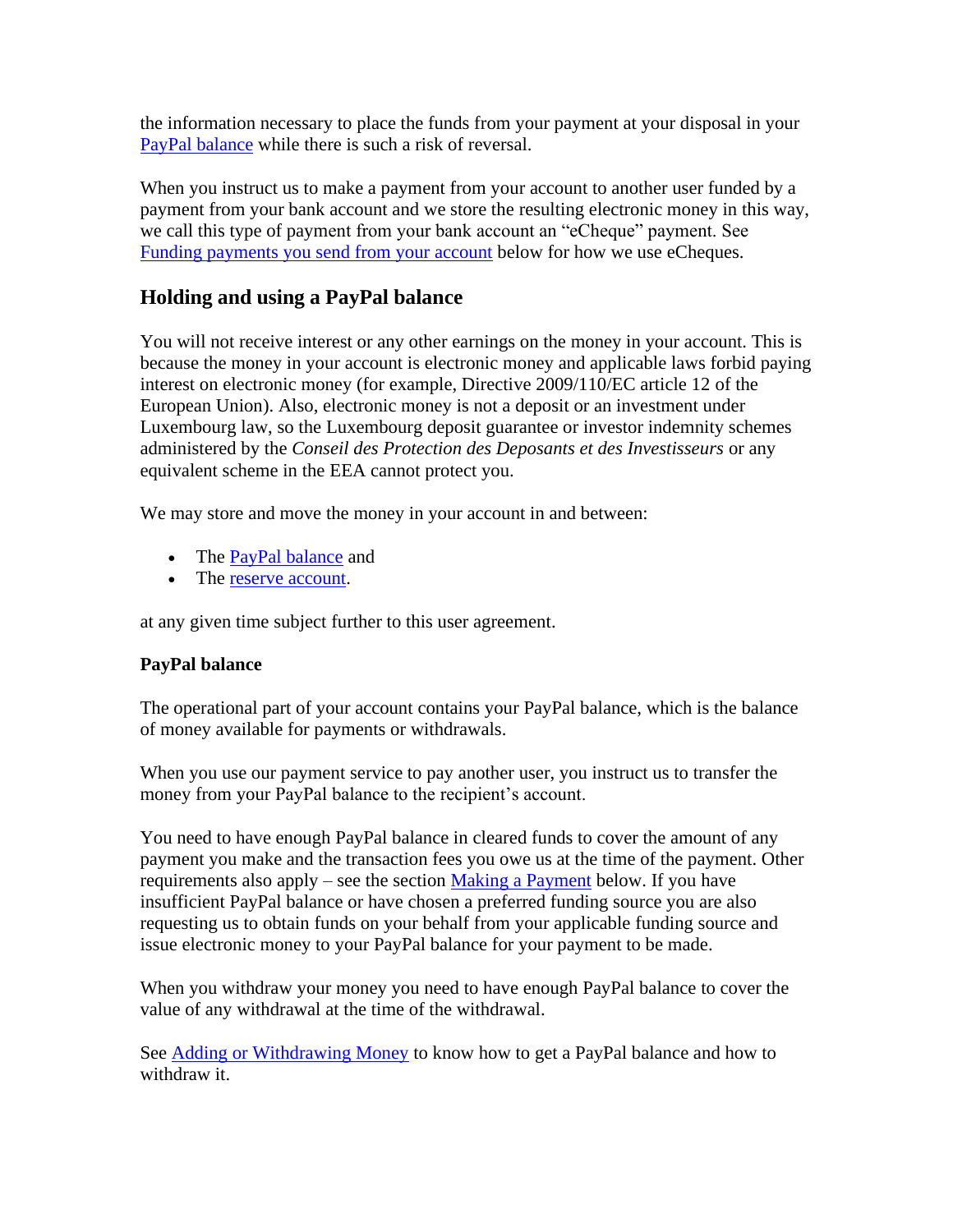If your PayPal balance shows a negative amount, this is the net amount you owe to us at the given time.

#### **Reserve account**

Money marked in your account overview as "pending", "uncleared", "held" or otherwise restricted or limited at any given time is held in the part of your account which acts as a reserve account. You cannot access and use money stored in the reserve account.

## <span id="page-8-0"></span>**Adding or Withdrawing Money**

#### **Adding money**

To get electronic money into your account you can, subject further to this user agreement:

- Accept a payment in your account from someone else. We may charge you [fees](#page-53-0) for this.
- Obtain electronic money from us by paying us an equivalent amount.

You can obtain electronic money from us by:

- Automatically using your applicable funding source(s) to cover the amount of the payments that you instruct us to send to other users (and the transaction fees payable by you to us).
- Manually using the "Add Funds" function available from your account interface to pay us or instructing us to charge your funding source for the electronic money.

The execution of any payment to us from your funding source provider is your funding source provider's legal responsibility. We have no control over how long the payment to us will take.

#### **Withdrawing money**

If you have a PayPal balance, you may withdraw any amount by transferring it to your nominated funding source linked to your PayPal account, as we may allow from time to time. This could include your bank account or debit or credit card, depending on the country in which your PayPal account is registered.

When you instruct us to withdraw any amount of your PayPal balance, subject further to this user agreement we will:

- Convert the electronic money to money that we can transfer to your nominated funding source.
- Instruct our own bank to transfer that money to your nominated funding source.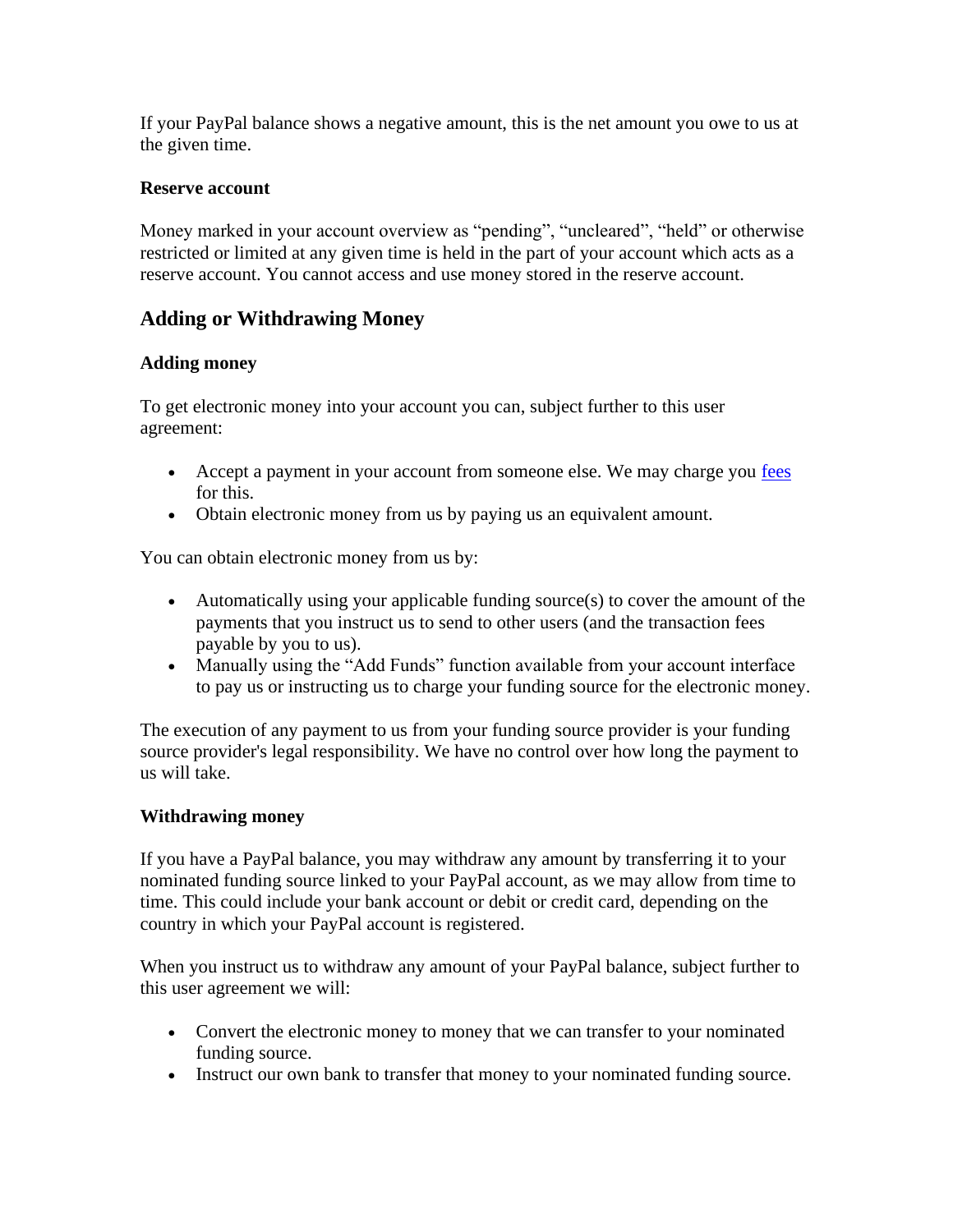We aim to send the withdrawal payment instruction to our bank by the end of the next Business Day ("**Business Day**" means a day on which banks in Luxembourg are open to the general public). if there are no other delays subject to this user agreement. Once our bank receives our payment instruction, we have no control over how long the payment to you will take to complete. At this point, our bank, your funding source provider and the payment systems that they rely on take over responsibility for getting the money to your nominated funding source and this can affect the time it takes for you to receive your money. We may allow you to withdraw the money by transferring the money to:

- An eligible bank account (where we make this available) through:
	- o A standard transfer to your bank account linked to your account (this withdrawal/redemption functionality is sometimes known as "transfer to bank"); or
	- o An Instant Transfer to your bank account linked to your account. We may allow the above transfers to be made through the debit card attached to that bank account.
- Your branded MasterCard or Visa card (where we make this available).

[Fees](#page-53-0) apply to withdrawals. We will also disclose to you the fees in advance each time you initiate such a withdrawal.

The funding source (for example, bank account or card) into which you request the withdrawal must be denominated in the original opening currency of your account or another currency that PayPal supports for withdrawals in your country of residence.

You may only withdraw PayPal balance in the opening currency of your account, unless we agree otherwise. In order to withdraw PayPal balance held in another currency you will have to convert the currency to the opening currency of your account, or it will be converted for you at the time of your withdrawal. Our transaction exchange rate will be used.

This means that if you withdraw:

- A PayPal balance held in a currency other than the original opening currency of your account, the conversion into your original opening currency will be performed using our [transaction exchange rate.](https://www.paypal.com/cz/webapps/mpp/paypal-fees?locale.x=en_CZ)
- To a funding source (for example, bank account or card) denominated in a currency other than the original opening currency of your account, the conversion into the currency in which the funding source is denominated will be performed using our [transaction exchange rate.](https://www.paypal.com/cz/webapps/mpp/paypal-fees?locale.x=en_CZ)

Your issuer may also charge you if a currency conversion to the currency your card is issued in, is required.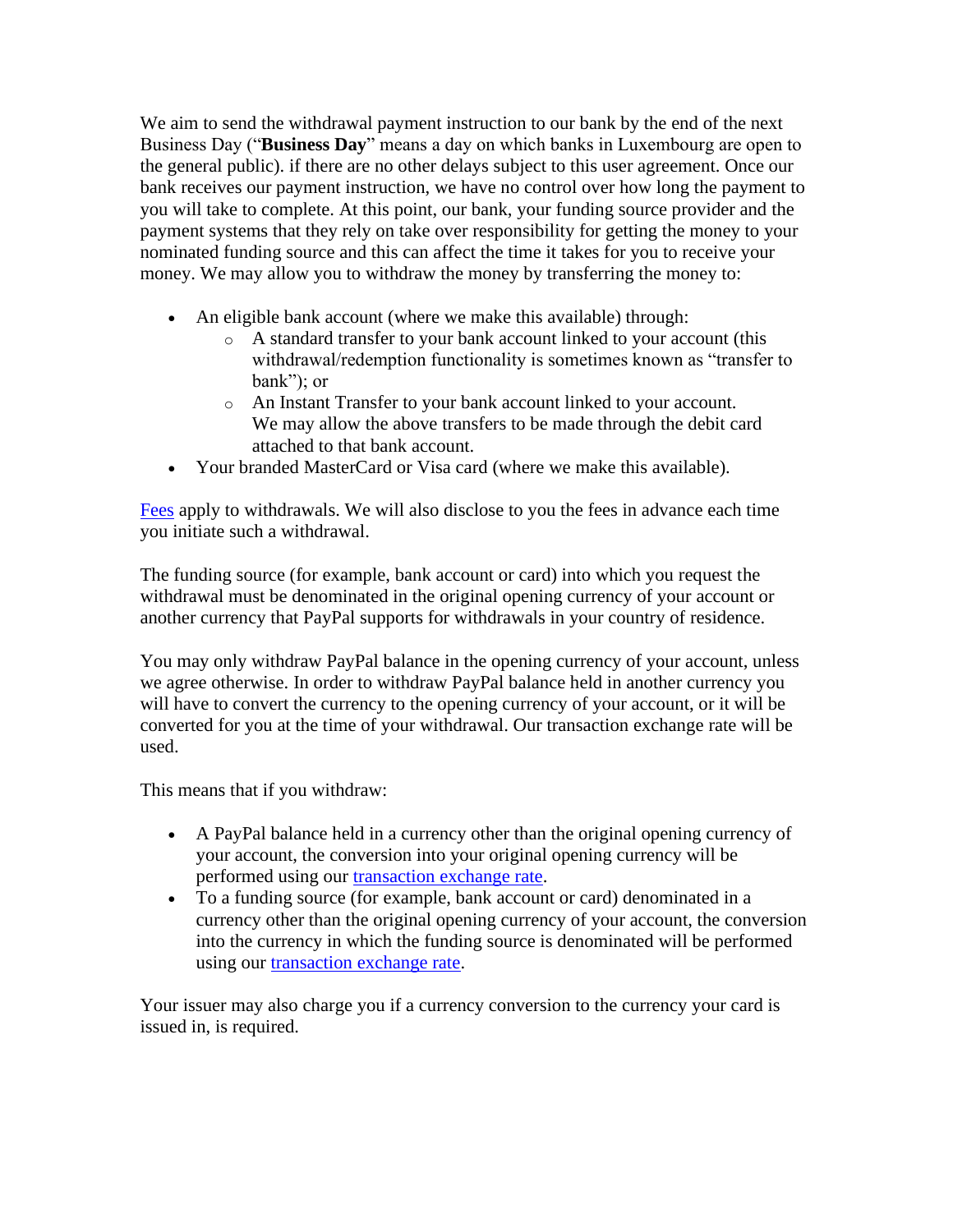If you have a business account, this transactions exchange rate will not apply. Instead, you will pay a currency conversion fee applied on an external base exchange rate as described on the Fees Page (see also the "How We Convert Currency" section).

To protect you, our other users and us from loss and to allow us to comply with our antimoney laundering and other legal obligations, we may delay a withdrawal, in certain situations, including if we need to confirm that you have authorized the withdrawal or if payments to your PayPal account have been subject to a reversal (for example, as a result of a chargeback, bank reversal or dispute by a buyer). If we place a [limitation](#page-33-0) on your PayPal account, a payment is subject to a hold, or your account or an associated account has a negative balance in any currency while a withdrawal from your PayPal account is pending, you will have to reinitiate the withdrawal once the limitation or hold has been lifted, or negative balance is fully paid off.

We may set limits on your withdrawals, and you can view any withdrawal limit by logging into your PayPal account. You must follow the steps that we will notify to you or publish from time to time (which we may set out in your account overview) to lift your withdrawal limit.

## <span id="page-10-0"></span>**Managing Your Money in Multiple Currencies**

When you open your account, it is configured for use with the opening currency of your account.

The opening currency of your account is euro (EUR), except as follows for if you are registered with us as resident in one of these countries:

• Czech Republic: Czech koruna (CZK).

You may set the currency on your card.

We may configure your account further so that you can use it to store money and send and receive payments in currencies other than the opening currency of your account. If you hold a PayPal balance, we may allow you to convert it to balance in another currency.

If your PayPal balance is not enough to cover the amount of a payment you instruct us to make in a particular currency, we may perform a currency conversion from any PayPal balance in another currency to cover the shortfall. There may be some restrictions on where you can send payments in certain currencies.

We may allow you to choose the way in which your account treats and/or converts payments received in currencies other than the opening currency of your account. To receive money in a currency other than the opening currency of your account, it may be necessary to create a balance in that currency or convert the money into another currency that we allow you to hold.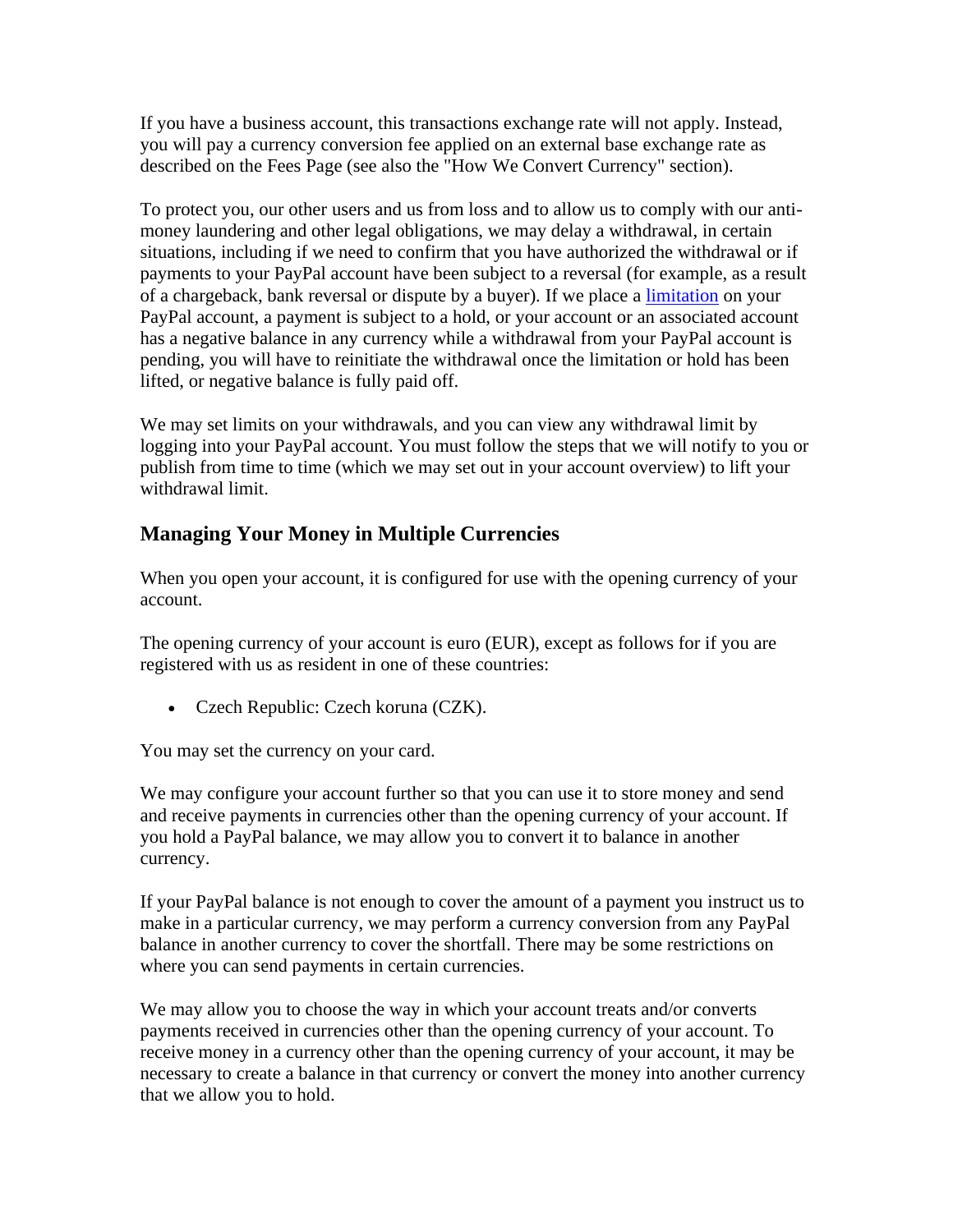Payments in certain currencies can only be received by automatic conversion of the money into another currency that we allow you to hold.

If you receive a payment from anyone who doesn't have a PayPal account and that payment is in a currency which your account is not currently configured to use, we may automatically convert the amount received into a currency that your account is configured to use at the time the payment is made.

Please see the [Withdrawing Money](#page-8-0) section above to see how withdrawals in different currencies can be made.

If one of the currency balances in your account shows that you owe us an amount of funds for any reason, we may set off the amount you owe us by using funds you maintain in a different currency balance or by deducting amounts you owe us from money you receive into your account, or money you attempt to withdraw or send from your account, or in a different account, and by deducting funds from any withdrawals you attempt to make. If, for a period of 21 days, you have a PayPal balance that reflects an amount owing to us that is not in the opening currency of your account, we may convert the amount you owe us to that opening currency.

We may, at our discretion, impose limits on the amount of money you can convert or the number of conversions you can perform. You are responsible for all risks associated with maintaining multiple currencies in a PayPal account. You may not manage or convert currencies for speculative trading purposes, conversion arbitrage, conversion options, or any other activity that we determine is primarily for the purpose of gaining or making money based on currency conversion rates. We may hold, cancel, or reverse any transaction we determine to violate this policy.

#### **How we convert currency**

Other than as set out below and on the Fees Page, if PayPal converts currency, it will be completed at the transaction exchange rate we set for the relevant currency exchange.

The transaction exchange rate is adjusted regularly, typically between 5pm and 7pm Eastern Standard Time (EST) (in New York City, USA) on every Business Day and those changes will be applied immediately.

You can access a "*Currency Converter*" tool to see what transaction exchange rate may apply for certain currency conversions. Any rates shown using the Currency Converter tool indicate the applicable rates at the time you use the tool and are subject to change. Subject to other provisions of the user agreement, when you complete a transaction, the transaction exchange rate applying to the transaction will be shown to you so you can decide to make your payment at that rate or not. In certain circumstances, that transaction exchange rate may apply to the payment for the transaction whenever it is processed; or that rate may be valid only if transaction is processed by the seller within a limited time, as stated prior to the initiation of the transaction. After that limited time, we may use the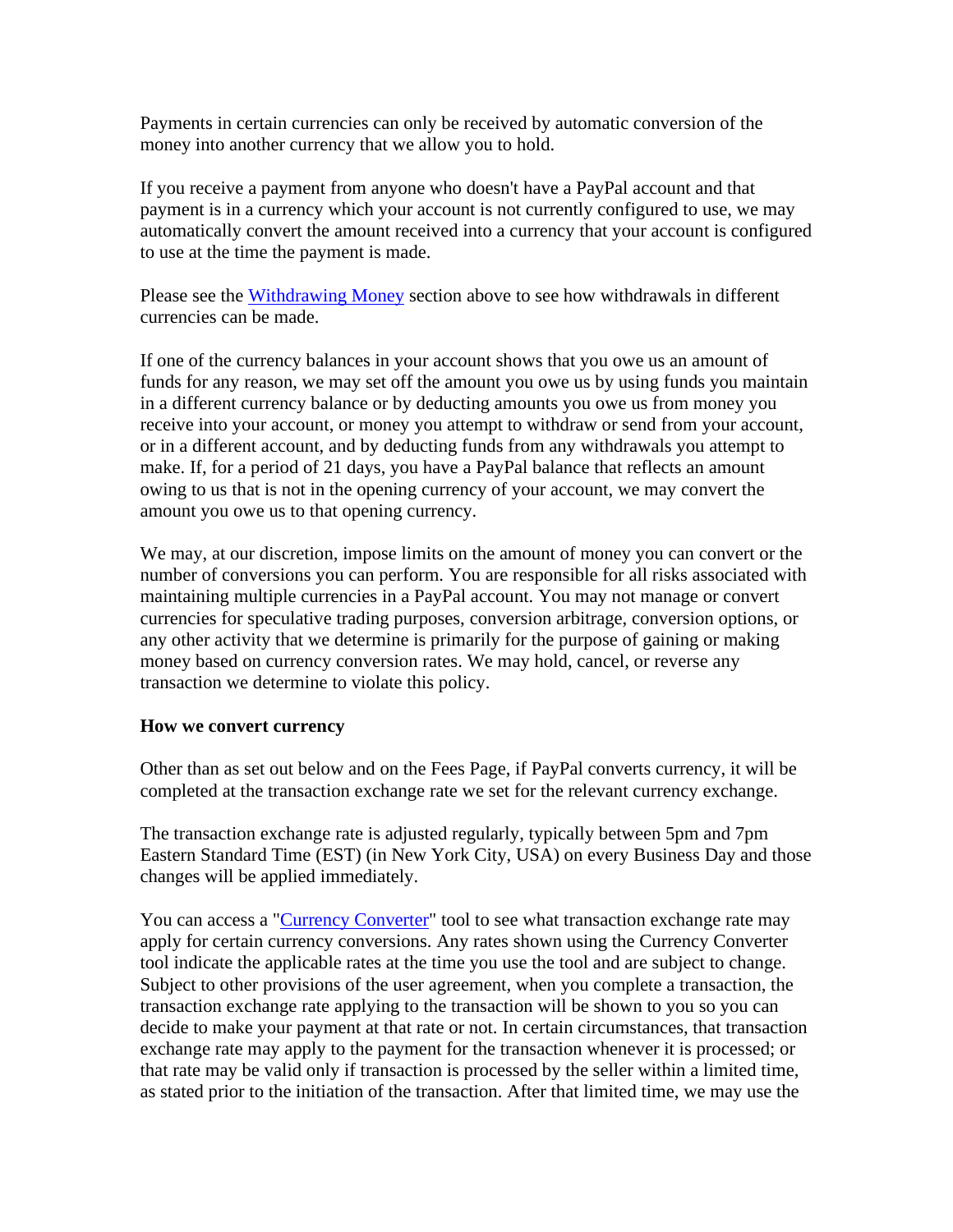transaction exchange rate in effect at the time the transaction is processed by the seller, or not perform the currency conversion.

If you have authorized a payment under a billing agreement, and we perform a currency conversion for that payment, we will use the transaction exchange rate in effect at the time the payment transaction is processed by the seller. Therefore, the transaction exchange rate for each payment under a billing agreement may vary.

If you are a seller and you have agreed that you will bear the transaction exchange rate rather than the buyer, or if you have a business account and you convert currency in your PayPal account that does not form part of a specific transaction into or out of your account (e.g. converting your balance to another currency), the transaction exchange rate will not apply. Instead, you will pay a currency conversion fee applied on an external base exchange rate, as described on the [Fees Page.](https://www.paypal.com/cz/webapps/mpp/paypal-fees?locale.x=en_CZ) The external base exchange rate is based on rates within the wholesale currency markets on the conversion day or the prior Business Day.

#### **Currency conversion choices**

When your payment is funded by a debit or credit card and PayPal determines currency conversion is necessary, you consent to and authorize us to convert the currency in place of your debit or credit card issuer.

You may have the right to have your card issuer convert the currency of the card payment into the currency in which you send the payment from your PayPal account, if applicable for that card issuer and network. This selection may be presented to you in various forms, including setting the currency of your card, a choice of which currency is used for the transaction, whether we or your card issuer performs the conversion, or which conversion rate is used for the transaction, among others. If your card issuer converts the currency, your card issuer will determine the currency conversion rate and what fees they may charge.

PayPal will always perform the conversion for transactions where you use existing balance or your linked bank account is the funding source.

If PayPal determines currency conversion is necessary for a transaction that also requires a backup funding source to be chosen, you may not be able to separately choose whether PayPal or your card issuer performs the currency conversion on the payment from your backup funding source.

Where a currency conversion is offered at the point of sale by the merchant, not by PayPal, and you choose to authorize the payment transaction on the basis of the merchant's exchange rate and charges, PayPal has no liability to you for that currency conversion.

#### **Account Statements and Requesting Account Records**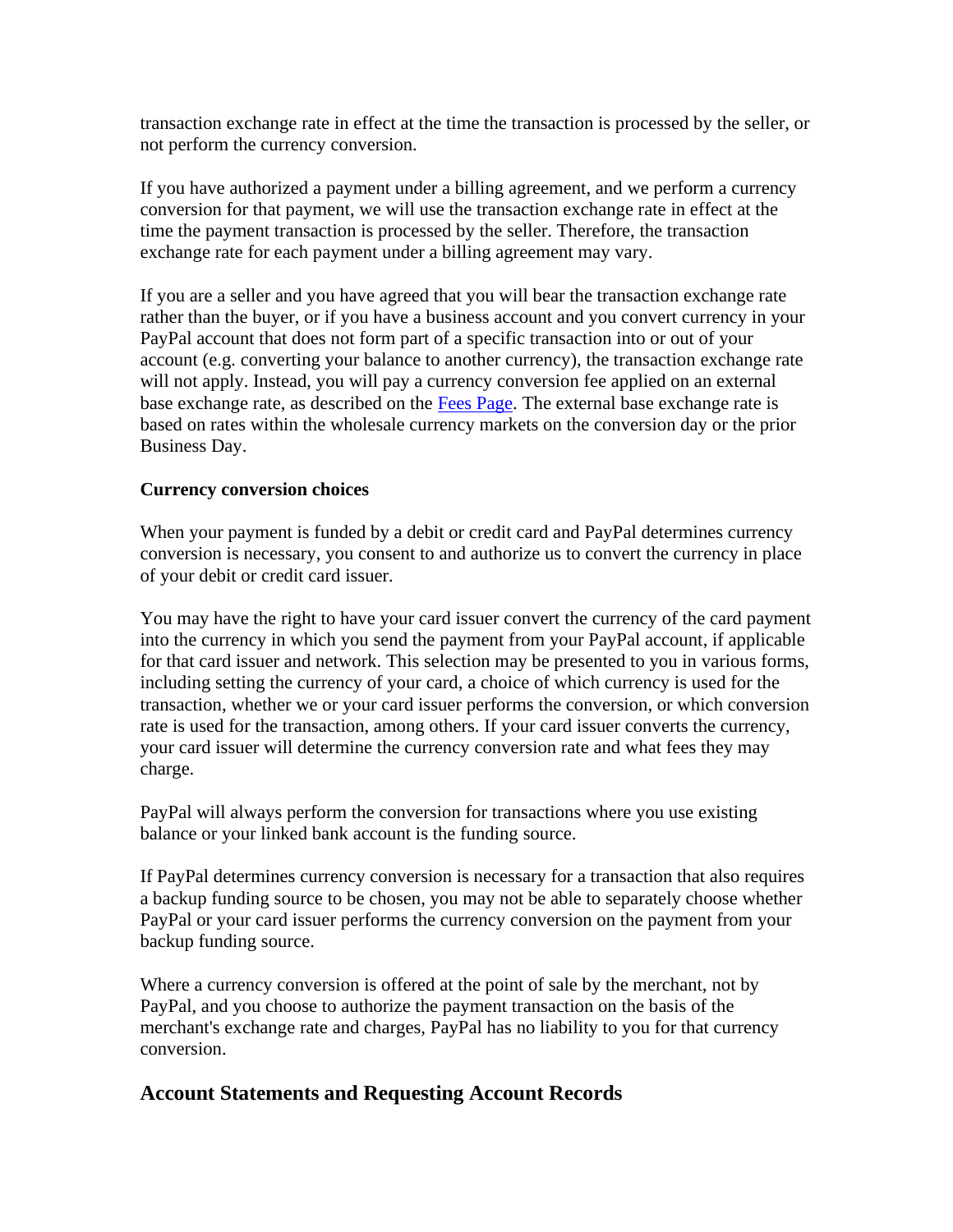Unless your account is restricted you may view and download your PayPal account statement by logging into your PayPal account. You agree to review your transactions through your PayPal account history instead of receiving periodic statements by email.

You will receive important information about your payments and payment receipts by email immediately after a transaction. Your transaction history will also be updated and made available to you at any time by logging into your account. You can also access a downloadable report from your PayPal account. This will show all fees incurred and any other amounts charged to your PayPal account in the relevant period. The report will only be updated and made available if there has been any activity on your PayPal account or any fees have been incurred in the relevant period. The way in which we provide the transaction information will allow you to store and reproduce the information unchanged, for example by printing a copy.

We reserve the right to charge a <u>fee</u> for providing you with additional information or for providing the transaction history and other information about [fees](#page-53-0) in a different way but we won't charge you for records requested in connection with your good-faith assertion of an error in your PayPal account.

#### **Fees**

We charge fees for our services as set out on the [fees page](#page-53-0) relating to the country in which you are registered with us as resident.

Quoted fees are inclusive of all applicable taxes; however, other taxes or costs may exist that are not paid through or imposed by us.

You are liable for telephone charges and any charges made by your internet service provider or similar or associated charges as a result of the use by you of our services.

We may deduct our fees from your PayPal balance. We may deduct our transactionrelated fees from the amounts we transfer before those funds are credited to your PayPal balance.

We will provide you with the details of the amounts you receive and our fees charged either by e-mail or in your transaction history (which you can access by logging into your account).

If your payment requires you to pay a fee to us, we will (subject to the rest of the user agreement) disclose that fee to you when you provide your payment instruction to us.

You cannot set off or deduct any amounts from our fees.

We may make a charge for any additional services we provide outside this user agreement. We will tell you of those charges when you ask for the service.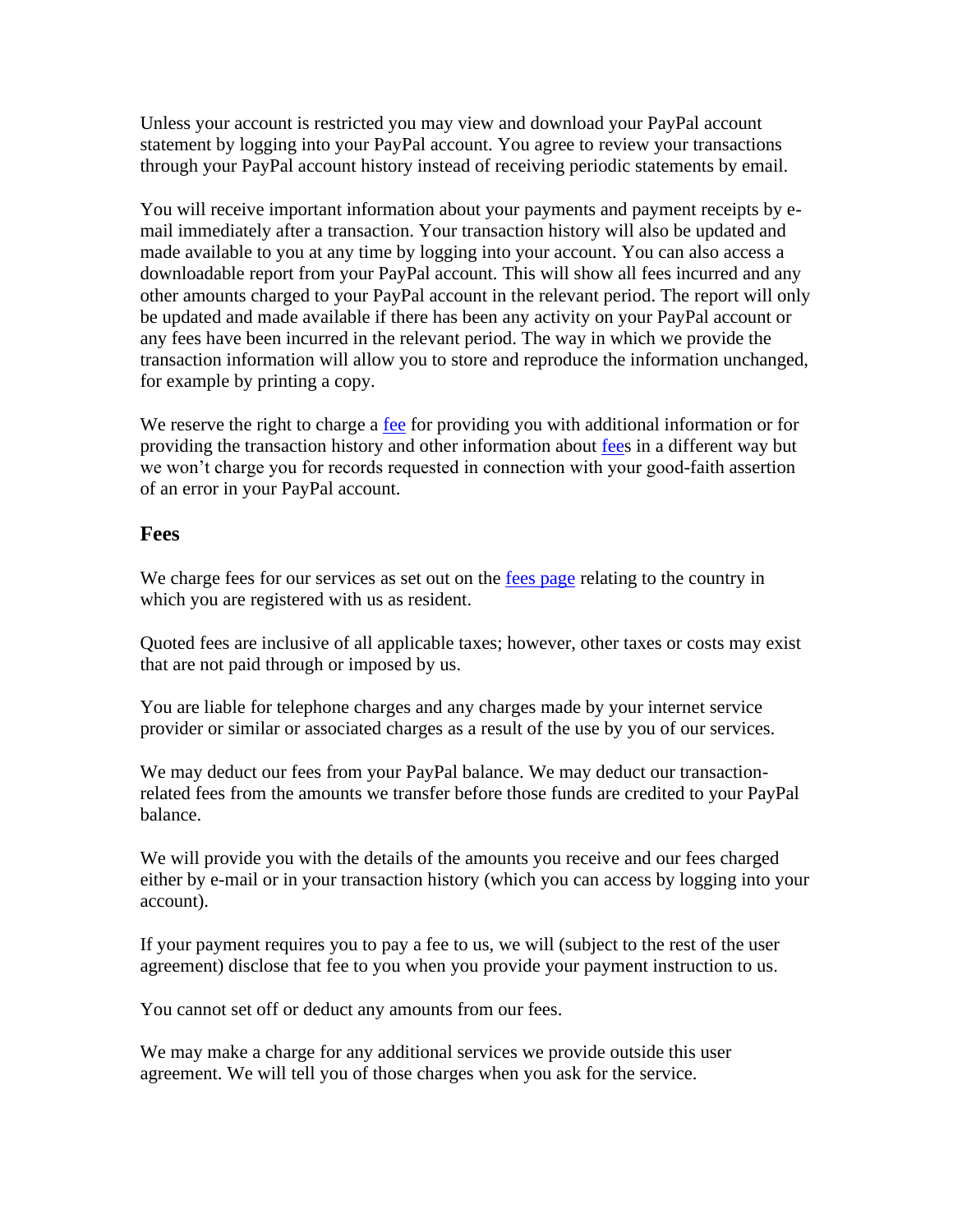# **PAYPAL USER AGREEMENT**

## <span id="page-14-0"></span>**Making A Payment**

## **General provisions for making a payment**

#### **Your payment instruction**

We may allow you to provide your payment instruction to us in any way which we may notify to you from time to time. The way in which you provide your payment instruction can depend on the type of payment you are making – for example:

- If you are paying for a purchase or making a donation, many sellers and/or fund collectors allow you to provide your payment instruction to us in a dedicated PayPal checkout or other PayPal payment collection integration on their site.
- You can use the "Send Money" feature when you log into your PayPal account to send a payment to someone.

We may require you to authenticate your payment instruction (i.e. give us the information that we need to be sure that it's you giving us the instruction, such as submitting your correct log-in information – this could include your e-mail address and password) and otherwise successfully log into your PayPal account to provide to us your payment instruction.

We may offer you to select certain recipients for a faster payment experience, which makes them a "trusted beneficiary" for your future payments made to that recipient. We will not normally ask you to log in (with password, PIN or similar) for these payments when they are made. You can access and edit your list of trusted beneficiaries in your PayPal account at any time.

Any consent, acceptance, approval and other statements given using our website or app will have the same legal effect as a signature on a written document.

#### **Cancelling your payment instruction**

Once you provide your payment instruction to us, you may not cancel it, except if it is a payment instruction under a billing agreement (see below for more details).

### **How long will my payment take?**

Your payment to another user will leave your account within the Business Day after we receive your complete payment instruction. A payment instruction is deemed to be received by us when the complete data required for execution of the transaction reaches us.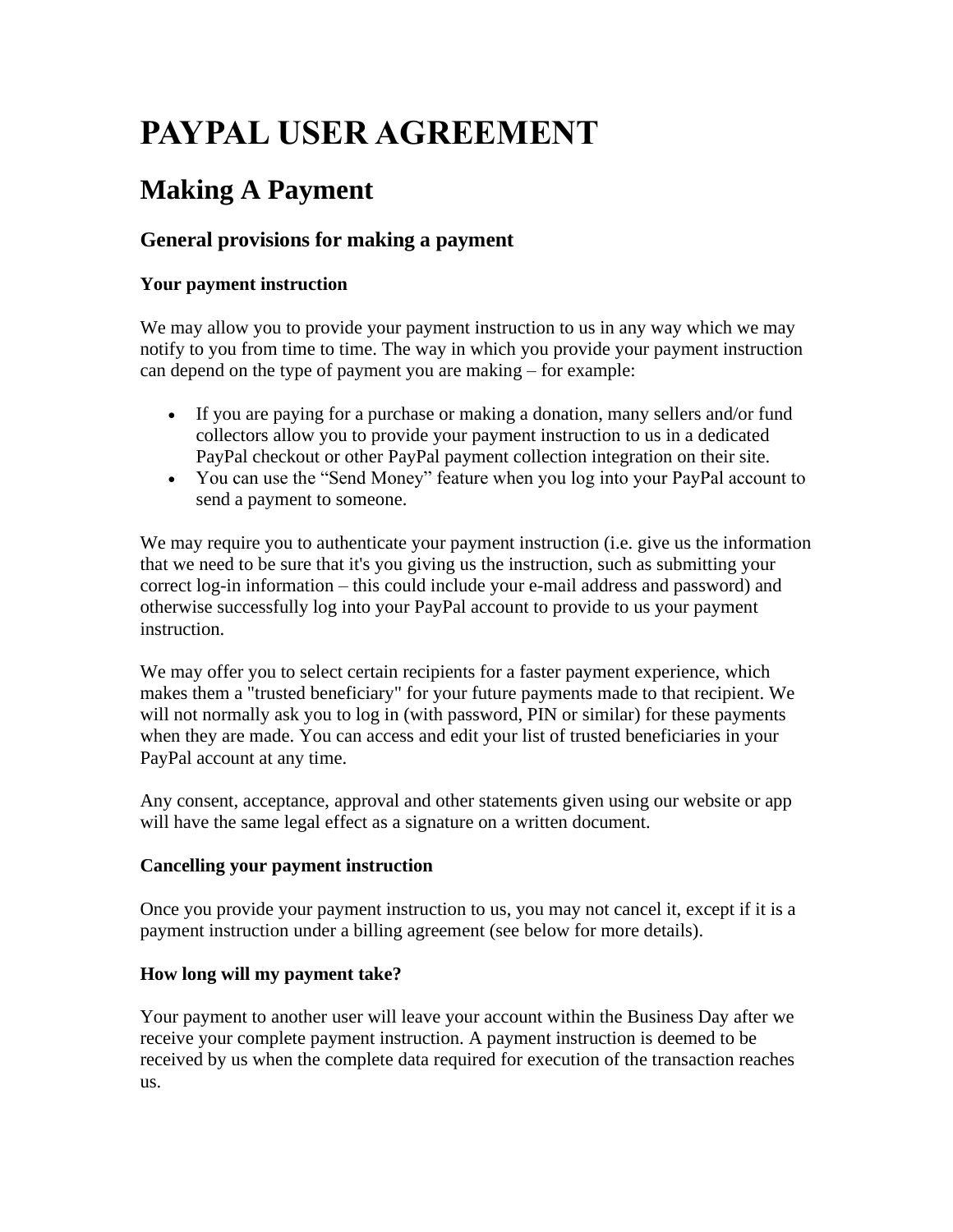The payment will leave your account within 2 Business Days if we receive your complete payment instruction:

- On a day which is not a Business Day.
- After the following local cut off times on a Business Day for accounts registered in the following countries: 5.00pm in Greece, 2.00pm in the Czech Republic, 4.00pm elsewhere.

We may allow you to ask us to make your payment on a specific later date, in which case your payment will leave your account on that later date.

Other provisions in this user agreement may cause the above timeframes to be extended.

#### **When we may refuse to make your payment**

We may treat your payment instruction as not complete and we may refuse to make your payment if:

- You do not have enough money in your PayPal balance.
- We have reason to believe that your linked funding sources do not have sufficient funds to cover the money required to make your payment.
- You do not provide us with all mandatory information requested in the relevant payment or checkout flows which we use to obtain your payment instructions (for instance, sufficient details of the recipient as we may request and authentication of your payment instruction).
- The payment exceeds the sending limit we tell you about when you try to make the payment.
- We have reason to believe that a restricted activity has happened in relation to your account or you are otherwise in breach of this user agreement.

#### **When your payment is not accepted by the recipient**

If we allow you to send a payment to someone who does not have a PayPal account, the recipient can claim the money by opening a PayPal account.

If the recipient already has a PayPal account, they can refuse to accept the money.

If the recipient refuses to accept the money or doesn't open a PayPal account and claim the money within 30 days after the date it is sent, the money (including any fees you were charged) will be refunded to your PayPal account. See [Refunds to your account](#page-17-0) for what can happen when your PayPal account receives a refund.

#### **Sending limits**

We may, at our discretion, impose limits on the amount and value of payments you can make, including money you send for purchases. You can view any sending limit by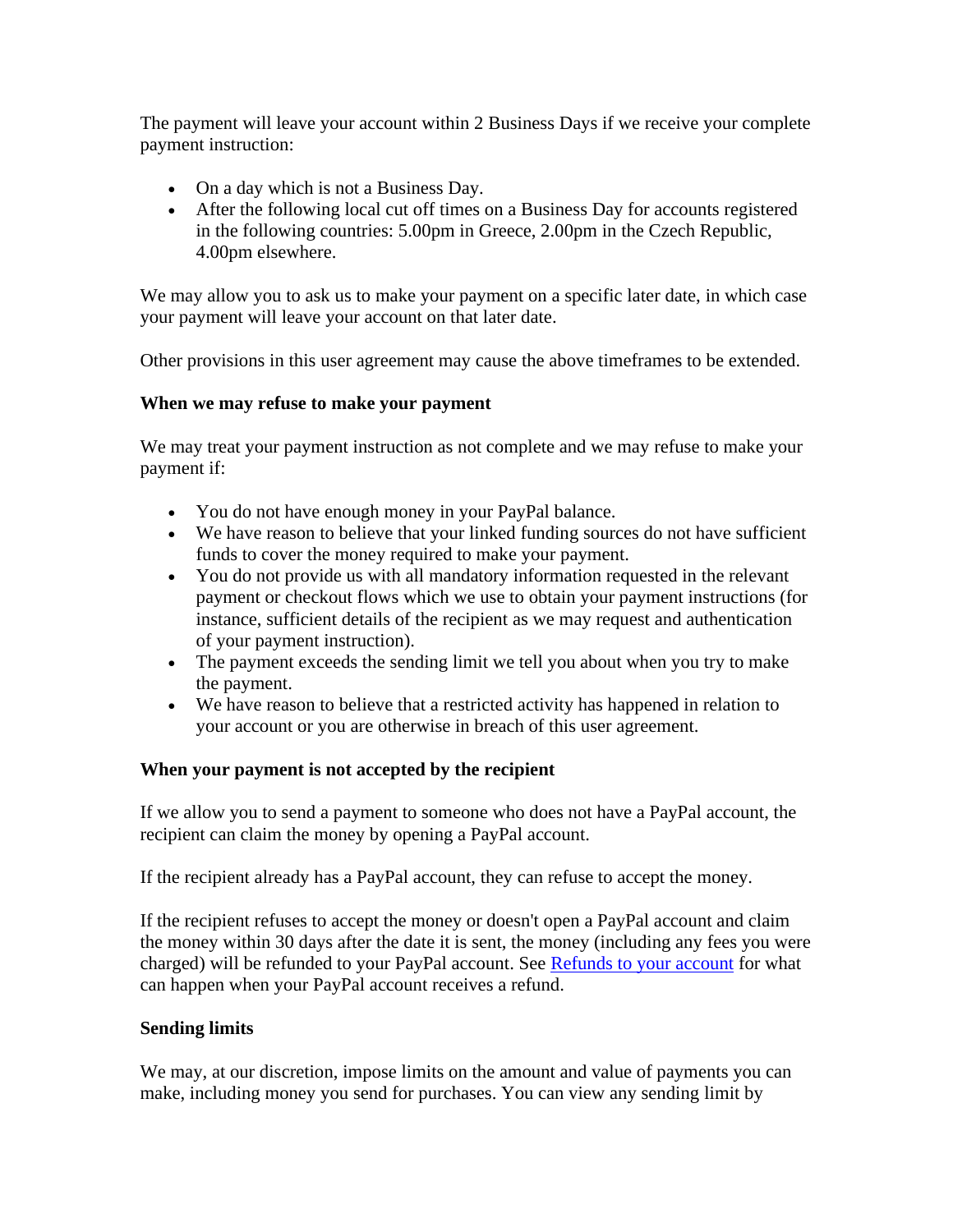logging into your PayPal account. To lift your sending limit, you must follow the steps that we will notify to you or publish from time to time (which we may set out in your account overview).

## **Setting up automatic charges from your account**

#### **Seller delayed payments**

When you pay certain sellers or pay for certain purchases (for instance, purchases which have to be shipped to you or may be updated and finalized by the seller), you are providing:

- An authorization to the seller to collect your payment at a later time.
- An instruction to us to automatically pay that seller when the seller requests payment.

Your authorization will typically remain valid for up to 30 days, but may remain valid for longer. If you have balance, we may hold the payment amount as pending until the seller collects your payment. If your payment requires a currency conversion by us, the [transaction exchange rate](https://www.paypal.com/cz/webapps/mpp/paypal-fees?locale.x=en_CZ) will be determined and applied (as described in the [Currency](#page-10-0)  [Conversion](#page-10-0) section) at the time the payment is processed.

Your authorization allows the seller to update the payment amount before the seller collects the payment (to account for any changes to the purchase that you may agree with the seller, such as additional taxes, shipping or postage charges or discounts). We are not required to verify any changes at any time (including at the time the payment is transferred). We may transfer any amount on the basis of your authorization and upon receiving instructions from the seller of the final payment amount.

#### **Billing agreement payments**

You can use a billing agreement to manage payments to the same recipient(s) on an ongoing automatic basis. When you enter into a billing agreement:

- a. You authorize the named recipient(s) to collect payments from your account as the recipient determines (this could be for payments of amounts you owe the recipient for a purchase of goods or services under a separate contract that you have with the recipient).
- b. You instruct PayPal to pay the named recipient(s) (or other recipient(s) that the named recipient(s) direct(s)) when the named recipient(s) request(s) PayPal to make your payment.

This makes the recipient a "trusted beneficiary" of all your payments made to that recipient, so we will not normally ask you to login (with password, PIN or similar) to approve these subsequent payments when they are made.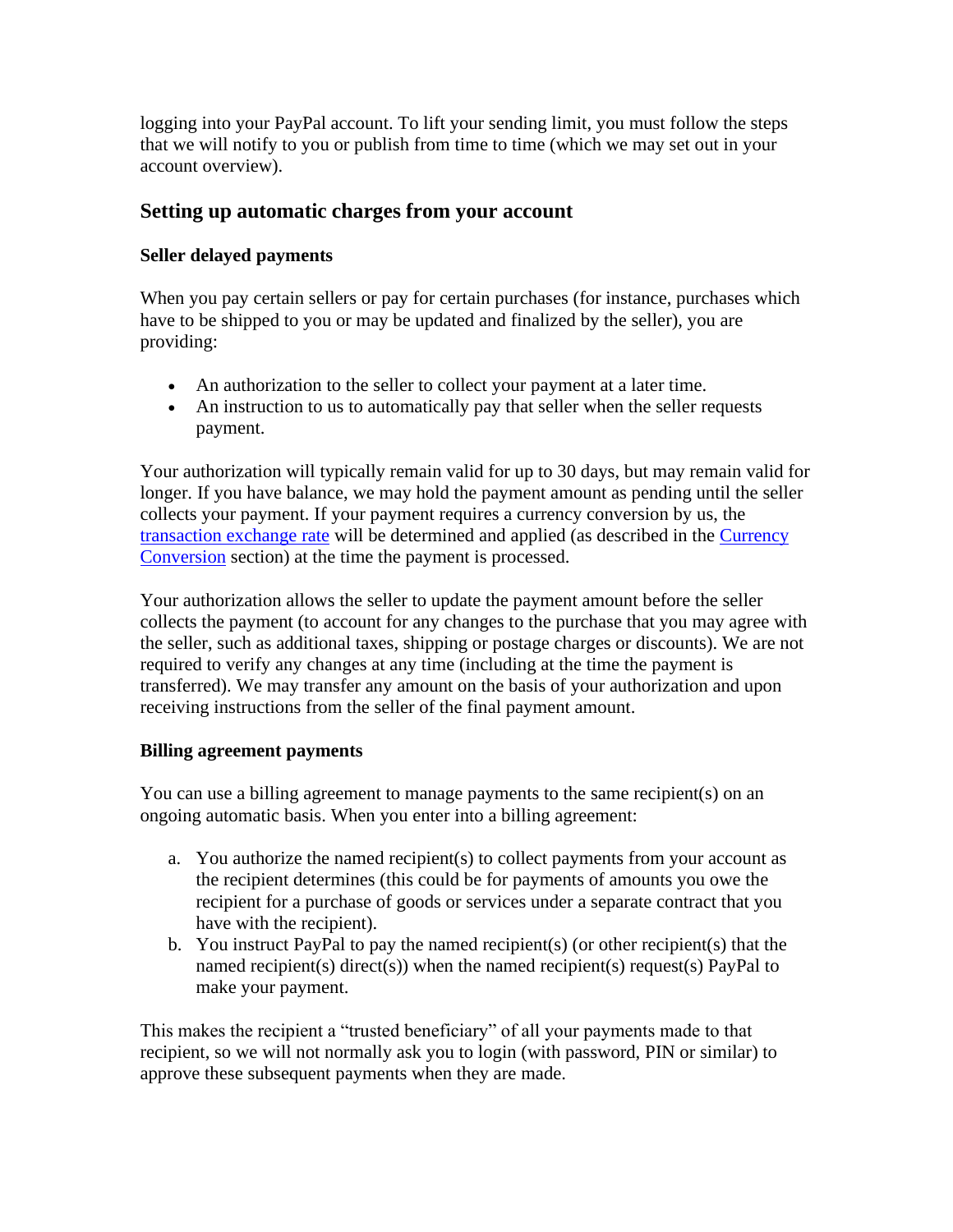Payments made under the billing agreement may be in variable amounts and may be made on various dates. We are only a payment service provider so we can't (and please don't expect us to) know what you have or haven't agreed with the recipient or to know why the recipient decided to collect your payment. We are not obliged to verify or confirm the amount the recipient presents to us for the purpose of processing payments made under the billing agreement.

We use several names for payments that can be managed by a billing agreement – these include "automatic payments," "subscription payments" "recurring payments" "reference transactions" "preauthorized transfers" or "preapproved payment."

You can cancel your billing agreement at any time in your account interface or by [contacting us.](https://www.paypal.com/cz/selfhelp/home?locale.x=en_CZ) Where a payment under that billing agreement is scheduled to be made before the end of the next Business Day after you tell us to cancel it, we may cancel your billing agreement after that payment has been made. If you cancel a billing agreement, you may still owe the recipient money for goods or services that you have received but have not paid for.

If we determine currency conversion is necessary for a billing agreement payment, and we perform the conversion, we will use the transaction exchange rate in effect at the time the payment is processed. The transaction exchange rate for each payment transaction may vary.

#### <span id="page-17-0"></span>**Refunds to your account**

#### **How refunds can happen**

We may allow the recipient of your payment to:

- Refuse to accept it.
- Decide to accept it and then use our service to send you a refund of all or any part of the amount of the payment later.

We will return the amount of any refused payment or refunded payment to your balance. We will return the amount of an unclaimed payment to your balance within 30 days after the date you initiated the payment. If any amount of any payment is returned to you in any of the ways outlined above, we may convert the returned amount for you into either:

- The currency of the balance you used for the original payment (before any conversion into the currency received by the recipient happened).
- The opening currency of your account.
- US dollars (opening a balance in that currency for you, if you don't have one already).

If the original payment you sent involved a currency conversion we will convert the returned amount from the currency received by the recipient as follows: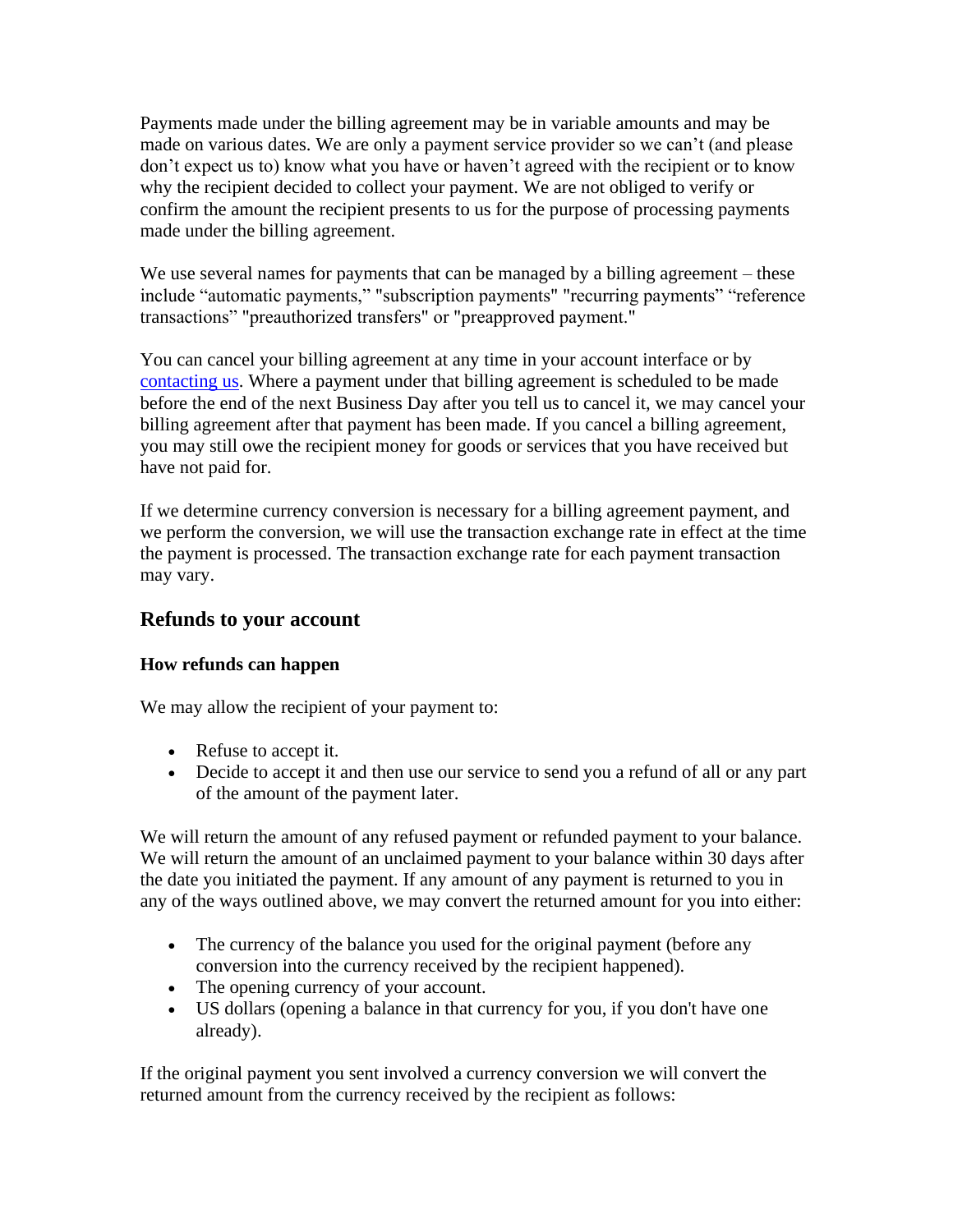- If the amount is returned within one day of the date of the original payment we will use our transaction exchange rate applicable on the date of the original payment, so that you receive the original amount in the original currency you converted for the original payment.
- If the amount is returned after one day of the date of the original payment we will use and you agree to accept our transaction exchange rate applicable at the time of the conversion of the returned amount.

The transaction exchange rate may be applied immediately and without notice to you.

We may also automatically withdraw the returned amount from your balance and transfer the funds back to the funding source you used for the original payment. Withdrawals can also involve a currency conversion – see the section on [Withdrawing money](#page-8-0) above.

#### **Risks when receiving refunds**

The returned amount could be lower in value than your original payment amount. This can happen as a result of:

- The recipient sending you a refund lower in value than your original payment amount. As we are only a payment service provider, we cannot know what you are entitled to from the original payment recipient as a refund or why the recipient sent the refund in a particular amount.
- Transaction exchange rate fluctuations.

PayPal is not responsible for any loss resulting from the recipient's decision to refuse or refund your payment, except to the extent that a refund sent by the recipient is a payment executed incorrectly by PayPal.

We are not liable to you for the difference between the value of your original payment and the value of the resulting refund, except to the extent that the refund is an incorrect payment (see the section on [Resolving Problems\)](#page-37-0).

### <span id="page-18-0"></span>**Funding Your Payment**

#### **Selecting a preferred funding source**

You may select a preferred funding source when logged into your account. Subject to this user agreement, the preferred funding source will be used as the default funding source for payments you send from your account.

You can set separate preferred funding sources for some billing agreement payments.

#### **Special Funding Arrangements**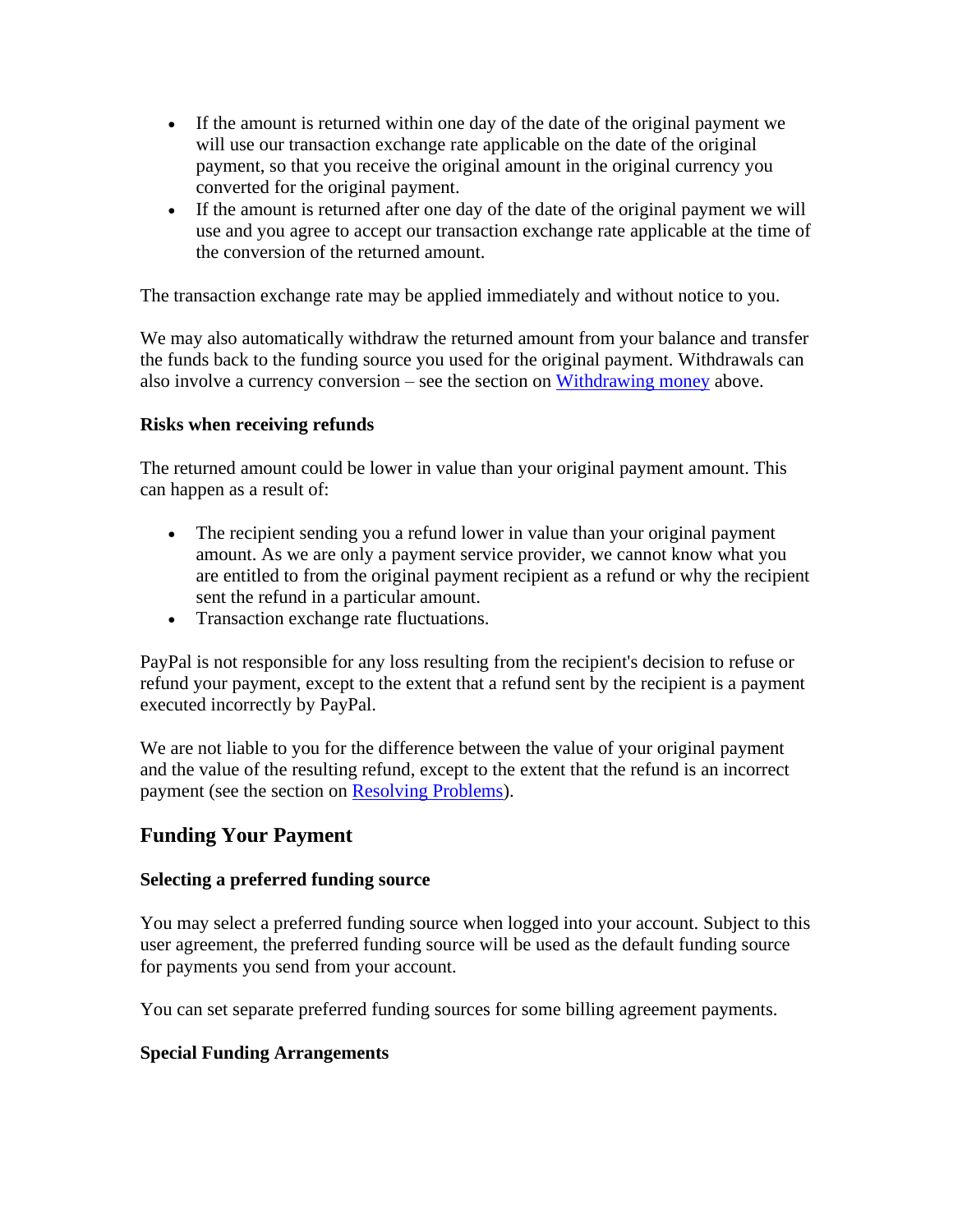Some payments can be funded by special funding arrangements linked to your PayPal account, such as merchant/transaction specific balance, gift vouchers or other promotional funding arrangements. The use and priority of these special funding arrangements are subject to further terms and conditions between you and us. Your account overview may show the notional amount available in your special funding arrangements to fund qualifying payments at any given time. This amount does not constitute electronic money, is not deemed part of your PayPal balance and is not redeemable in cash - it only represents the amount of electronic money which we offer to issue and credit to your account at the time of (and only to immediately fund) a qualifying payment, subject to (and only for the period outlined in) the further terms and conditions of use of that special funding arrangement. If your payment funded by a special funding arrangement is reversed at a later time for any reason, we will keep the amount that represents the portion of that payment that was funded by your special funding arrangement and (provided that the special funding arrangement has not already expired) reinstate the special funding arrangement.

#### **Funding payments you send from your account**

We will obtain electronic money for the payment you send from your account from the following sources in the following order to the extent they are available:

- 1. Special Funding Arrangements (if available for the given transaction)
- 2. Preferred funding source (if selected and available)
- 3. Pre-existing PayPal balance
- 4. Bank account (instant transfer via bank mandate)
- 5. PayPal Credit (where available)
- 6. PayPal-branded debit card (where available)
- 7. PayPal-branded credit card (where available)
- 8. Debit card
- 9. Credit card
- 10. Bank account (eCheque)

If you have linked a bank account as a funding source we may choose to offer you access to Pay After Delivery, which allows you to defer a charge to this bank account for a period of time. If you are offered and choose to use this service, the Pay After Delivery [Terms](https://www.paypal.com/cz/webapps/mpp/pay-after-delivery-terms?locale.x=en_CZ) will apply.

#### **PayPal's Buyer Protection Program**

When you buy something from a seller who accepts PayPal, you may be eligible for a refund under PayPal's Buyer Protection program. When applicable, PayPal's Buyer Protection program may result in reimbursement of the full purchase price of the item plus the original shipping costs you paid, if any. PayPal determines, in its sole discretion, whether your claim is eligible for PayPal's Buyer Protection program. PayPal's original determination is considered final, but you may be able to file an appeal of the decision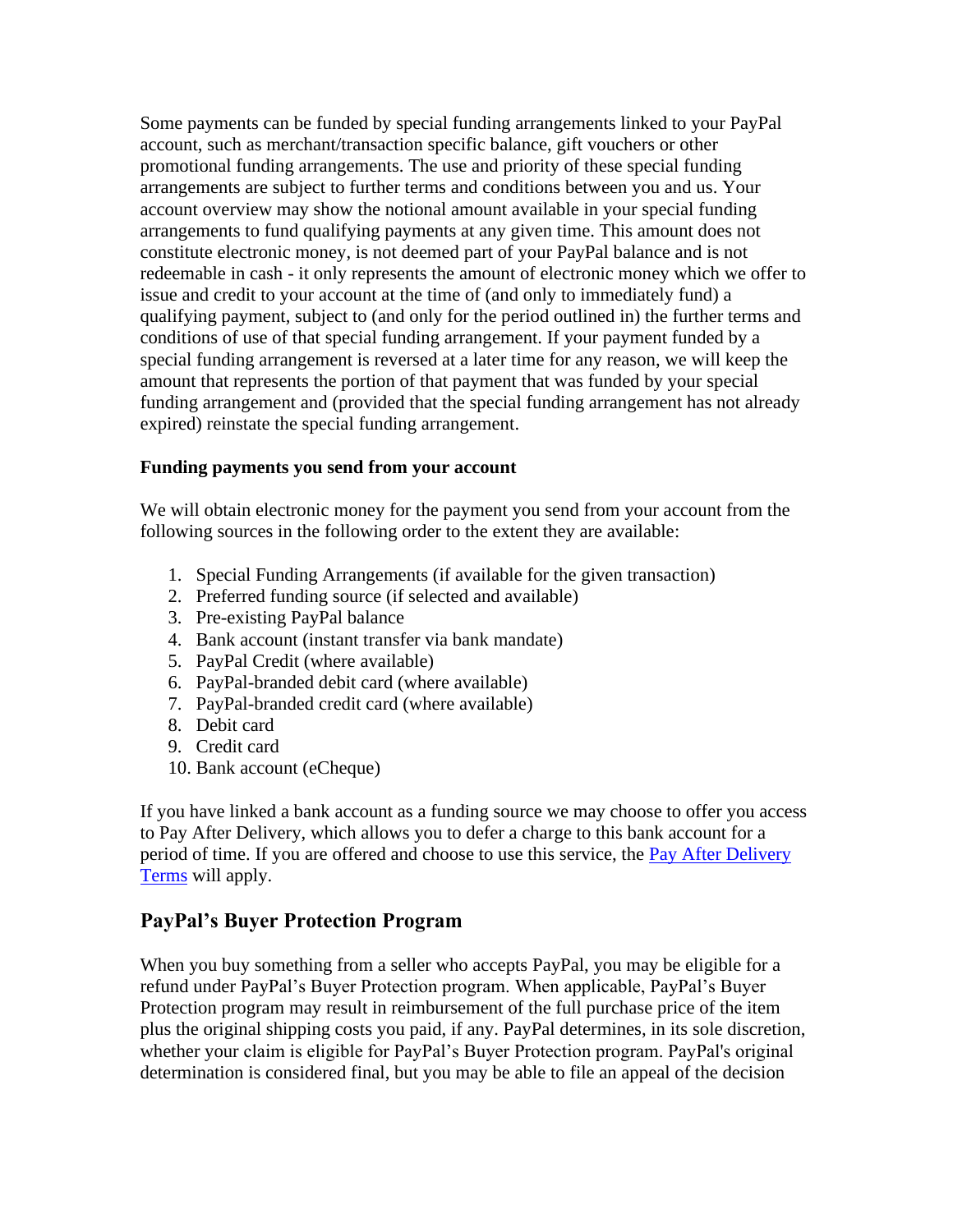with PayPal if you have new or compelling information not available at the time of the original determination or you believe there was an error in the decision-making process.

The program terms and conditions are set out in [PayPal's Buyer Protection](https://www.paypal.com/cz/webapps/mpp/ua/buyer-protection?locale.x=en_CZ) program page and form part of this user agreement.

# **PAYPAL USER AGREEMENT**

## **Receiving Payments**

## **General provisions for receiving payments**

PayPal may allow anybody (with or without an account) to make a payment instruction resulting in the issuance or transfer of electronic money to your account.

By integrating (including by having already integrated) into your online checkout/platform any functionality intended to enable a payer without a PayPal account to send a payment to your PayPal account, you agree to all further terms of use of that functionality which PayPal will make available to you on any page on the PayPal or Braintree website (including any page for developers and our **Legal Agreements** page) or online platform. Such further terms include the [PayPal Alternative Payment Methods](https://www.paypal.com/cz/webapps/mpp/ua/apm-tnc?locale.x=en_CZ)  [Agreement.](https://www.paypal.com/cz/webapps/mpp/ua/apm-tnc?locale.x=en_CZ)

The receipt of a payment into your account does not equate to the receipt of cleared funds. A notification that a payment has been sent to you does not amount to a receipt of electronic money in your account unless you have accepted the payment.

We may allow you to accept payments in any currency supported by our service from time to time.

Where you (instead of PayPal) offer the payer at the point of sale a currency conversion of an amount you receive through PayPal, you will inform the buyer of the exchange rate and any charges that will be applied to the payment transaction. PayPal has no liability to any buyer if you fail to inform the buyer of the exchange rate and charges. You acknowledge that if you fail to disclose the exchange rate and charges to the buyer this may constitute a criminal offence by you.

Any payment sent to you may be subject to a [reversal,](#page-24-0) [payment review,](#page-34-0) [limitation,](#page-33-0) [reserve](#page-33-0) or [hold](#page-33-0) as allowed under this user agreement.

#### **Receiving limits**

We may, at our discretion, impose limits on the amount and value of payments you can receive, including money you receive for purchases. To lift your receiving limit, you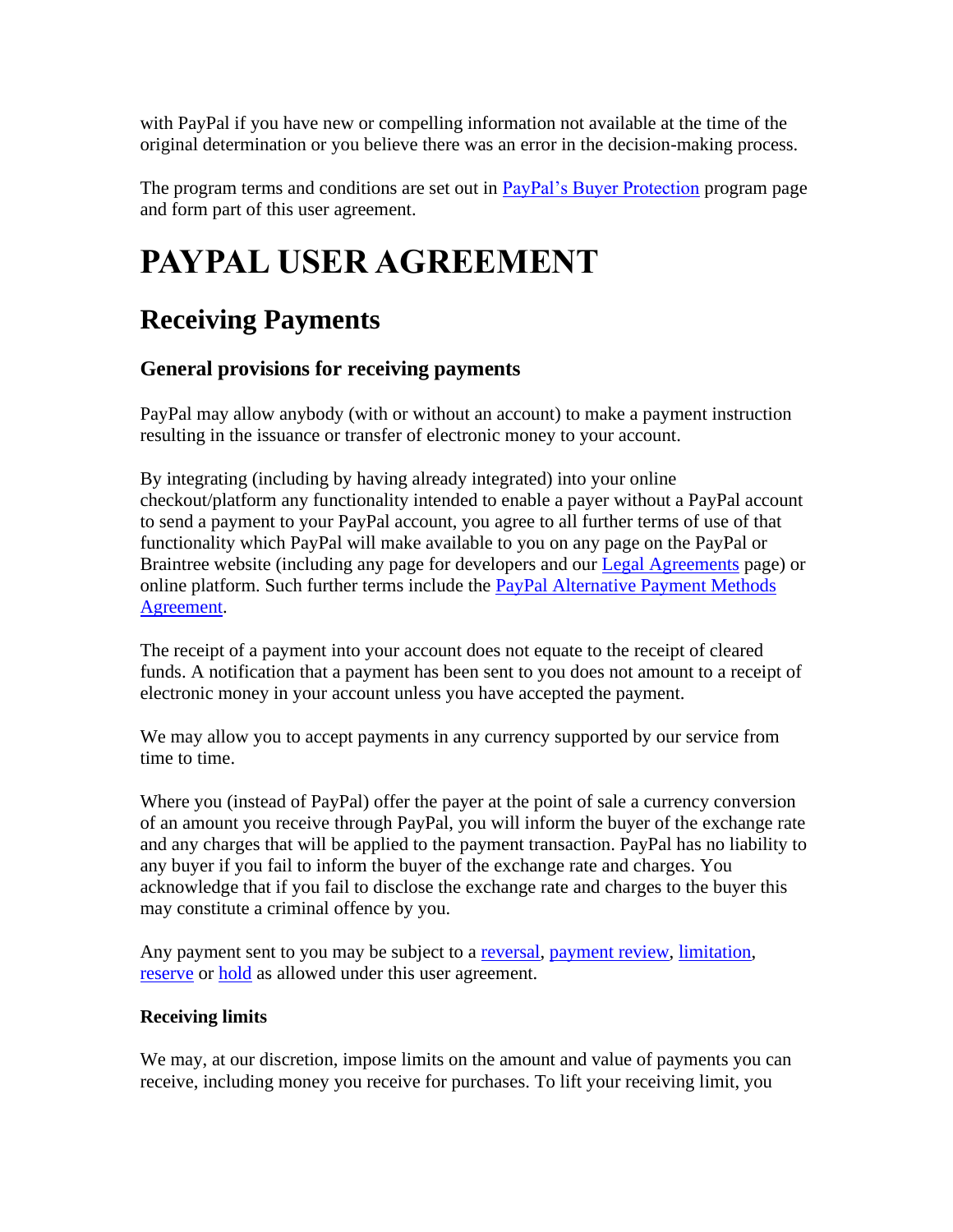must follow the steps that we will notify to you or publish from time to time (which we may set out in your account overview).

## **Checkout solution**

Our checkout solution consists of:

- Our dedicated bundled checkout capability in your online checkout/platform to enable a buyer with or without an account to send a payment to your account.
- Our supporting Fraud Tool.

We may offer you all, any part or any combination of parts of the checkout solution. If we offer you the checkout solution and you choose to use it, in addition to this user agreement, you agree to the following further terms relating to the following capabilities:

- When you use our APM functionality as part of the checkout solution, the **[PayPal](https://www.paypal.com/cz/webapps/mpp/ua/apm-tnc?locale.x=en_CZ)  [Alternative Payment Methods Agreement](https://www.paypal.com/cz/webapps/mpp/ua/apm-tnc?locale.x=en_CZ)**.
- When you use:
	- o Our Advanced Credit and Debit Card Payments service as part of the new checkout solution.
	- o Fraud Protection as part of the checkout solution,

the following terms, depending on the country in which your account is registered with PayPal:

Fees which may be set out in the [PayPal Alternative Payment Methods Agreement,](https://www.paypal.com/cz/webapps/mpp/ua/apm-tnc?locale.x=en_CZ) and the [PayPal Online Card Payment Services Agreement](https://www.paypal.com/cz/webapps/mpp/ua/pocpsa-full?locale.x=en_CZ) do not apply to your use of the new checkout solution. Instead, our special [fees](#page-53-0) for using the new checkout solution apply.

## **Rules about surcharging**

PayPal does not encourage surcharging because it is a commercial practice that can penalize the consumer and create unnecessary confusion, friction and abandonment at checkout.

You may only surcharge for the use of our services in compliance with any law applicable to you and not in excess of the surcharges that you apply for the use of other payment methods.

If you surcharge a buyer, you, and not we, will inform the buyer of the requested charge. We are not liable to any buyer where you have failed to inform the buyer of any surcharge. You acknowledge that you could be committing a criminal offence if you surcharge and/or fail to disclose any form of surcharge to a buyer.

## **Presentation of PayPal**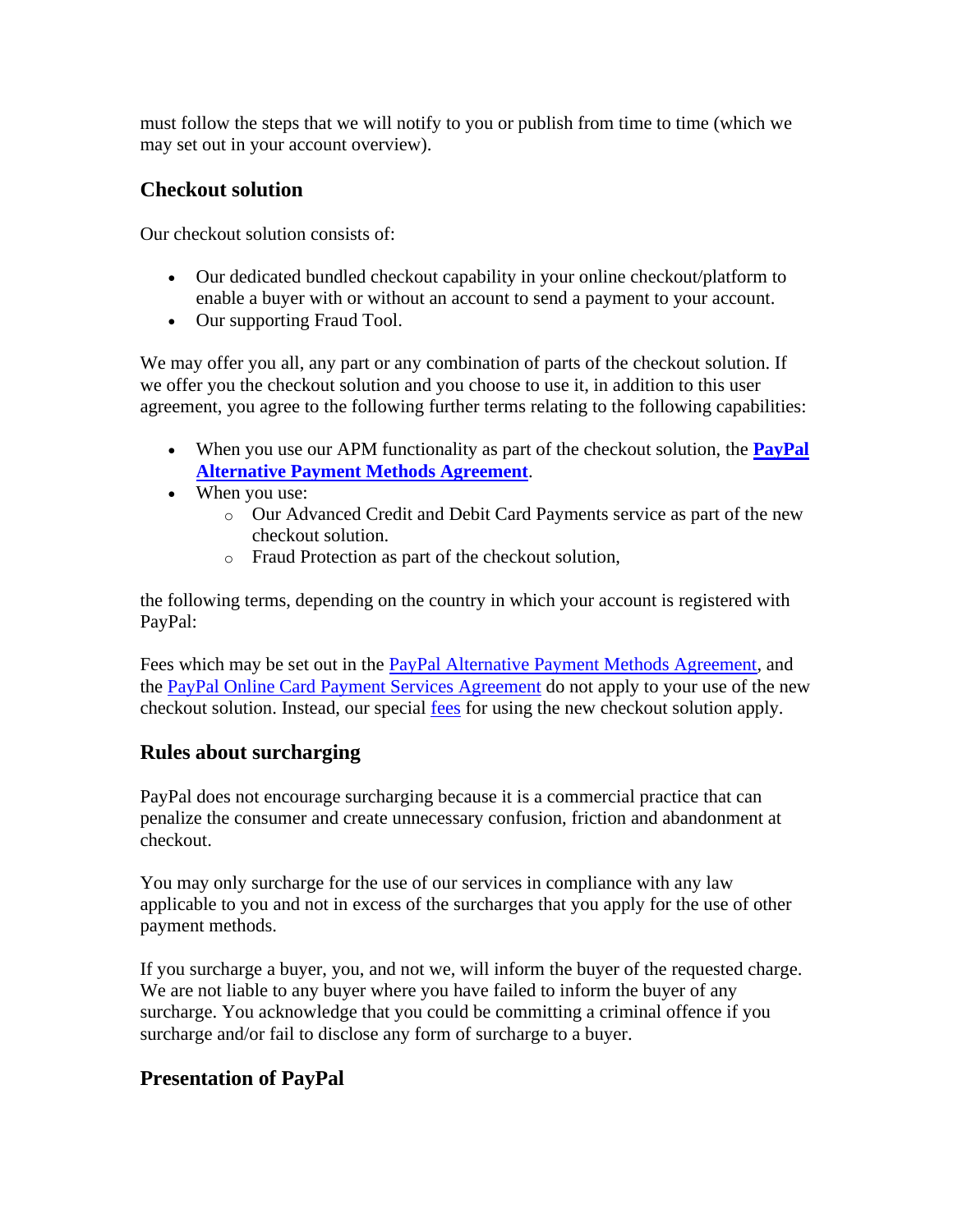You must treat PayPal as a payment method or mark at least on par with any other payment methods offered at your points of sale, including your websites or mobile applications. This includes at least equal or substantially similar:

- Logo placement,
- Position within any point of sale,
- Treatment in terms of payment flow, terms, conditions, restrictions, or fees, in each case as compared to other marks and payment methods at your points of sale.

In representations to your customers or in public communications, you must not mischaracterize any PayPal service as a payment method or exhibit a preference for other payment methods over any PayPal service.

## **Taxes and information reporting**

It is your responsibility to determine what, if any, taxes apply to the payments you make or receive, and it is solely your responsibility to assess, collect, report and remit the correct taxes to the appropriate authority. We are not responsible for determining whether any taxes apply to your transaction, or for calculating, collecting, reporting or remitting taxes arising from any transaction. As a bank service provider no sales tax applies to the PayPal services in the EU.

## **Your refund policy and privacy policy**

You must publish a refunds and return policy, as well as a privacy policy.

### **In-store payments and QR code transactions**

If you accept PayPal payments at your physical store, you must communicate the total amount of transaction to the customer before it takes place. You may charge your customer's account only for transactions that they have authorized. You must also provide customers with a physical receipt if they request one. You agree that any transaction that you make shall have an accurate and true description of the goods and services being purchased.

If you use a QR code to accept payments in your physical store, you must use a QR code intended for goods and services transactions. You must also not use QR codes for inperson transactions as a method of accepting payment for goods and services transactions occurring online. For any buyer claims related to QR code transactions you may be required to provide us with alternative evidence of delivery, or such additional documentation or information relating to the transaction.

## **Marketplace sellers**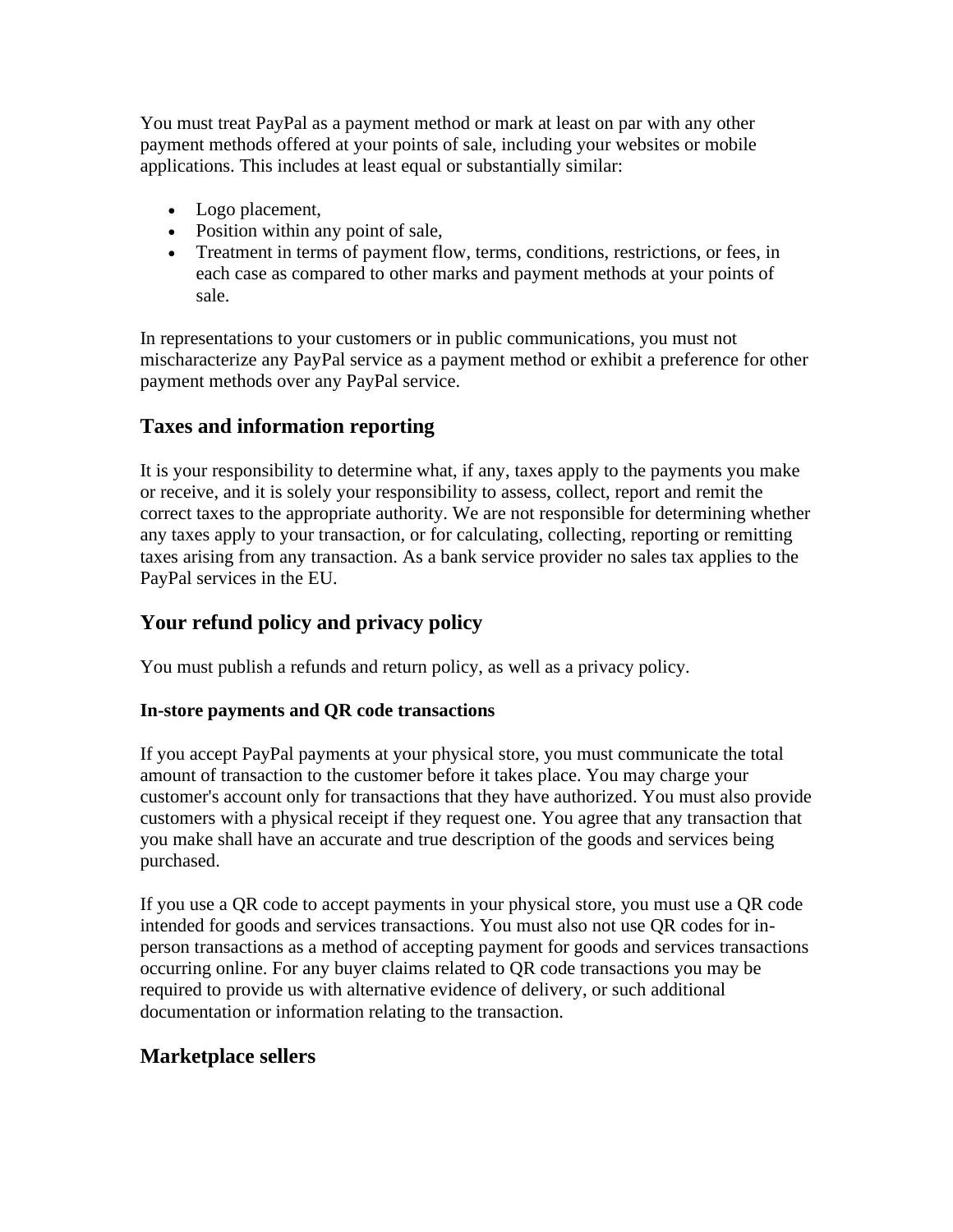If you're a seller on a marketplace or through a third-party application where PayPal is offered, you must comply with any rules that apply to the marketplace's or the third party application's buyer protection program for sales you make through that forum. Any such protections may require you to take certain actions and may impact how claims are processed.

We may allow you to authorize certain market places to use your account to pay amounts you owe to the marketplace or to the buyer (as the case may be) arising from a claim under the terms of the marketplace's own resolution process, which we call marketplace due amounts. If you give such an authorization and the marketplace has notified us of the claim, you instruct us to process payments of all and any marketplace due amounts relating to that claim from your PayPal account to that marketplace or to the buyer (as the case may be) according to the marketplace's instructions to us. We may treat your instruction for the payment of any given marketplace due amount as cancelled if we decide that the claim would have been determined in your favor had it been filed as a claim with us. You can also cancel this instruction by **[contacting us](#page-42-0)**. All claims filed directly with the marketplace are governed by the marketplace's policy only. The terms of [PayPal's Seller Protection](https://www.paypal.com/cz/webapps/mpp/ua/buyer-protection?locale.x=en_CZ) do not cover you for claims filed by your buyers directly with the marketplace.

## **Accepting billing agreement payments**

If we allow you to accept payments from a payer under a billing agreement, when you present to us a payment request under that billing agreement, you:

- Warrant to us that the amounts you present have been agreed and consented to by the payer whose account will be deducted (including changes to those amounts) and that you will give prior notice of the deduction to the payer.
- Agree that you will notify the payer at least 4 weeks in advance of the amount they will collect if that amount has increased in such a manner that the payer could not have reasonably expected to pay such an amount, taking into account the payer's previous spending patterns and the circumstances of the payment and that you are liable to us for any refunds of that payment in accordance with the terms of this user agreement.

## **PayPal Payouts**

If you are using PayPal Payouts (formerly Mass Pay), the terms of the [PayPal Payouts](https://www.paypal.com/cz/webapps/mpp/ua/paypal-payouts-agreement?locale.x=en_CZ)  [Agreement](https://www.paypal.com/cz/webapps/mpp/ua/paypal-payouts-agreement?locale.x=en_CZ) will apply.

## **Your responsibility as a Corporate Customer to notify PayPal of pricing or fee errors**

Once you have access to any account statement(s) or other account activity information made available to you by PayPal with respect to your business account(s), you will have 60 days to notify PayPal in writing of any errors or discrepancies with respect to the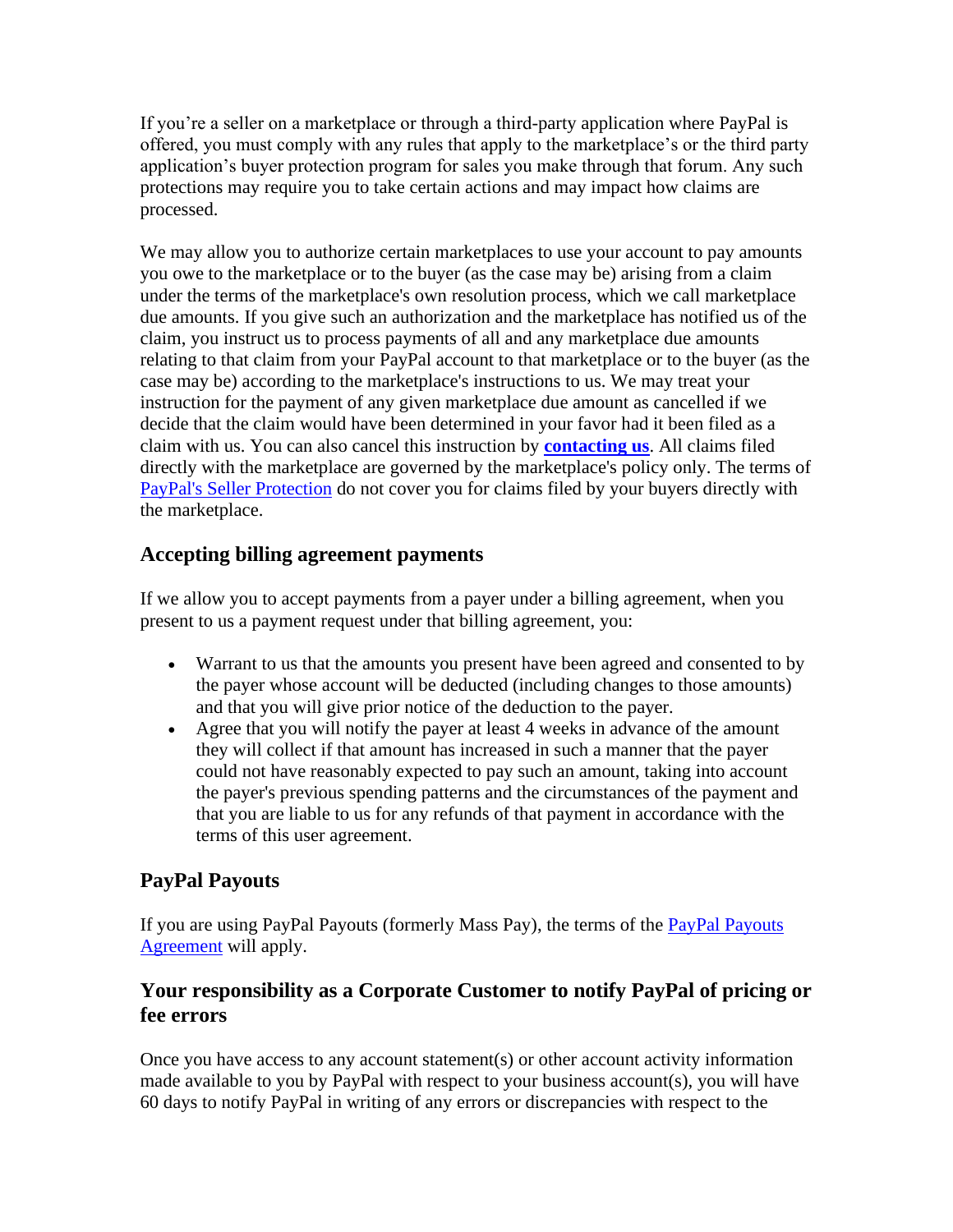pricing or other fees applied by PayPal. If you do not notify PayPal within such timeframe, you accept such information as accurate, and PayPal shall have no obligation to make any corrections. For the purposes of this provision, such pricing or fee errors or discrepancies are different than unauthorized transactions and other electronic transfer errors which are each subject to different notification timeframes as set forth herein.

## <span id="page-24-0"></span>**Refunds and reversals of payments**

When you receive a payment, it could be [refunded](#page-17-0) or [reversed.](#page-24-0) We may allow you to send to the payer a [refund](#page-24-0) of the payment. We may carry out a [reversal](#page-24-0) of your payment in certain circumstances. See the rest of this section for more details.

#### **Refunds**

You alone are (and PayPal is not) responsible for:

- Your legal and contractual obligations towards the payer for any amount you return to the payer.
- Any difference between the cost to the payer of making the original payment and the value of the amount returned to the payer (for instance, as a result of transaction exchange rate fluctuations) except to the extent that the refund is an incorrect payment (see the section on [Resolving Problems\)](#page-37-0).

See our [fees](#page-53-0) for details of the fees you paid to us as the recipient of the original payment which we retain when you use the special commercial transaction refund functionality in your PayPal account, as we may allow from time to time, except to the extent that the refund is an incorrect payment (see the section on [Resolving Problems\)](#page-37-0).

#### **Reversals**

If you receive a payment in your account, you owe us the full amount of the payment and our losses arising from processing the payment (including any [Chargeback fee](#page-26-0) or [Dispute](#page-25-0)  [fee\)](#page-25-0). This can include our liability (including any fees, charges and penalties) towards any third party (including the payer and the payer's funding source provider).

A reversal happens when we exercise our right to set off the above amounts from your account under the section [Reimbursement for your liability](#page-45-0) in this user agreement. If your PayPal balance for a particular currency is insufficient to cover the amount you owe us in that currency, we may perform a currency conversion from any PayPal balance in another currency to cover the shortfall against our transaction exchange rate applicable at the time the reversal is being processed. This means that, for example, if you are a seller, amounts of payments received in your account may be removed from your account after you have delivered any goods or services sold.

A reversal can happen when: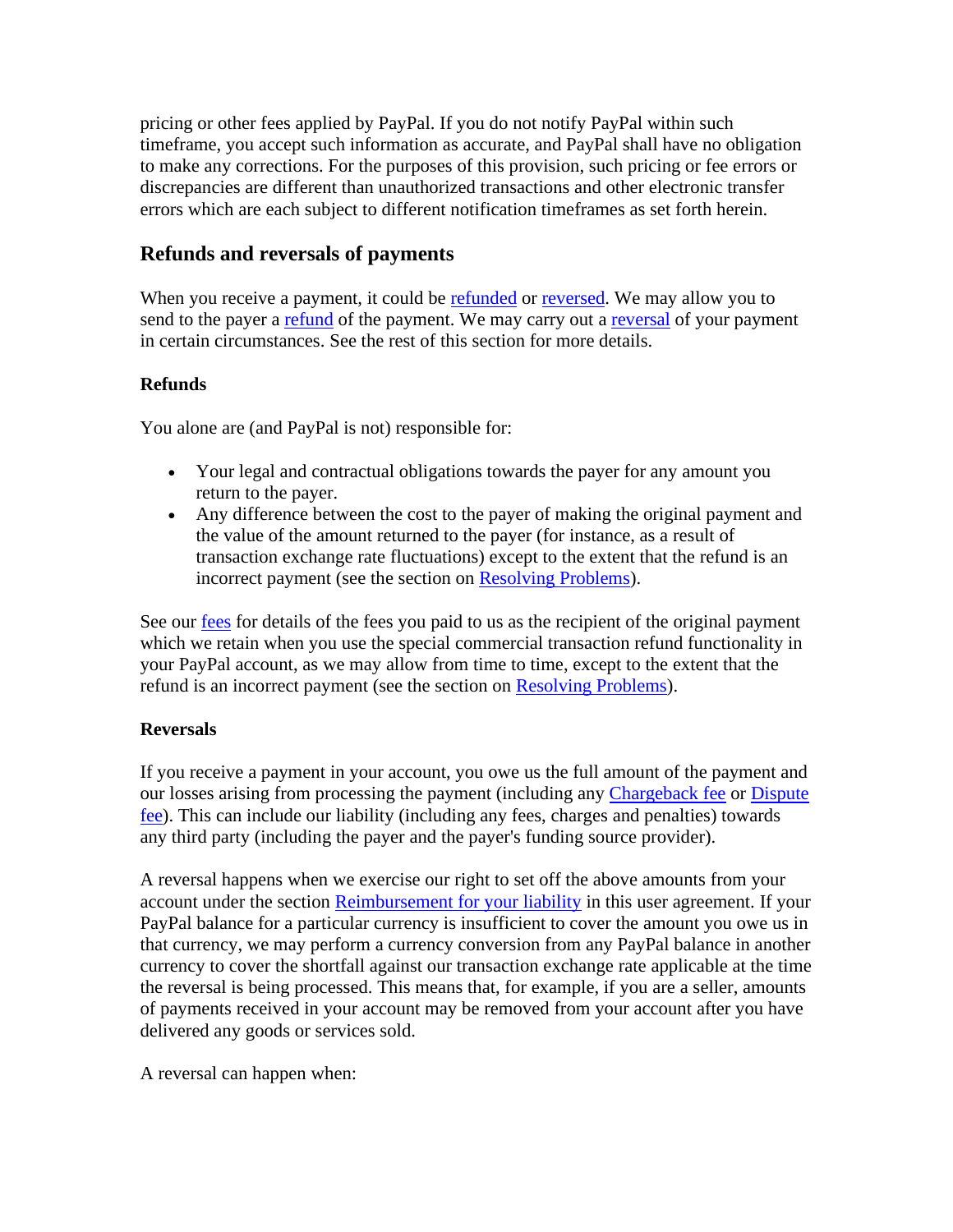- We reimburse the payer in respect of a PayPal Buyer Protection claim the payer made against you.
- We compensate the payer or the payer's bank or provider because we receive a claim from either of them to return the payment under the reversal process used by that bank or provider. This includes any claims for unauthorised or incorrect payments made to your account.

#### For instance:

- If the payer used a card to fund the payment to you the payer could pursue a "chargeback" with the card issuer. The card issuer, not us, determines whether the payer is successful when they pursue a chargeback. You can find out more about chargebacks by reviewing our Chargeback Guide, accessible via the PayPal Security Center and the section called: "Selling Safely". The PayPal Security Center is accessed via the PayPal website. We charge you a [fee](#page-53-0) for receiving a chargeback claim.
- If the payer used a bank account to fund the payment the payer or the bank could pursue a bank reversal.

The amount claimed may be greater than the original amount you received due to currency exchange rate fluctuations between the time of payment and the time of the claim.

- We may have to compensate your payer when they claimed that there was a problem with their payment (including that their payment was unauthorized or incorrect or that their billing agreement payment was not expected) – see [Resolving Problems.](#page-37-0)
- We are entitled to carry out the reversal for any other reason under this user agreement, including the provision [Actions We May Take if You Engage in Any](#page-30-0)  [Restricted Activities.](#page-30-0)

#### <span id="page-25-0"></span>**Dispute fees**

PayPal will charge a **[Dispute fee](#page-63-0)** to sellers for facilitating the online dispute resolution process for transactions that are processed either through a buyer's PayPal account or through the 'Payments without a PayPal account' service**.** The **[Dispute fee](#page-63-0)** applies when the buyer pursues a claim directly with PayPal, a chargeback with their card issuer, or a reversal with their bank. The **[Dispute fee](#page-63-0)** will be charged at either the **Standard Dispute fee** rate or the **High Volume Dispute fee** rate. The **[Dispute fee](#page-63-0)** will be charged in the currency which you selected for the original transaction listing. If the transaction was in a currency not listed in the **[Dispute fee](#page-63-0)** table the fee charged will be in your primary holding currency. The **[Dispute fee](#page-63-0)** will be deducted from your PayPal account after the claim is decided.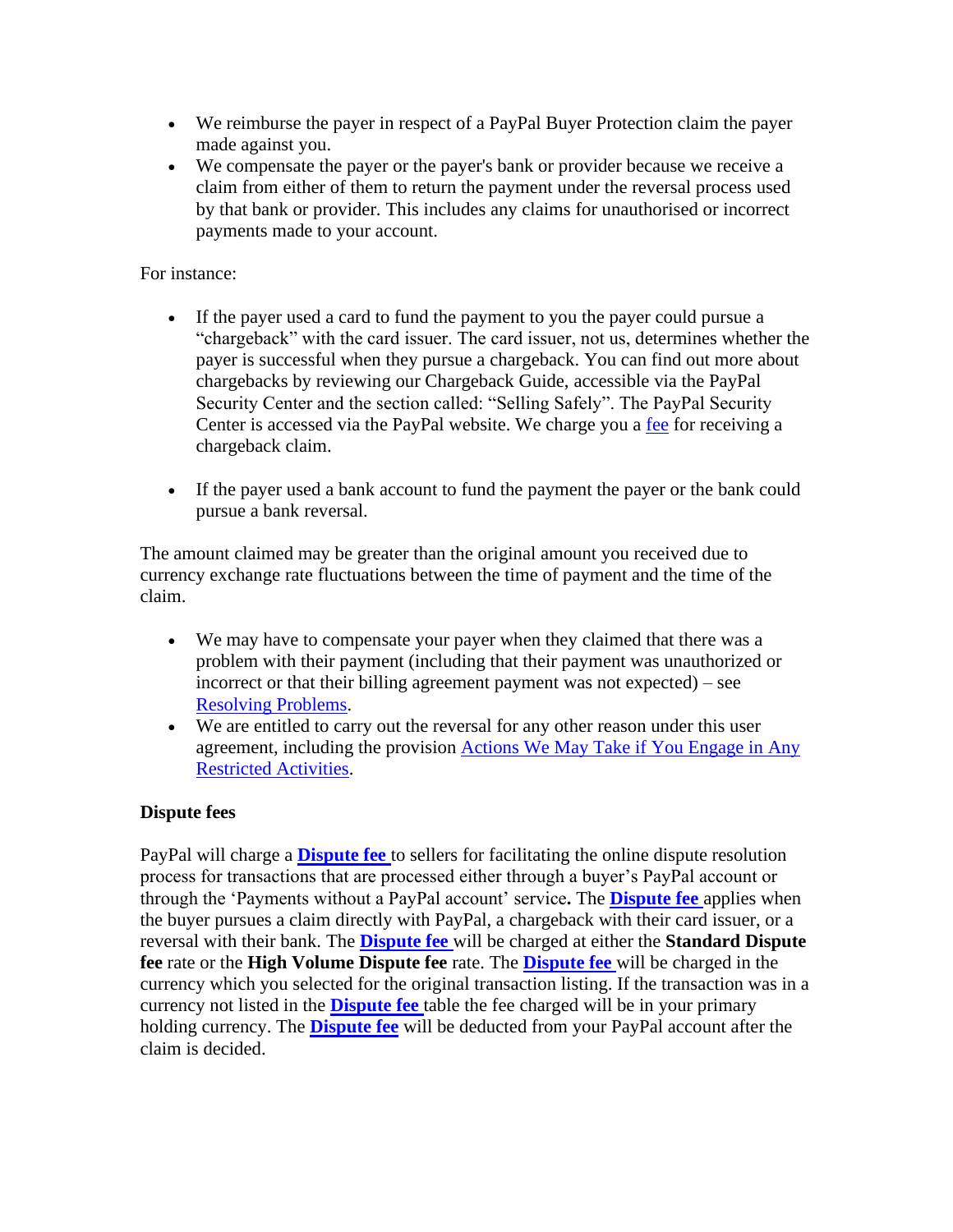The **[Dispute fee](#page-63-0)** amount will be determined when the dispute case is created. The fee is based on the ratio of the total transaction amount of all **Item Not Received** and **Significantly Not as Described** claims you receive compared to the total amount of your sales for the previous three calendar months **(Dispute Ratio)**. Your total claims include all Item Not Received and Significantly Not as Described claims that are filed either directly with and escalated to PayPal or with the buyer's card issuer or bank. Your total claims do not include claims for Unauthorized Transactions. For example, for the month of September, your **Dispute Ratio** will be calculated by considering your total claims to sales ratio over June, July, and August. The claims ratio for September will determine the dispute fee for all claims filed in October.

If your Disputes Ratio is 1.5% or more and you had more than 100 sales transactions in the previous three full calendar months, you will be charged the **High Volume Dispute fee** for each dispute. Otherwise, you will be charged the **Standard Dispute fee** for each dispute.

You will **not** be charged a **Standard Dispute fee** for disputes that are*:*

- Inquiries in PayPal's **[Resolution Center](https://www.paypal.com/cz/smarthelp/home?locale.x=en_CZ)** that are not escalated to a claim with PayPal.
- Resolved directly between you and the buyer and not escalated to a claim with PayPal.
- Filed by the buyer directly with PayPal as an **[Unauthorized Transaction](#page-37-1)**.
- Deemed by PayPal in its sole discretion to have met all the requirements under **[PayPal's Seller Protection](https://www.paypal.com/cz/webapps/mpp/ua/seller-protection?locale.x=en_CZ)** program.
- Claims with a transaction value that is less than twice the amount of a **Standard Dispute fee.**
- Decided in your favor by PayPal or your issuer.

You will **not** be charged a **High Volume Dispute fee** for disputes that are:

- Inquiries in PayPal's **[Resolution Center](https://www.paypal.com/cz/smarthelp/home?locale.x=en_CZ)** and not escalated to a claim with PayPal.
- Resolved directly between you and the buyer and not escalated to a claim with PayPal.
- Filed by the buyer directly with PayPal as an **[Unauthorized Transaction.](#page-37-1)**

Sellers charged **High Volume Dispute fees** may be required to provide information to us including the cause of their increased dispute rate.

Disputes listed above may be excluded from being charged a **Standard Dispute fee** or a **High Volume Dispute fee**, but the claim itself may still be included in the overall calculation of your Dispute Ratio.

### <span id="page-26-0"></span>**Chargeback fees**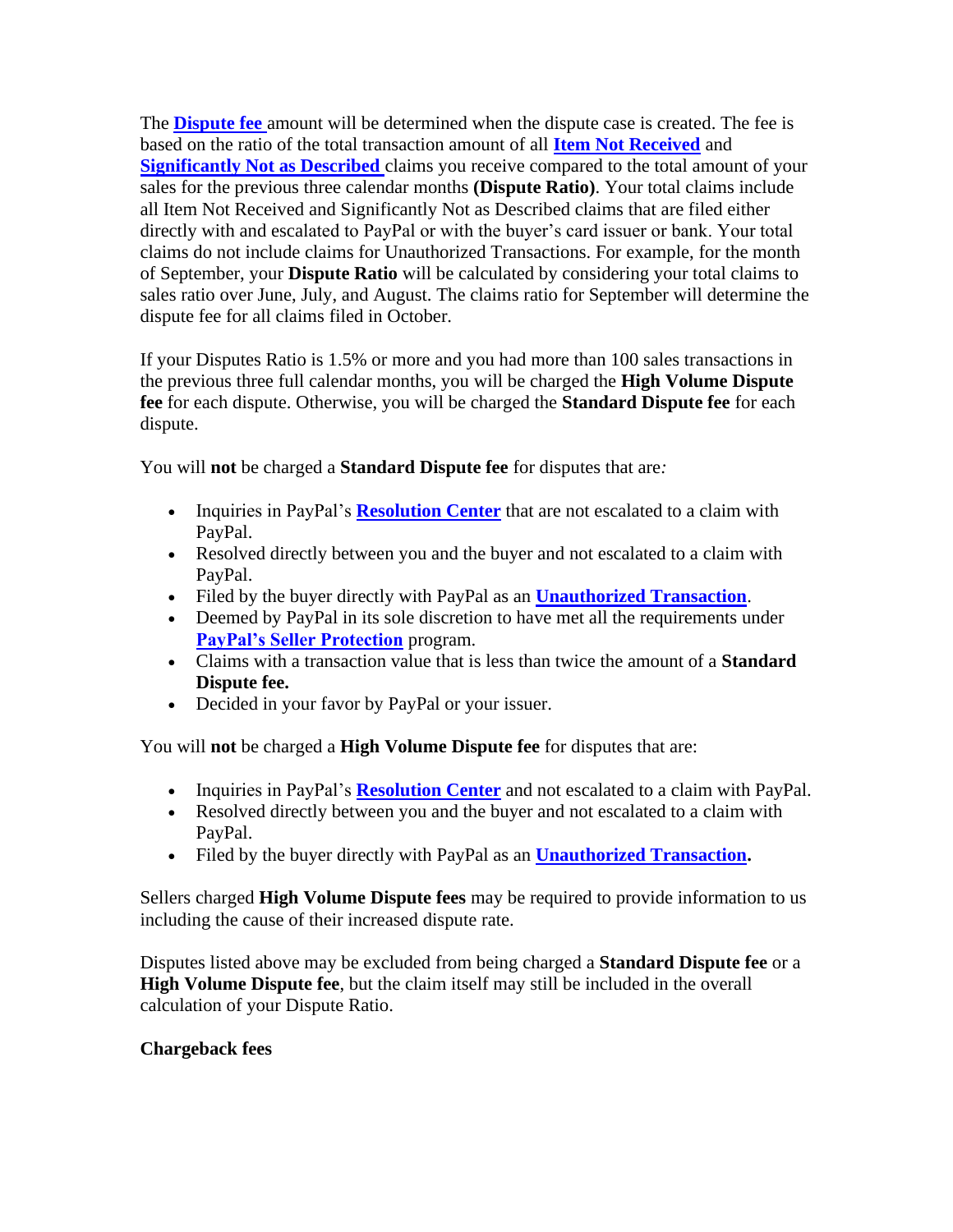For transactions that are not processed either through a buyer's PayPal account or through the 'Payments without a PayPal account' service, and where the buyer pursues a chargeback for the transaction with their card issuer, PayPal will charge you a [Chargeback fee](#page-62-0) for facilitating the chargeback process. The Chargeback fee will apply regardless of whether the buyer is successful in pursuing the chargeback with the card issuer.

The applicable chargeback fee will be deducted from your PayPal account. The chargeback fee is applied as specified in the **[Chargeback fee](#page-62-0)** table and will be charged in the currency which you selected for the original transaction listing. If the transaction was in a currency not listed in the **[Chargeback fee](#page-62-0)** table the fee charged will be in your primary holding currency.

## **Impact of PayPal's Buyer Protection program on sellers**

You should read our provisions on **[PayPal's Buyer Protection](https://www.paypal.com/cz/webapps/mpp/ua/buyer-protection?locale.x=en_CZ)** program and if you sell goods and services to buyers with PayPal accounts in a region other than your own, you also should be familiar with the purchase protection made available by PayPal to buyers in each of those regions as buyers' rights under these programs may impact you as a seller. You can find information about PayPal's Buyer Protection program on the **[Legal](https://www.paypal.com/cz/webapps/mpp/ua/legalhub-full?locale.x=en_CZ)  [Agreements](https://www.paypal.com/cz/webapps/mpp/ua/legalhub-full?locale.x=en_CZ)** page by selecting your buyer's location at the top of the page and referring to the corresponding PayPal's Buyer Protection program provisions in the corresponding user agreement.

If you lose a claim under **[PayPal's Buyer Protection](https://www.paypal.com/cz/webapps/mpp/ua/buyer-protection?locale.x=en_CZ)** program in any country:

- You must forfeit the full purchase price of the item or transaction plus any original shipping cost. This applies when you are the primary seller or a secondary seller of goods or services. For example, event ticketing agents, or online travel agents will forfeit the full purchase amount paid by the buyer. In some cases you may not receive the item back.
- The Buyer Protection claim will only be considered fully resolved if:
	- o The refund to a buyer is processed through PayPal, or
	- o You provide evidence acceptable to PayPal, in its sole discretion, that the buyer agreed to the alternative resolution provided.
- You will not receive a refund of the PayPal fees that you paid in connection with the sale.
- If the claim was that the item received was Significantly Not as Described, you may not receive the item back, or you may be required to accept the item back plus pay for return shipping costs.
- If the claim was that the item received was Significantly Not as Described and related to an item you sold that is counterfeit, you will be required to provide a full refund to the buyer and you may not receive the item back.

## <span id="page-27-0"></span>**PayPal's Seller Protection Program**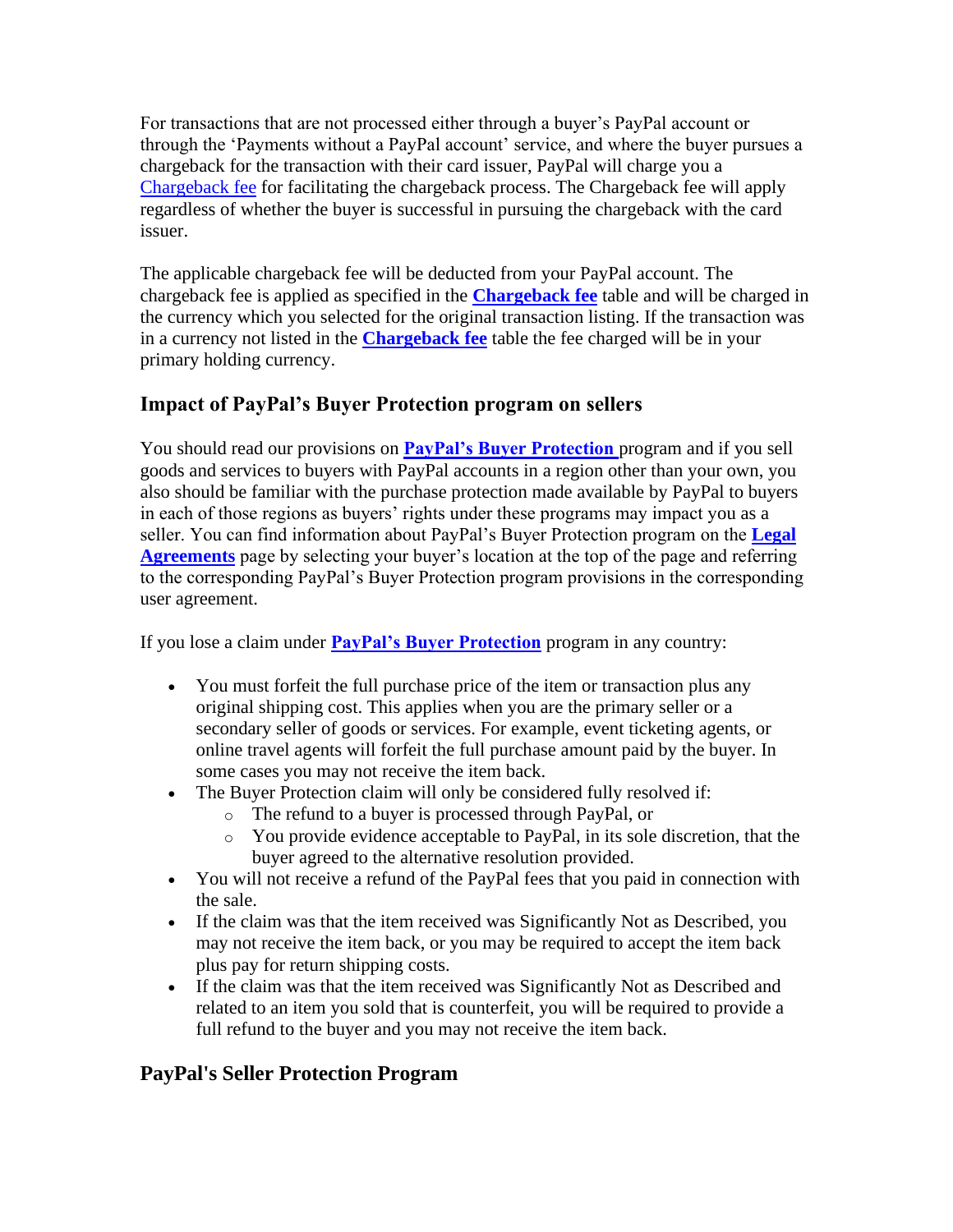#### **What's Eligible**

If you have sold something to a buyer and have already shipped the physical item or provided an intangible good and the transaction is later disputed or reversed under [Reversals, Claims or Chargebacks,](#page-24-0) you may be eligible for reimbursement under PayPal's Seller Protection program. When it applies, PayPal's Seller Protection program may result in retaining the full purchase amount. There is no limit on the number of payments for which you can receive coverage. By accessing the transaction details page in your PayPal account you can see transactions that may be eligible for protection under this program.

The program terms and conditions are set out in [PayPal's Seller Protection](https://www.paypal.com/cz/webapps/mpp/ua/seller-protection?locale.x=en_CZ) program page and form part of this user agreement.

# **PAYPAL USER AGREEMENT**

## **RESTRICTED ACTIVITIES, HOLDS & LIQUIDATED DAMAGES**

## <span id="page-28-0"></span>**Restricted Activities**

In connection with your use of our websites, your PayPal account, the PayPal services, or in the course of your interactions with PayPal, other PayPal customers, or third parties, you must not:

- Breach this user agreement, the PayPal **[Acceptable Use Policy](https://www.paypal.com/cz/webapps/mpp/ua/acceptableuse-full?locale.x=en_CZ)**, the **[Commercial](https://www.paypal.com/cz/webapps/mpp/ua/ceagreement-full?locale.x=en_CZ)  [Entity Agreements](https://www.paypal.com/cz/webapps/mpp/ua/ceagreement-full?locale.x=en_CZ)** (if they apply to you), or any **[other agreement](https://www.paypal.com/cz/webapps/mpp/ua/legalhub-full?locale.x=en_CZ)** between you and us.
- Violate any law, statute, ordinance, or regulation (for example, those governing financial services, consumer protections, unfair competition, anti-discrimination or false advertising).
- Infringe PayPal's or any third party's copyright, patent, trademark, trade secret or other intellectual property rights, or rights of publicity or privacy.
- Sell counterfeit goods.
- Act in a manner that is defamatory, trade libelous, threatening or harassing.
- Provide false, inaccurate or misleading information.
- Send or receive what we reasonably believe to be potentially fraudulent or unauthorized funds.
- Refuse to cooperate in an investigation or provide confirmation of your identity or any information you provide to us.
- Attempt to "double dip" during the course of a dispute by receiving or attempting to receive funds from both PayPal and the seller, bank or card issuer for the same transaction.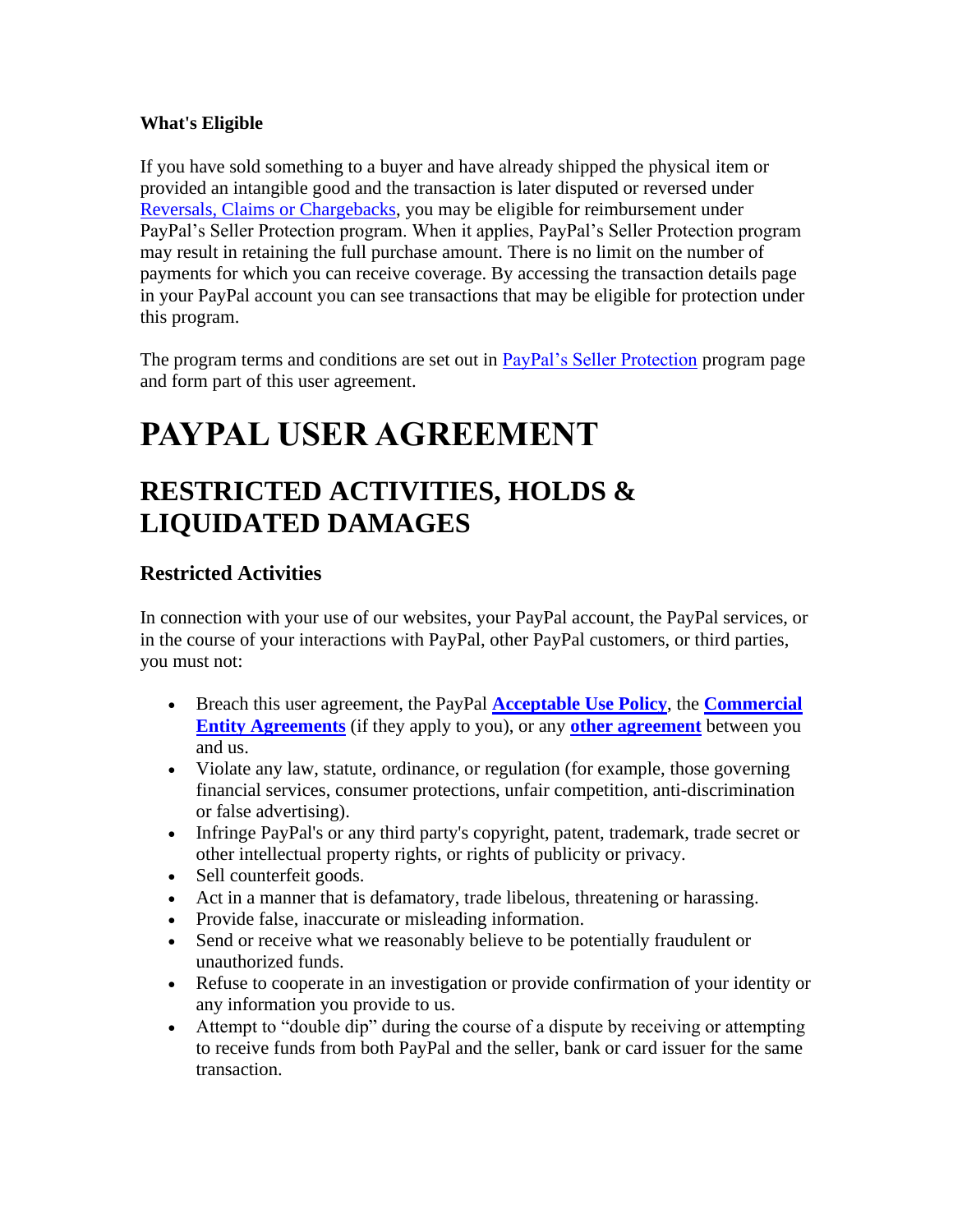- Control an account that is linked to another account that has engaged in any of these restricted activities.
- Conduct your business or use the PayPal services in a manner that results in or may result in:
	- o Complaints.
	- o Requests by buyers (either filed with us or card issuers) to invalidate payments made to you.
	- o Fees, fines, penalties or other liability or losses to PayPal, other PayPal customers, third parties or you.
- Use your PayPal account or the PayPal services in a manner that PayPal, Visa, MasterCard, American Express, Discover or any other electronic funds transfer network reasonably believes to be an abuse of the card system or a violation of card association or network rules.
- Allow your PayPal account to have a balance reflecting an amount owing to us.
- Provide yourself a cash advance from your credit card (or help others to do so).
- Access the PayPal services from a country that is not included on our **[permitted](https://www.paypal.com/cz/webapps/mpp/country-worldwide?locale.x=en_CZ)  [countries list](https://www.paypal.com/cz/webapps/mpp/country-worldwide?locale.x=en_CZ)**.
- Take any action that imposes an unreasonable or disproportionately large load on our websites, software, systems (including any networks and servers used to provide any of the PayPal services) operated by us or on our behalf or the PayPal services.
- Facilitate any viruses, trojan horses, malware, worms or other computer programming routines that attempts to or may damage, disrupt, corrupt, misuse, detrimentally interfere with, surreptitiously intercept or expropriate, or gain unauthorized access to any system, data, information or PayPal services.
- Use an anonymizing proxy; use any robot, spider, other automatic device, or manual process to monitor or copy our websites without our prior written permission; or use any device, software or routine to bypass our robot exclusion headers.
- Interfere or disrupt or attempt to interfere with or disrupt our websites, software, systems (including any networks and servers used to provide any of the PayPal services) operated by us or on our behalf, any of the PayPal services or other users' use of any of the PayPal services.
- Take any action that may cause us to lose any of the services from our Internet service providers, payment processors, or other suppliers or service providers.
- Use the PayPal services to test credit card behaviors.
- Circumvent any PayPal policy or determinations about your PayPal account such as temporary or indefinite suspensions or other account holds, limitations or restrictions, including, but not limited to, engaging in the following actions: attempting to open new or additional PayPal account(s) when an account has a negative balance or has been restricted, suspended or otherwise limited; opening new or additional PayPal accounts using information that is not your own (e.g. name, address, email address, etc.); or using someone else's PayPal account.
- Harass and/or threaten our employees, agents, or other users.
- Abuse of our online dispute resolution process and/or **PayPal's Buyer Protection** program and/or [PayPal's Seller Protection](https://www.paypal.com/cz/webapps/mpp/ua/seller-protection?locale.x=en_CZ) program.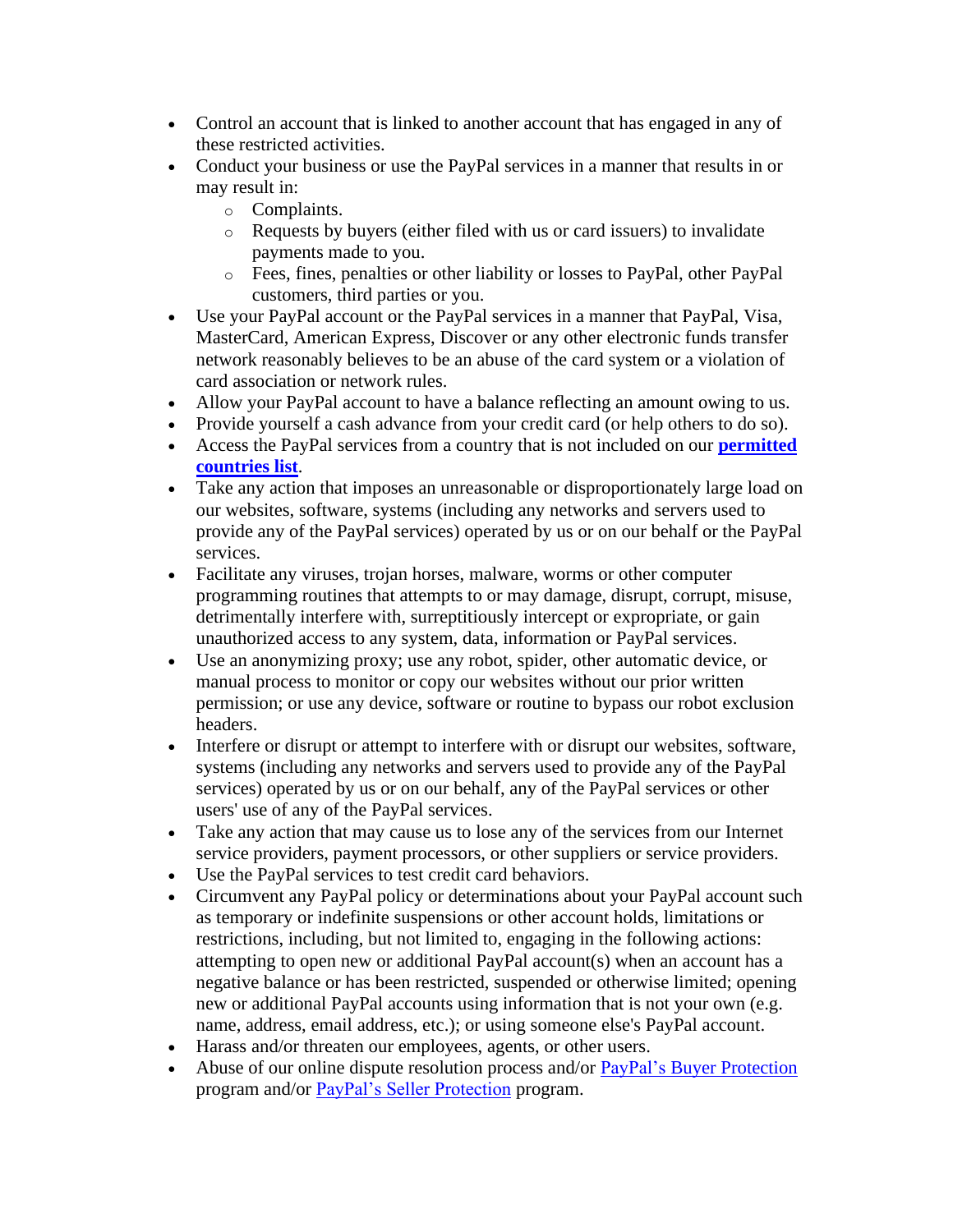- Cause us to receive a disproportionate number of claims that have been closed in favor of the claimant regarding your PayPal account or business.
- Have a credit score from a credit reporting agency that indicates a high level of risk associated with your use of the PayPal services.
- Use a credit card with your PayPal account to provide yourself with a cash advance (or help others to do so).
- Disclose or distribute another user's information to a third party, or use such information for marketing purposes unless you receive the user's express consent to do so.
- Send unsolicited email to a user or use the PayPal services to collect payments for sending, or assisting in sending, unsolicited email to third parties.
- Copy, reproduce, communicate to any third party, alter, modify, create derivative works, publicly display or frame any content from the PayPal website(s) without our or any applicable third party's written consent.
- Reveal your account password(s) to anyone else, nor may you use anyone else's password. We are not responsible for losses incurred by you including, without limitation, the use of your account by any person other than you, arising as the result of misuse of passwords.
- Do, or omit to do, or attempt to do or omit to do, any other act or thing which may interfere with the proper operation of the PayPal service or activities carried out as part of PayPal services or otherwise than in accordance with the terms of this user agreement.
- Request or send a personal transaction payment for a commercial transaction.
- Allow your use of the PayPal service to present to PayPal a risk of noncompliance with PayPal's anti-money laundering, counter terrorist financing and similar regulatory obligations (including, without limitation, where we cannot verify your identity or you fail to complete the steps to lift your sending, receiving or withdrawal limit or where you expose PayPal to the risk of any regulatory fines by European, US or other authorities for processing your transactions).
- Integrate or use any of the PayPal services without fully complying with all mandatory requirements communicated to you by way of any integration or programmers' guide or other documentation issued by PayPal from time to time.
- Advertise, promote, introduce or describe PayPal Credit or any PayPal co-branded credit based payment instrument to your customers without: (1) obtaining the necessary regulatory permission to do so in advance; and (2) the prior written permission of PayPal and (if not PayPal) the issuer of the credit to do so.
- Suffer (or cause us to determine that there is a reasonable likelihood of) a security breach of your website or systems that could result in the unauthorized disclosure of customer information.

You agree that engaging in the above restricted activities diminishes your or our other customers' safe access and/or use of your account and our services generally.

## <span id="page-30-0"></span>**Actions We May Take if You Engage in Any Restricted Activities**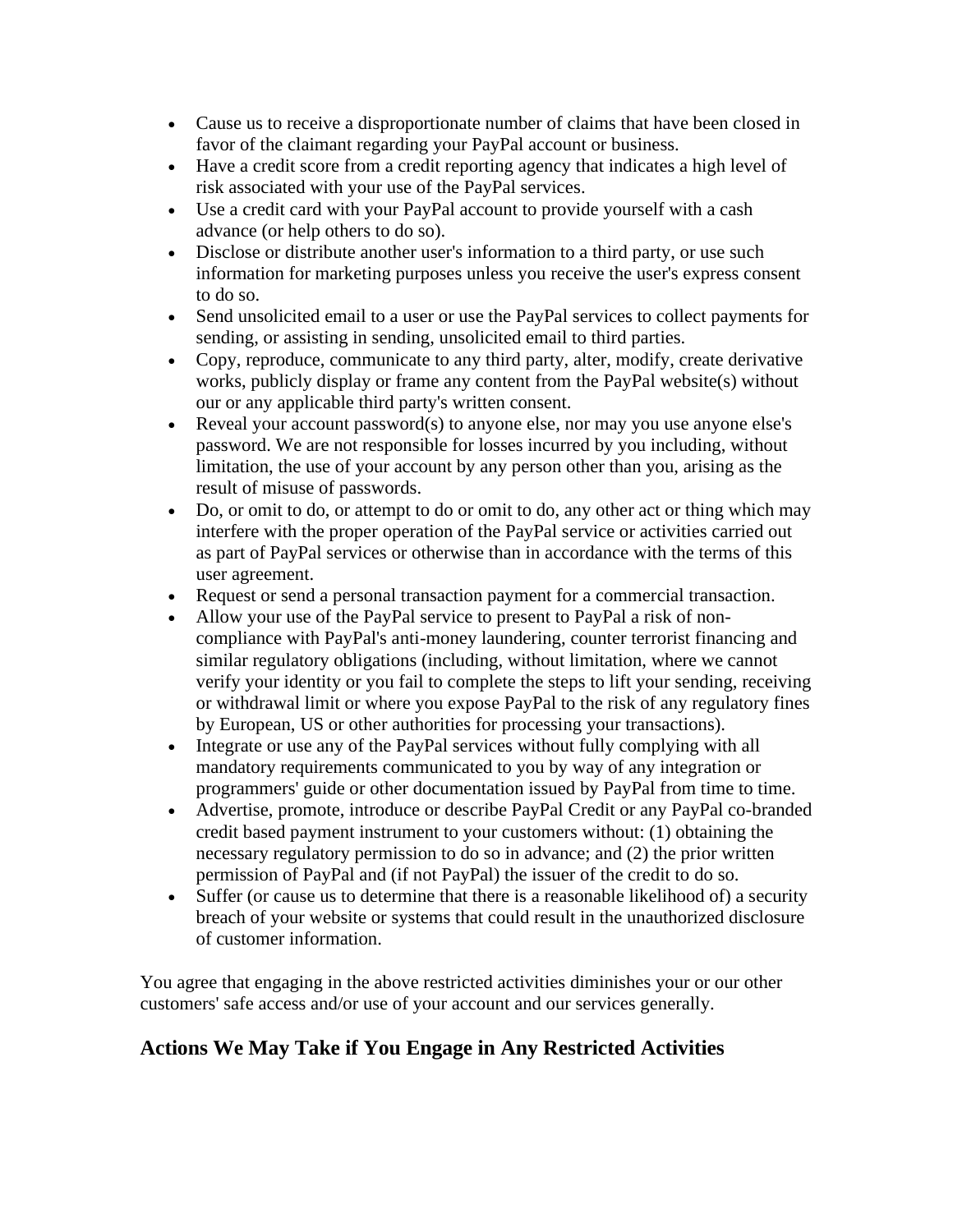If we believe that you've engaged in any of these activities, we may take a number of actions to protect PayPal, its customers and others at any time in our sole discretion. The actions we may take include, but are not limited to, the following:

- Terminate this user agreement at anytime in our sole discretion, limit your account, and/or close or suspend your account, immediately and without penalty to us.
- Refuse to provide the PayPal services to you in the future.
- At any time and without liability, suspend, limit or terminate your access to our websites, software, systems (including any networks and servers used to provide any of the PayPal services) operated by us or on our behalf, your PayPal account or any of the PayPal services, including limiting your ability to pay or send money with any of the payment methods linked to your PayPal account, restricting your ability to send money or make withdrawals.
- Hold your money to the extent and for so long as reasonably needed to protect against the risk of liability. You acknowledge that, as a non-exhaustive guide:
- PayPal's risk of liability in respect of card-funded payments that you receive can last until the risk of a chargeback closing in favor of the payer/buyer (as determined by card scheme rules) has passed. This depends on certain factors, including, without limitation:
	- a. The type of goods or services for which you receive payment.
	- b. The timeframe for delivery of the goods or performance of the services for which you receive payment (e.g. sales of event tickets months in advance of the event date can present a higher and more enduring risk of chargebacks than sales of most other items or services).
- PayPal's risk of liability in respect of a claim or dispute arising from a payment that you receive can last for the time that it takes for the parties to close the claim or dispute and all appeals associated with that claim or dispute in accordance with PayPal Buyer Protection.
- PayPal's risk of liability in respect of any event of insolvency that you suffer can last for as long as and to the extent that laws applicable to your insolvency restrict PayPal from taking legal action against you.
- If you allow your PayPal account to have a balance reflecting an amount owing to PayPal, PayPal's risk of liability can last for the time and to the extent that you owe that amount to PayPal.
- Block your PayPal account and/or hold any funds in the reserve account (including, without limitation, for more than 180 days if so required by PayPal, where PayPal's rights arise from your engagement in the restricted activity).
- Refuse any particular payment transaction at any time for any reason and will only be required to make available the fact of the refusal and the reasons for the refusal and how you may resolve the problem, where possible, upon request and provided it is not prohibited by law.
- [Reverse](#page-24-0) a payment (including, if appropriate, to the sender's funding source).
- Take legal action against you.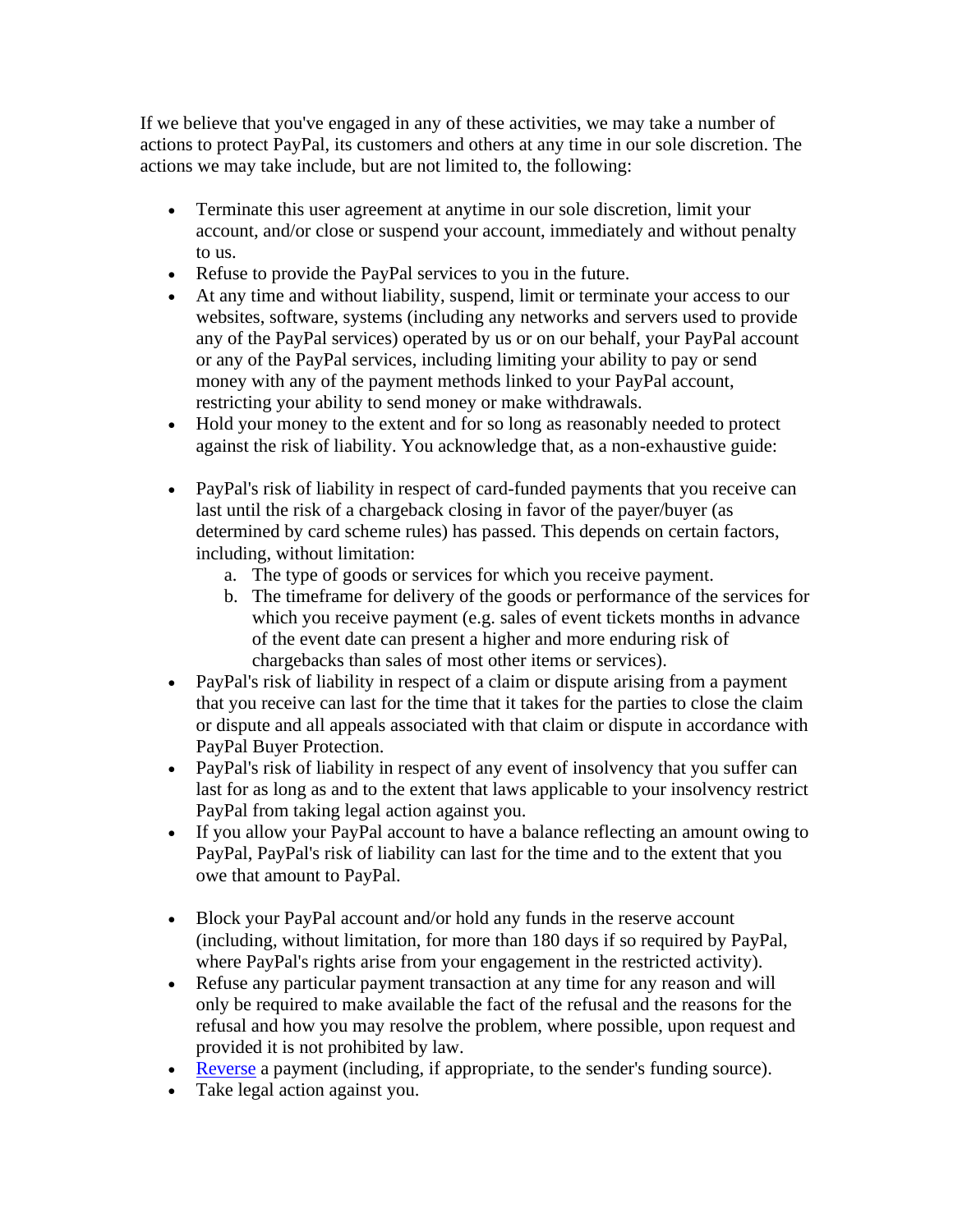- Suspend your eligibility for [PayPal's Buyer Protection](https://www.paypal.com/cz/webapps/mpp/ua/buyer-protection?locale.x=en_CZ) program and/or PayPal's [Seller Protection](https://www.paypal.com/cz/webapps/mpp/ua/seller-protection?locale.x=en_CZ) program (including in retrospect).
- Contact third parties and disclose details of the restricted activities in the manner set out in our Privacy Statement.
- Request or update inaccurate information you provided us.
- Request information or documents from you in order to verify your identity and/or with regard to the goods or services you provided based on a transaction.
- If you've violated our **[Acceptable Use Policy](https://www.paypal.com/cz/webapps/mpp/ua/acceptableuse-full?locale.x=en_CZ)**, then you're also responsible for damages to PayPal caused by your violation of this policy.
- If you publish content on our website $(s)$ , or when using our services, which PayPal deems, in its sole discretion, in breach of law, statute, ordinance, and/or regulation, PayPal may take appropriate measures, including the deletion or removal of such content. An example of such content is terrorist content. PayPal is not responsible for such contents published by its users which are the PayPal users' responsibility solely.

If you use your PayPal account primarily for the purposes of your trade, business, craft or profession and you violate the Acceptable Use Policy, then:

- In addition to being subject to the above actions you will be liable to PayPal for the amount of PayPal's damages caused by your violation of the Acceptable Use Policy.
- You acknowledge and agree that USD 2,500.00 (or the prevailing equivalent in the currency of the country in which you reside) per violation of the Acceptable Use Policy is:
	- o A reasonable minimum estimate of PayPal's actual damages including but not limited to, internal administrative costs incurred by PayPal to monitor and track violations, damage to PayPal's brand and reputation, and penalties imposed upon PayPal by its business partners resulting from a user's violation considering all currently existing circumstances, including the relationship of the sum to the range of harm to PayPal that reasonably could be anticipated.
	- o Reasonable and proportionate in its application to the provision of the services to you.
	- o Necessary, but no more than sufficient, to protect PayPal's legitimate interest in your compliance with the Acceptable Use Policy.
- PayPal may deduct such damages directly from any existing balance in any PayPal account you control.

Please also see the section below on [Your liability.](#page-33-0)

Unless otherwise directed by us, you must not use or attempt to use your account while it is suspended or has been closed. You must ensure that all agreements with sellers or other third parties that involve third party initiated payments (including billing agreement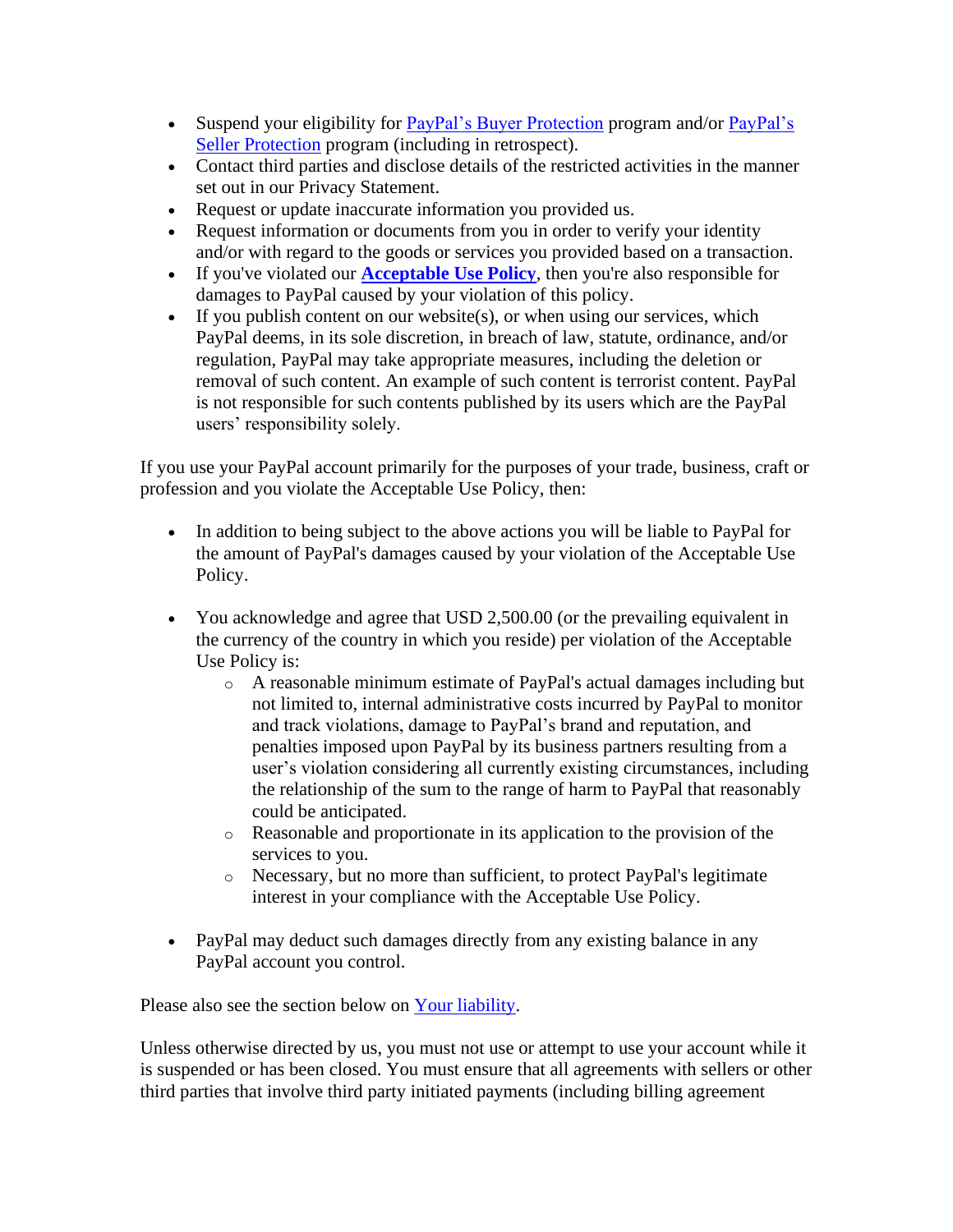payments) set up from your account are cancelled immediately upon the termination, suspension or closure of your account. You remain liable under this user agreement in respect of all charges and other amounts incurred through the use of your account at any time, irrespective of termination, suspension or closure.

## <span id="page-33-0"></span>**Holds, Limitations, and Reserves**

#### **What are holds, limitations and reserves?**

Under certain circumstances, in order to protect PayPal and the security and integrity of the network of buyers and sellers that use the PayPal services, PayPal may take accountlevel or transaction-level actions. If we take any of the actions described here, we will normally notify you of our actions, but we may, if it is reasonable to do so (for example if you are in breach of this user agreement or we consider it advisable for security reasons), take any of these actions without prior notice to you.

To request information in connection with an account limitation, hold or reserve, you should visit the [Resolution Center](https://www.paypal.com/cz/smarthelp/home?locale.x=en_CZ) or follow the instructions in our email notice with respect to the limitation, hold or reserve.

You acknowledge and agree that any funds held under this user agreement may be placed in your reserve account and that you will provide to us any information as we may reasonably request to allow us to determine whether the risk has passed.

#### **Holds**

A hold is an action that PayPal may take under certain circumstances either at the transaction level or the account level. When PayPal places a hold on a payment amount, the money is not available to either the sender or the recipient. PayPal reviews many factors before placing a hold on a payment, including: account tenure, transaction activity, business type, past customer disputes, and overall customer satisfaction. Some common situations where PayPal will hold payments include where we have reason to believe that:

- Transactions are higher risk, this can be where the transaction involves the sale of goods or services in a high risk category, or other facts known to us typically resulting in an increased number of chargebacks, other claims or disputes or to be often involved in fraud or illegal activity.
- There is a sudden and abnormal change in a PayPal account holder's selling activity including an increase in the number of chargebacks, reversals, or buyer complaints received in relation to such PayPal account.
- Any PayPal account is being used in relation to restricted activities.
- A PayPal account involved in the transaction may have been compromised, or that stolen financial details (bank or credit card) are used for the payment, or otherwise a transaction has not been properly authorized.
- A user is trying to send or withdraw funds they received fraudulently.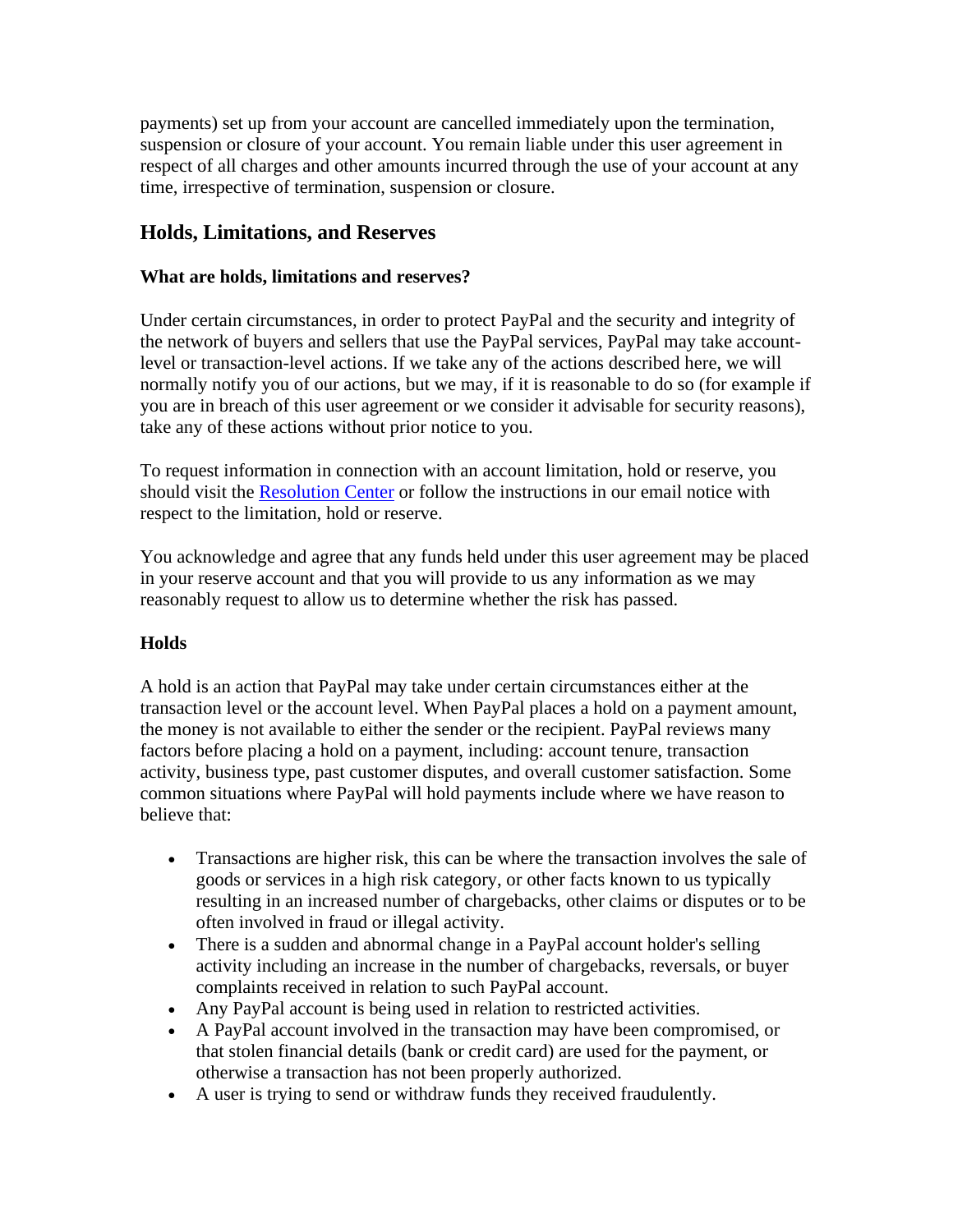- A user has not provided sufficient Information to us to enable us to verify their identity or the identity of their business and/or the user has a limited trading history with PayPal.
- A payment sent to you as a seller is challenged as a payment that should be invalidated and reversed.
- Your buyer files a chargeback, reversal or PayPal Buyer Protection claim on a payment you received.
- Your buyer files a claim under a marketplace's resolution process.
- There is a risk of reversal of funds in your account to your funding source.
- There is a risk of liability (a non-exhaustive list of examples of such risk is set out in the section [Actions We May Take If You Engage In Any Restricted Activities](#page-30-0) above).

#### <span id="page-34-0"></span>**Payment review**

When we identify a potentially high-risk transaction, we review the transaction more closely before allowing it to proceed. This may be because we have the reasonable suspicion that the payer's PayPal account is being used in relation to restricted activities or for other reasons as determined by us in our reasonable discretion. This may include where there is a risk of liability (a non-exhaustive list of examples of such risk is set out in the section [Actions We May Take If You Engage In Any Restricted Activities](#page-30-0) above).

If a payment is subject to payment review, we may:

- Execute the payment order initiated by the buyer.
- In our discretion, immediately upon such execution restrict the payer's account.
- Place a hold on the payment in the payer's account.
- Notify the recipient to delay the delivery of the purchase paid for by the payment.

As a buyer, this may delay your receipt of the item you purchased. If we clear the transaction, we will notify the seller and direct them to ship the item.

If we don't clear the transaction, we will cancel it and return the funds to you, unless we are legally required to take other action.

All payments that complete payment review are still subject to being reversed under the terms of this user agreement but will be [PayPal's Seller Protection](#page-27-0) program eligible if they meet PayPal's Seller Protection program requirements. PayPal will provide notices to you by email and/or in the transaction history tab of your PayPal account. A payment subject to payment review is a review of the payment only and is implemented to reduce the risk of PayPal users receiving high risk transactions. A payment subject to payment review is neither a review nor a representation by PayPal as to the commercial dealings, character or reputation of a party to the payment transaction and should not be considered as a lessening of the respect of any person.

#### **Holds related to your instructions**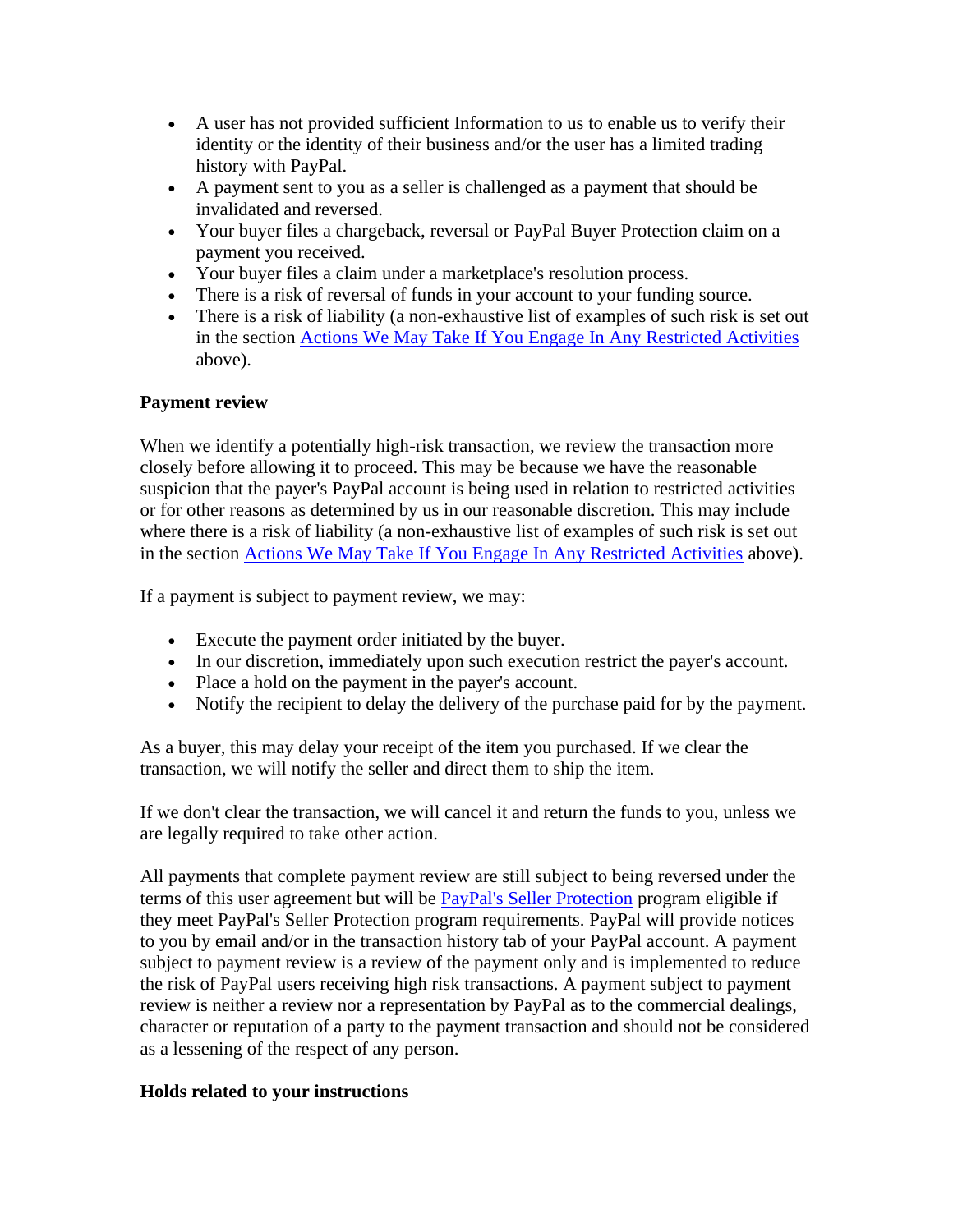Certain PayPal functionality may allow you (whether directly or via someone you permit to act on your behalf, like an online marketplace platform on which you transact as a seller) to instruct us to hold your funds (including the proceeds of payments you receive using PayPal) in your reserve account.

In such a case we will show you the availability status of those funds in your balance – the status descriptions may differ according to the functionality you used to instruct us to place the hold. We will release the hold on the funds according to the instruction that you (or the entity that you have permitted to act on your behalf) give to us, subject to the rest of this user agreement.

#### **Account Limitations**

Limitations are implemented to help protect PayPal, buyers and sellers when we notice **[restricted activities](#page-28-0)**, an increased financial risk, or activity that appears to us as unusual or suspicious. Limitations also help us collect information necessary for keeping your PayPal account open.

There are several reasons why your PayPal account could be limited, including where we have reason to believe that:

- Someone could be using your PayPal account without your knowledge, then we'll limit it for your protection and look into the fraudulent activity.
- Someone has used your card or bank account without your permission, for example if your debit or credit card issuer or bank alerts us to this.
- You have breached this user agreement or violated the **[Acceptable Use Policy.](https://www.paypal.com/cz/webapps/mpp/ua/acceptableuse-full?locale.x=en_CZ)**
- Your performance as a seller indicate your PayPal account is high risk. Examples include: indications of poor selling performance because you've received an unusually high number of claims and chargebacks, selling an entirely new or high-cost product type, or if your typical sales volume increases rapidly.
- There is a risk of liability (a non-exhaustive list of examples of such risk is set out in the section [Actions We May Take If You Engage In Any Restricted Activities](#page-30-0) above).

We may also limit your PayPal account in order to comply with applicable law.

You will need to resolve any issues with your account before a limitation can be removed. Normally, this is done after you provide us with the information we request. However, if we reasonably believe a risk still exists after you have provided us that information, we may take action to protect PayPal, our users, a third party, or you from reversals, fees, fines, penalties, legal and/or regulatory risks and any other liability.

#### **Reserves**

Subject to applicable laws and regulations, we may place a reserve on your PayPal account at any time if we believe there may be a high level of risk associated with you,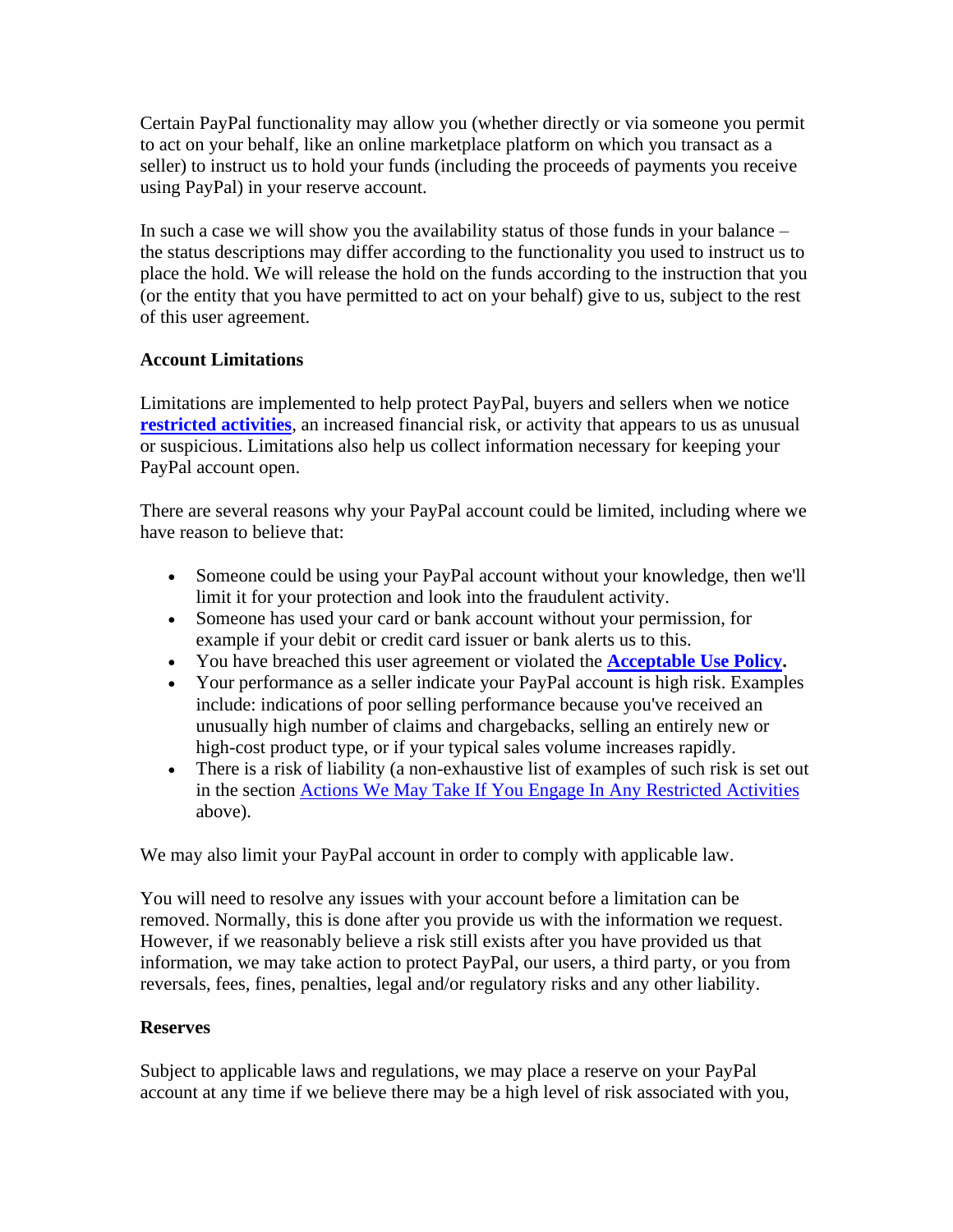your PayPal account, your business model, or your transactions. When we place a reserve on your PayPal account, it means that all or some portion of the funds in your PayPal account is reserved as unavailable for withdrawal in order to protect against the risk of transactions made by you being reversed or invalidated or any other risk related to your PayPal account or use of the PayPal services. We make decisions about whether to place a reserve based on a number of factors, including information available to us from both internal sources and from third parties.

PayPal considers a list of non-exclusive factors and whether and how these factors have changed over time, including:

- How long you have been in business.
- Whether your industry has a higher likelihood of chargebacks.
- Your payment processing history with PayPal and other providers.
- Your business and/or personal credit history.
- Your delivery time frames.
- Whether you have higher than average number of returns, chargebacks, claims or disputes.

There are two types of reserves that may be placed on your PayPal account, and one or both may be applied at the same time:

- A **Rolling reserve** is a reserve where a percentage of each transaction you receive each day is held and then released later on a scheduled basis. For example, your reserve could be set at 10% and held for a 90-day rolling period – meaning 10% of the money you receive on day 1 is held and then released on day 91, 10% of the money you receive on day 2 is held until day 92, etc. Rolling reserves are the most common type of reserve.
- A **Minimum reserve** is a specific minimum amount of funds that you're required to keep available in your balance at all times. The minimum reserve is either taken as an upfront amount deposited all at once (also known as an Upfront reserve) or is established on a rolling basis from percentages of sales until the minimum reserve is achieved, much like a rolling reserve.

If we place a reserve on funds in your PayPal account, the money will be moved to your reserve account and shown as "pending" and we'll notify you about it.

If we change the reserve due to a change in our risk assessment, we'll notify you about it as well.

You will undertake, at your own expense, any further action required to establish a reserve or other form of security in a manner reasonably determined by us. This can involve executing any necessary documents and registering any form of document reasonably required by us to allow us to perfect any form of security interest.

# **PAYPAL USER AGREEMENT**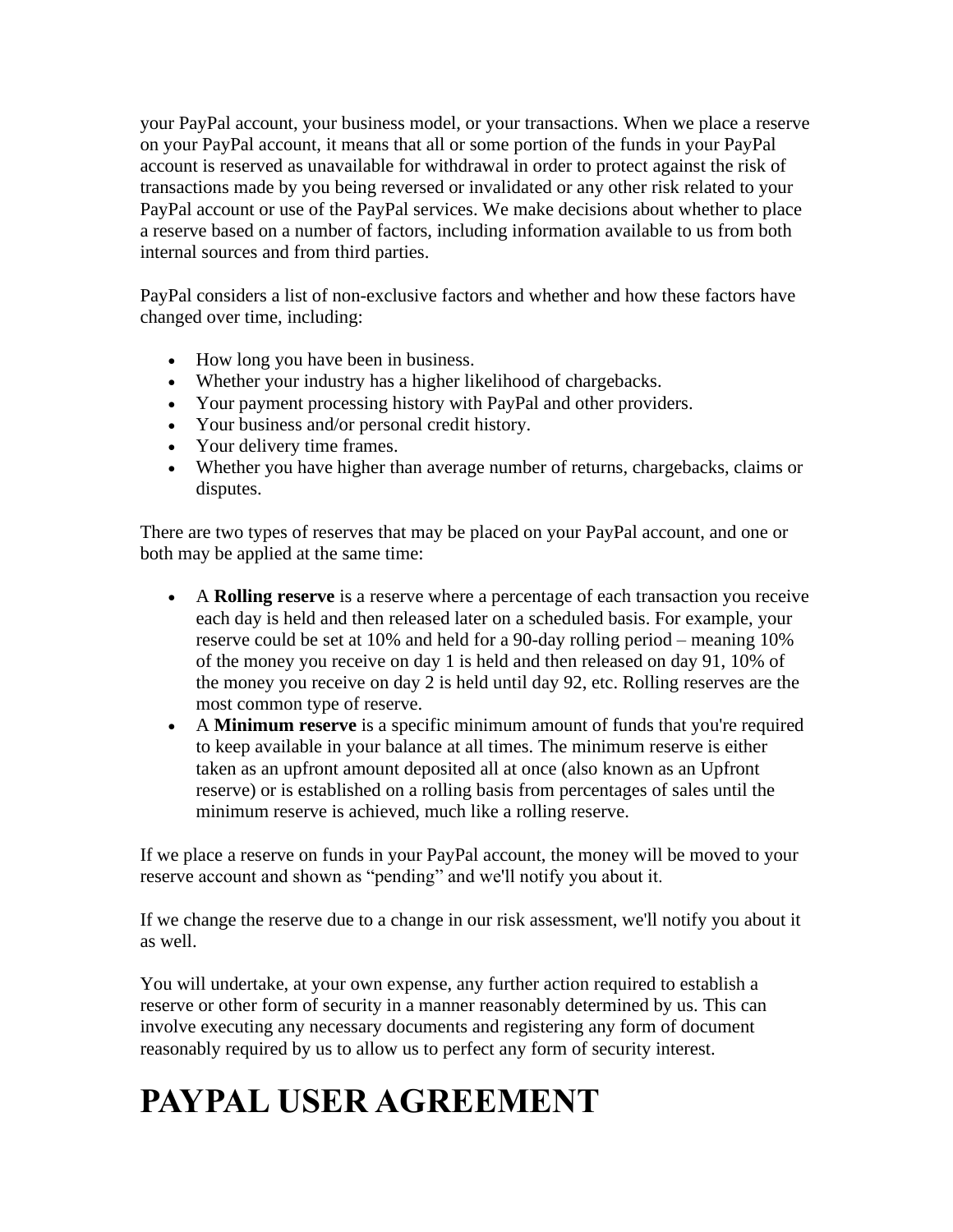# **RESOLVING PROBLEMS**

#### **We strongly recommend that you monitor your account closely on a regular basis.**

### **If you find a problem…**

If you have any reason to believe that there is a problem with your account or our service, follow these steps:

#### **Step 1: Take a few moments to identify the type of problem:**

#### • **Unexpected billing agreement payment**

This is where you entered into a billing agreement but a payment was sent from your account to another PayPal account under that billing agreement where:

- o You didn't agree with the recipient in advance the exact payment amount.
- o The payment amount ended up being more than you could reasonably have expected to pay based on previous charges and the other circumstances.

#### • **Incorrect payment**

This is where a payment sent from your account to another PayPal account was not sent as you specified when you asked us to make it (e.g. for the wrong amount, delayed, wrong recipient) or you received such a payment.

#### • **Security / Fraud problem**

o **Unauthorized payment**

This is where a payment sent from your account wasn't authorized by you (or anyone who's authorized to make payments for you).

#### o **Another type of security / fraud problem**

This is where there was another security or fraud problem, such as:

- o There was some other unauthorized access to your account.
- o Your password or PIN was compromised.
- o A device you have used to access our services was lost, stolen or deactivated.

#### • **Another type of problem**

This is where there was another type of problem with your account or with our service which is not mentioned above. For instance, we may have made a factual,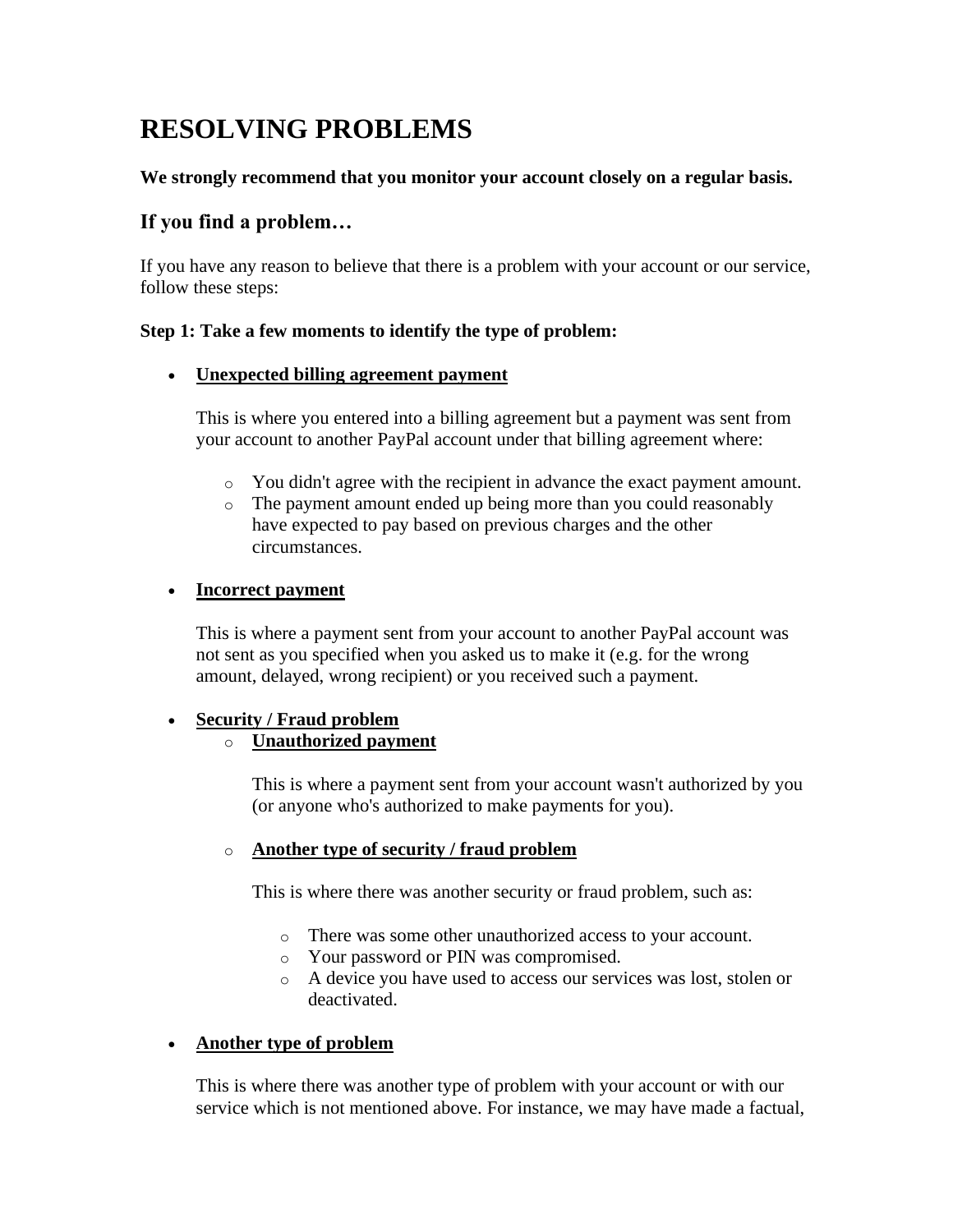computational or mathematical error related to your PayPal when you added money to or withdrew money from your PayPal account.

If a purchase that you paid for with PayPal was not as described or you have not received the purchase, [PayPal Buyer Protection,](#page-19-0) not this section, may apply. Please see the [PayPal Buyer Protection](#page-19-0) section for how to deal with these particular problems.

#### **Step 2: Tell us about the problem**

**Contact us as soon as possible** to tell us about the problem (including the type of problem you are contacting us about so that we can help you as quickly as we can). You can report a problem, initiate a dispute, or respond to a dispute raised by another user in the Resolution Center.

You must give us all the information we reasonably request as to the circumstances of the problem and take all reasonable steps we request to assist us in our investigation.

If you tell us about your problem orally, we may require that you report your problem in writing within ten **Business Days** after that.

We may provide third parties with information we consider relevant in such circumstances in accordance with our [Privacy Statement.](https://www.paypal.com/cz/webapps/mpp/ua/privacy-full?locale.x=en_CZ)

#### **How we will help...**

Subject to the rest of this user agreement, we aim to investigate the problem and work with you to resolve it within 60 days. If the problem has been caused by our failure to provide the services under this user agreement as agreed, for example, an incorrect payment has been made as explained above, then, subject to this user agreement and the below requirements, we may:

- remedy the failure you've identified;
- refund a proportion of any fees you have paid in proportion to the failure;
- perform the service again; or
- return the amount paid.

In addition, if your problem is:

- An unexpected billing agreement payment, within ten Business Days after telling us about it we will either:
	- o Reimburse you for the payment amount.
	- o Explain why we cannot reimburse you.
- **An incorrect payment to another Paypal account,** we will: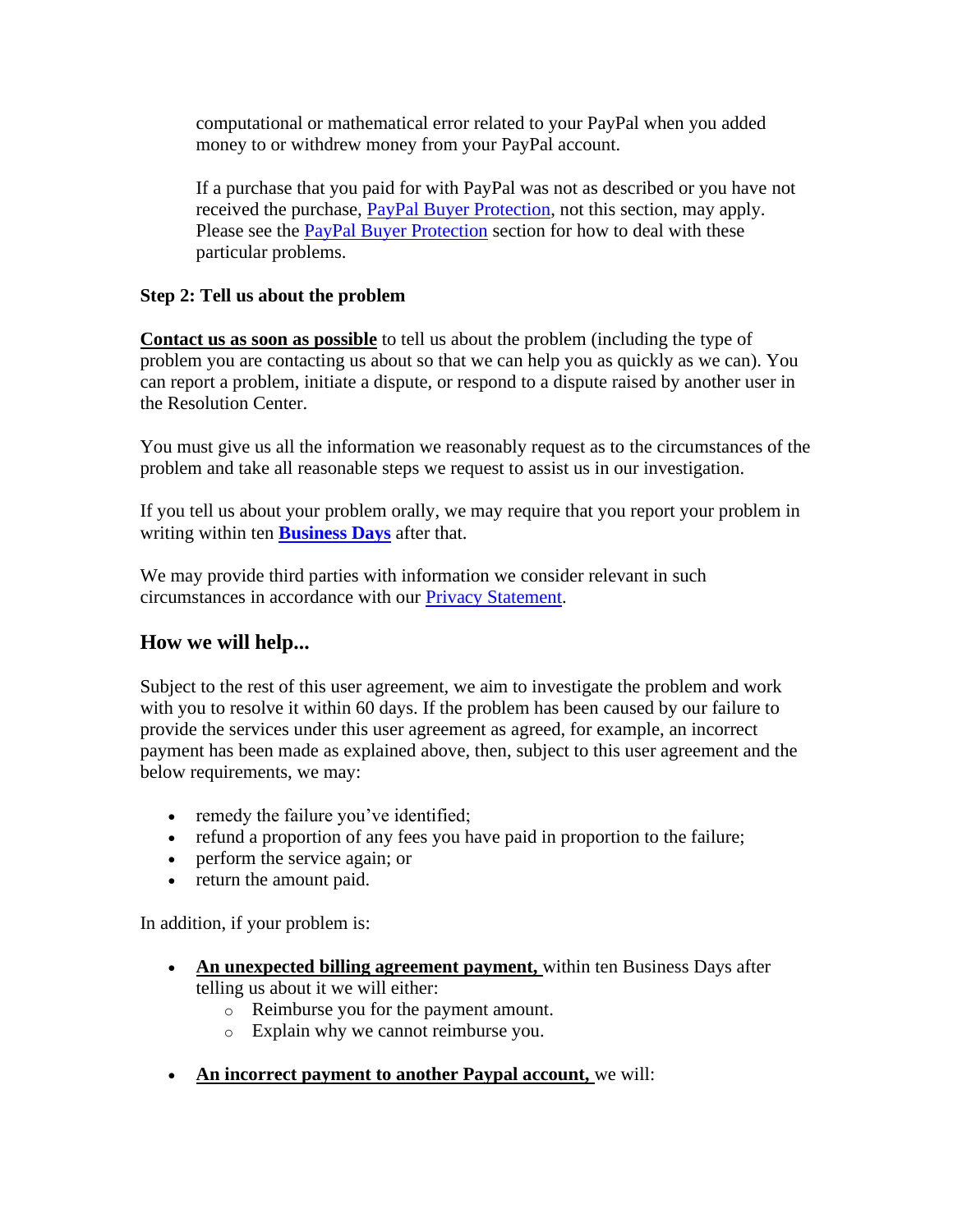- o Make immediate efforts to trace the payment and notify you of the outcome without charge to you.
- o Compensate you as soon as possible (and in any event no later than the end of the Business Day after you tell us about the problem) by putting your account in the state it would have been in had the incorrect payment been sent as actually specified by the sender. This means:
	- If the incorrect payment resulted in you having less money than you would have had if the payment had been made as actually specified, we will credit your account for the difference.
	- If the incorrect payment resulted in you having more money than you would have had if the payment had been made as actually specified, we may debit the extra funds from your account.
- o Reimburse you in your account for your losses or damages directly and reasonably foreseeably caused by the incorrect payment.
- An unauthorized payment to another PayPal account, as soon as possible (and in any event no later than the end of the Business Day after you tell us about the problem) we will put your account back to where it would have been had the payment never happened. This can include a reimbursement of your payment.

### **When we can't compensate you...**

You are not entitled to any financial compensation from us as outlined above and you will owe to us (and we may reverse from your account) any compensation you have already received from us if:

- You do not give us all the information we reasonably requested as to the circumstances of the problem (including, if you tell us about your problem orally, you fail to comply with our request that you tell us about your problem in writing within 10 Business Days).
- You do not take all reasonable steps that we request to assist us in our investigation.
- We can show that you acted fraudulently.
- We can show that circumstances beyond our control (such as fire or flood or loss of internet connection) caused the problem, despite our reasonable precautions.
- We have reason to believe otherwise that there is no problem which entitles you to compensation.
- In respect of the following specific problems:

| <b>Unexpected billing</b><br>agreement payment                                                                                 | <b>Incorrect payment</b>                   | <b>Unauthorized payment</b>                                                                                                           |
|--------------------------------------------------------------------------------------------------------------------------------|--------------------------------------------|---------------------------------------------------------------------------------------------------------------------------------------|
| It takes you longer than 8<br>weeks after the payment was months after the payment<br>made to tell us about the<br>problem; or | It takes you longer than 13<br>problem; or | It takes you longer than 13<br>months after the payment<br>was made to tell us about the was made to tell us about the<br>problem; or |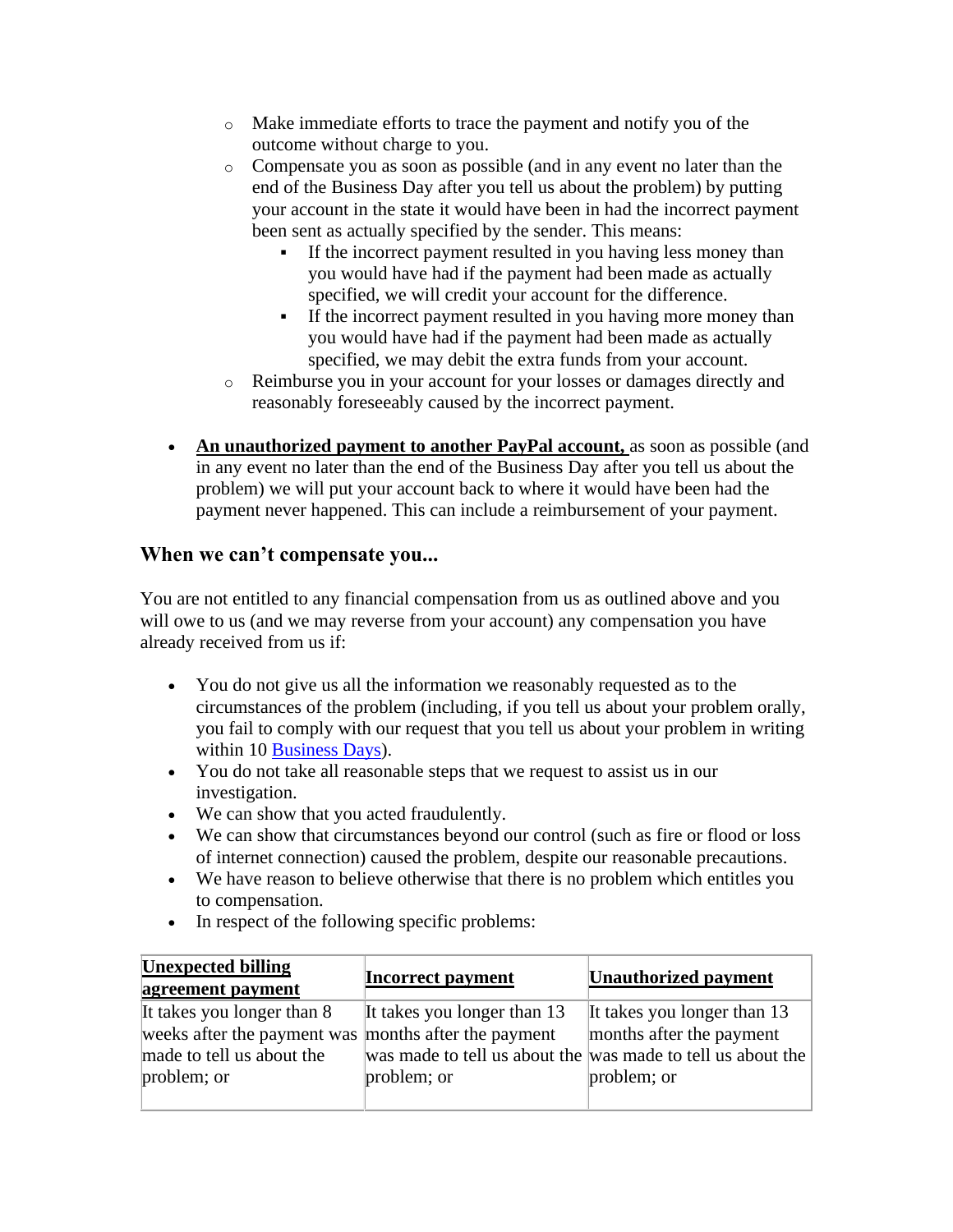| You agreed for us to make      | We can show that you gave                           | We can show that the              |
|--------------------------------|-----------------------------------------------------|-----------------------------------|
| your payment and the details   | us the wrong payment                                | payment was made because          |
| were made available to you     | details; or                                         | you did not keep your             |
| by us or the merchant at least |                                                     | account safe either               |
| 4 weeks before the payment     | We can show that the                                | intentionally or with gross       |
| was made.                      | payment was sent as the                             | negligence (for instance, you     |
|                                | payer specified when the                            | very carelessly chose to          |
|                                | payer asked us to make it; or                       | share your PayPal ID and/or       |
|                                |                                                     | password/PIN with someone         |
|                                | Through no fault of ours, youelse); or              |                                   |
|                                | did not have enough PayPal                          |                                   |
|                                | balance to complete the                             | There was <b>another security</b> |
|                                | payment; or                                         | <b>fraud problem</b> and you      |
|                                |                                                     | didn't tell us about it. We       |
|                                | We can show our system was will not pay you         |                                   |
|                                | not working properly and                            | compensation for any              |
|                                | you knew about the                                  | unauthorized payments made        |
|                                | breakdown when you started from your account before |                                   |
|                                | the transaction; or                                 | you told us about that            |
|                                |                                                     | problem.                          |
|                                | A delay which you claimed                           |                                   |
|                                | caused the incorrect payment                        |                                   |
|                                | actually resulted from PayPal                       |                                   |
|                                | applying a <b>hold</b> , limitation                 |                                   |
|                                | or reserve under this user                          |                                   |
|                                | agreement                                           |                                   |

Sometimes we might spot the problem first. If we need to notify you about the problem, we will ordinarily do so through the [Secure Messaging Center,](https://www.paypal.com/cz/selfhelp/home?locale.x=en_CZ) which you need to log into your account to access. If you should take action urgently, we may also use other means such as email to request action.

If a payment was made from us to your funding source by way of mistake, we may correct the mistake by debiting or crediting (as the case may be) your appropriate funding source(s).

# **Complaints**

#### **Reporting disputes between you and PayPal regarding our services**

[Contact us](https://www.paypal.com/cz/selfhelp/home?locale.x=en_CZ) to report disputes between you and PayPal regarding our services.

If a dispute arises between you and PayPal, our goal is to learn about and address your concerns and, if we are unable to do so to your satisfaction, to provide you with a neutral and cost-effective means of resolving the dispute quickly.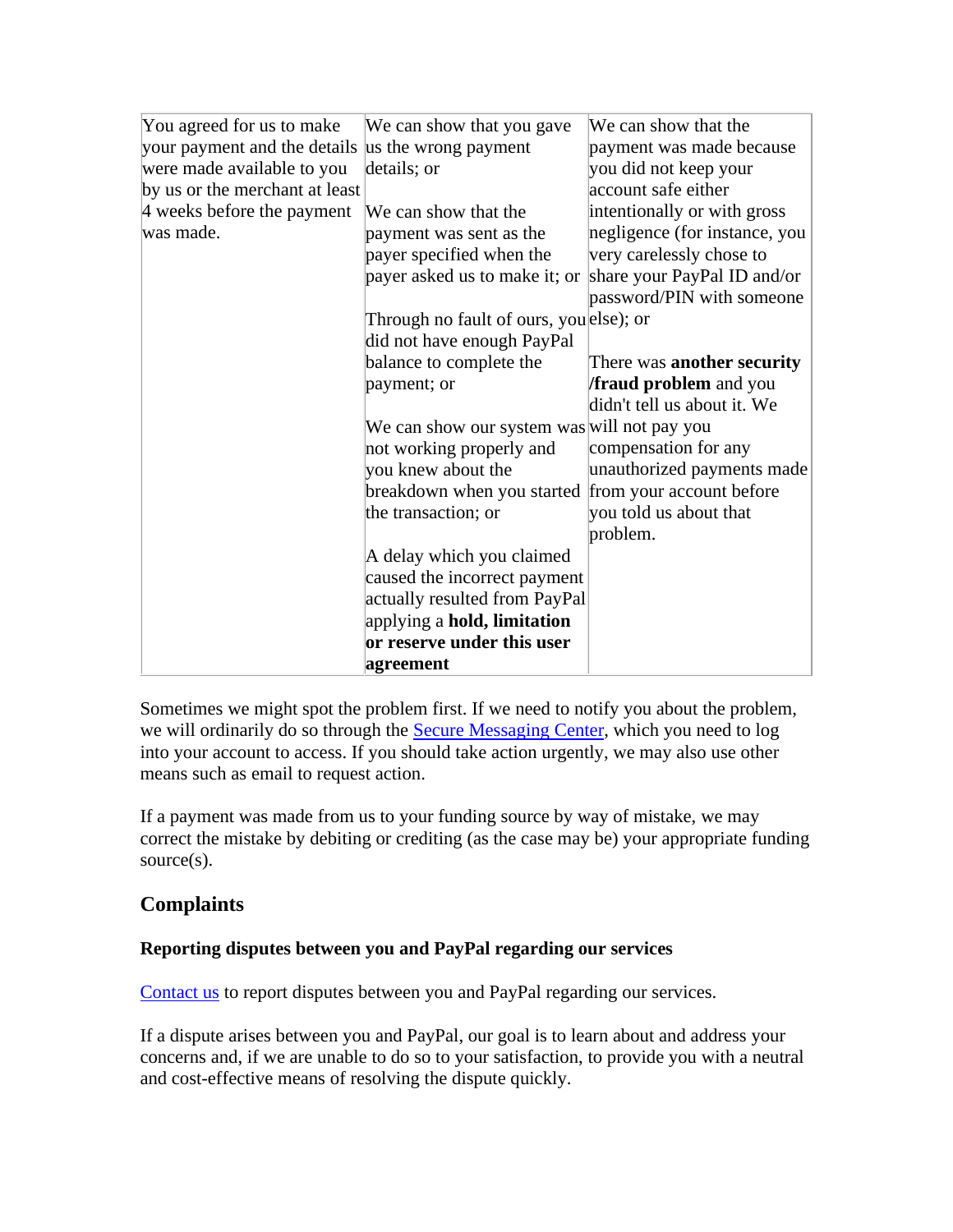We will aim to respond to your complaint as quickly as possible. Where your complaint relates to the payment services we provide to you then we expect to respond within 15 business days, however, this may be extended to 35 business days where we are unable to respond for reasons beyond our control. For complaints not related to payment services we will respond to you as quickly as possible and within any time-frames required by law. If there's any delay in our response to your complaint, we'll send you an update and keep you informed of the deadline by which you can expect our response. We shall handle any complaints free of charge.

#### **If you're not happy with the outcome of the complaint process...**

If the outcome of any complaint about our services, after completing the complaint escalation process, is not to your satisfaction, you can escalate it by contacting one of the following independent services:

- European Consumer Centre (**ECC-Net**) (if you are a consumer). You may obtain further information regarding the ECC-Net and how to contact them for alternative dispute resolution at (**[https://ec.europa.eu/info/live-work-travel](https://ec.europa.eu/info/live-work-travel-eu/consumers/resolve-your-consumer-complaint/european-consumer-centres-network_en)[eu/consumers/resolve-your-consumer-complaint/european-consumer](https://ec.europa.eu/info/live-work-travel-eu/consumers/resolve-your-consumer-complaint/european-consumer-centres-network_en)[centres-network\\_en](https://ec.europa.eu/info/live-work-travel-eu/consumers/resolve-your-consumer-complaint/european-consumer-centres-network_en)**).
- Commission de Surveillance du Secteur Financier (CSSF). The CSSF is the authority responsible for the prudential supervision of companies in the financial sector in Luxembourg, like us. You can contact the CSSF at 283 Route d'Arlon, 1150 Luxembourg, Luxembourg. You may obtain further information regarding the CSSF and how to contact them at: **[https://www.cssf.lu](https://www.cssf.lu/)** or by visiting the EU's Online Dispute Resolution site at **<https://ec.europa.eu/consumers/odr>**.
- For consumer residents of the Czech Republic, the alternative dispute resolution authority regarding disputes with payment services providers is the Financial Arbitrator and the Office of the Financial Arbitrator (**[www.finarbitr.cz](http://www.finarbitr.cz/)**) to the extent and within the scope set forth in Act No. 229/2002 Coll., on Financial Arbitrator, as amended.
- For residents of Lithuania, Bank of Lithuania (if you are a consumer). You can file a complaint to the respective out-of-court dispute resolution authority that handles consumers' complaints in Lithuania, where we provide our services. You can contact the Bank of Lithuania at Žalgirio g. 90, LT-09303, Vilnius, Lithuania. You may obtain further information regarding the Bank of Lithuania and how to contact them at: [https://www.lb.lt](https://www.lb.lt/) or by visiting the EU's Online Dispute Resolution site at **[https://ec.europa.eu/consumers/odr.](https://ec.europa.eu/consumers/odr)**
- For residents of Latvia:
	- o The Financial and Capital Markets Commission (in Latvian Finanšu un kapitāla tirgus komisija) (if you are a non-consumer). The Financial and Capital Markets Commission is the authority responsible for the supervision of companies in the financial sector in Latvia, like us. You may obtain further information regarding the Financial and Capital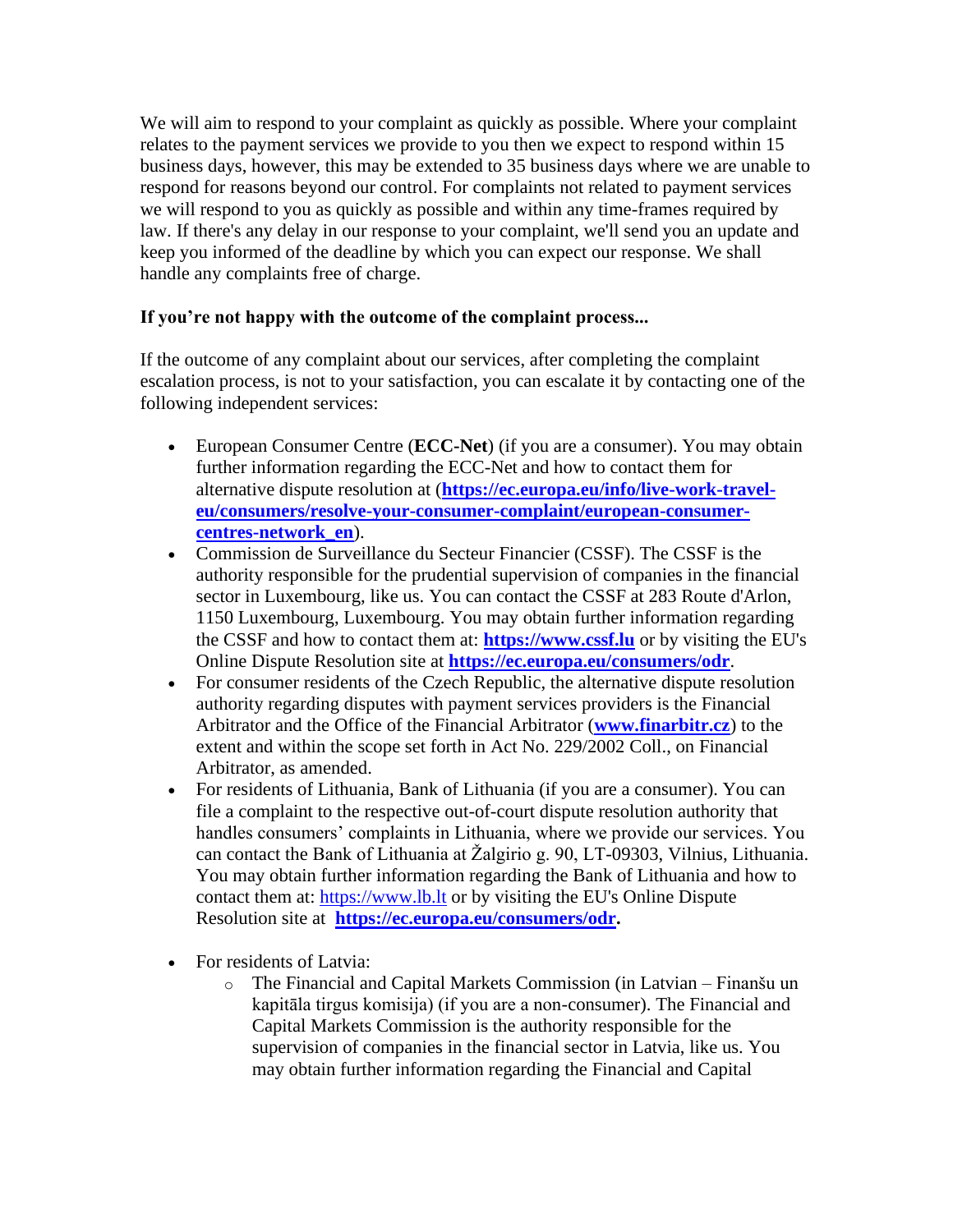Markets Commission and how to contact them at (**<https://www.fktk.lv/en/>**).

- o The Consumer Rights Protection Center (in Latvian Patērētāju tiesību aizsardzības centrs) (if you are a consumer). You may obtain further information regarding the Consumer Rights Protection Center and how to contact them at (**<https://www.ptac.gov.lv/lv/iesniegt-sudzibu>**).
- o The Ombudsman of the Finance Latvia Association (in Latvian– Finanšu Nozares Asociācija). You may obtain further information regarding the Ombudsman of the Finance Latvia Association and how to contact them at (**<https://www.financelatvia.eu/en/ombudsman/>**).
- For residents of Romania:
	- o The National Authority for Consumer Protection (ANPC) (if you are a consumer). You may obtain further information regarding the ANPC and how to contact them at **<https://anpc.ro/>**.
	- o The National Bank of Romania (BNR). You can contact the BNR at 25 Lipscani Street., District 3, Bucharest, Romania. You may obtain further information regarding the BNR and how to contact them at: **<https://www.bnr.ro/Home.aspx>**.

PayPal will not charge you a fee for escalating your complaint regarding the provision of payment services to any of the above mentioned independent services.

# **PAYPAL USER AGREEMENT**

# **Other Legal Terms**

# **Communications Between You and Us**

#### **Contact us**

You can contact us by:

- Writing to us by post at our head office: PayPal (Europe) S.à r.l. et Cie, S.C.A., Attention: Legal Department, 22-24 Boulevard Royal, 2449 Luxembourg, Luxembourg.
- Visiting our [Contact Us](https://www.paypal.com/cz/cgi-bin/helpscr?cmd=_help&t=escalateTab&locale.x=en_GB) page where you can:
	- o Click the "Email Us" link to contact us online.
	- o Click the "Call Us" link for our telephone number if you want to call us.
- Emailing us at **[enquiry@paypal.com](mailto:enquiry@paypal.com)**.

You must send legal notices in connection with this user agreement to us by postal mail.

#### **Notices to you**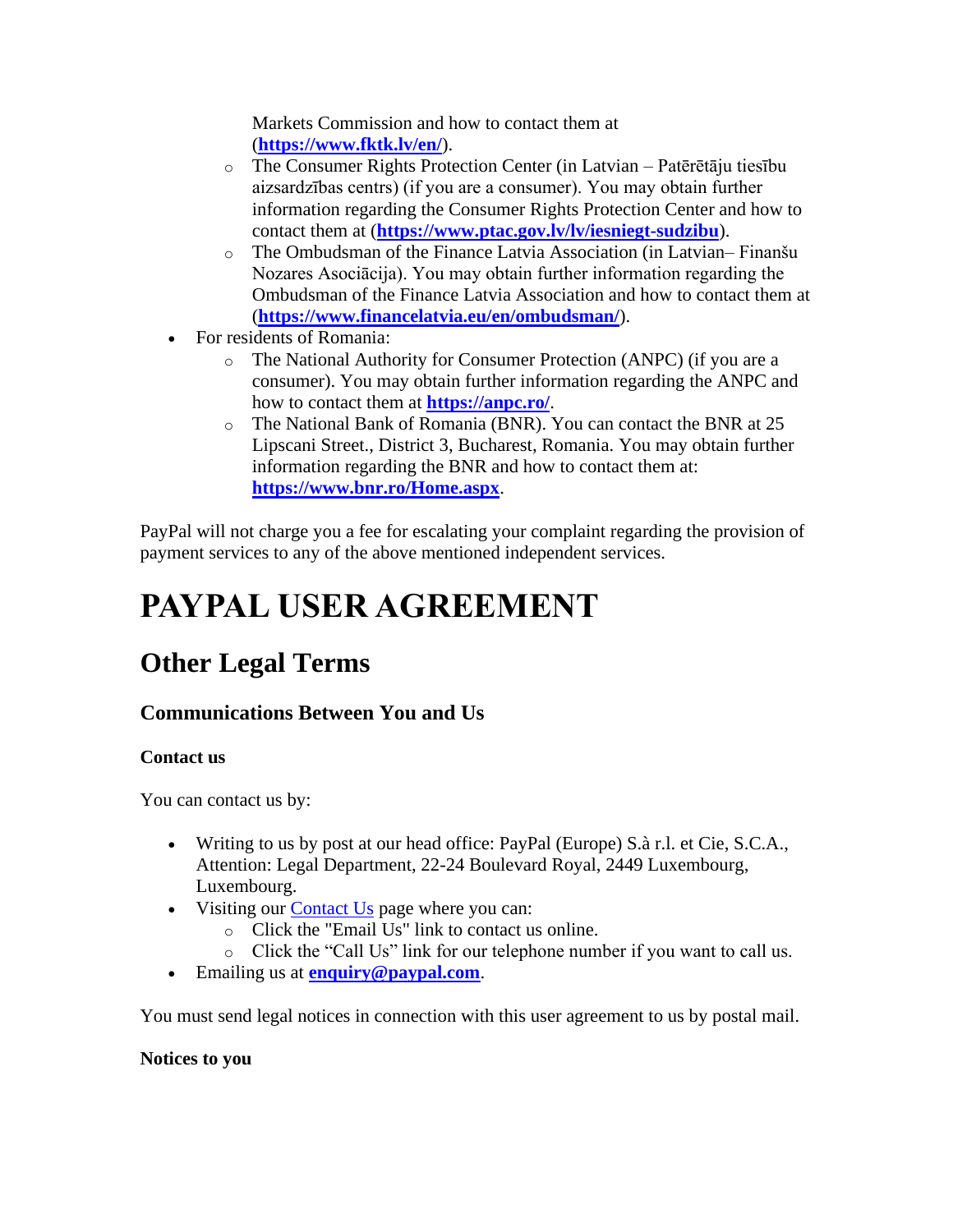You agree that we may provide notice or other information to you by posting it on the PayPal website(s) (including the posting of information which is only accessed by you by logging into your account), emailing it to the email address listed in your account, mailing it to the street address listed in your account, calling you by phone, or sending you a "text" / SMS message. You must have internet access and an e-mail account to receive communications and information relating to our services. With the exception of amendments to this user agreement, such notice shall be considered to be received by you within 24 hours of the time it is posted to the PayPal website(s) or emailed to you. If the notice is sent by mail, we will consider it to have been received by you 3 Business Days after it is sent. We reserve the right to close your PayPal account if you withdraw your consent to receive electronic communications.

#### **Disclosure of reasons for our actions**

Our decision about holds, limitations, reserves and any other actions we take under this user agreement whether they restrict or extend your access to our service, our infrastructure, our websites, our software or our systems (including any networks and servers used to provide any of our services) whether operated by us or on our behalf (including, without limitation, any blockages, limitations, suspensions, terminations, holds and reserves) may be based on confidential criteria that are essential to our management of risk and the protection of PayPal, our customers and/or service providers. We may use proprietary fraud and risk modelling when assessing the risk associated with your PayPal account. In addition, we may be restricted by regulation or a governmental authority from disclosing certain information to you about such decisions. We have no obligation to disclose the details of our risk management or security procedures to you.

#### **Our Rights**

#### **Security interest**

To secure your performance of this user agreement, you grant to us a legal claim against the funds in your PayPal account as security for any amount you may owe to us. This is known in legal terms as a "lien" on and "security interest" in your PayPal account.

#### **Inactive Accounts**

If your PayPal account is inactive for at least 12 consecutive months, we may charge an annual *inactivity service fee*. Inactive means that you have not logged into your PayPal account or otherwise used your PayPal account to send, receive or withdraw money.

This provision and the inactivity fee does not apply to personal accounts registered in Greece and accounts registered in Malta.

#### **Your liability**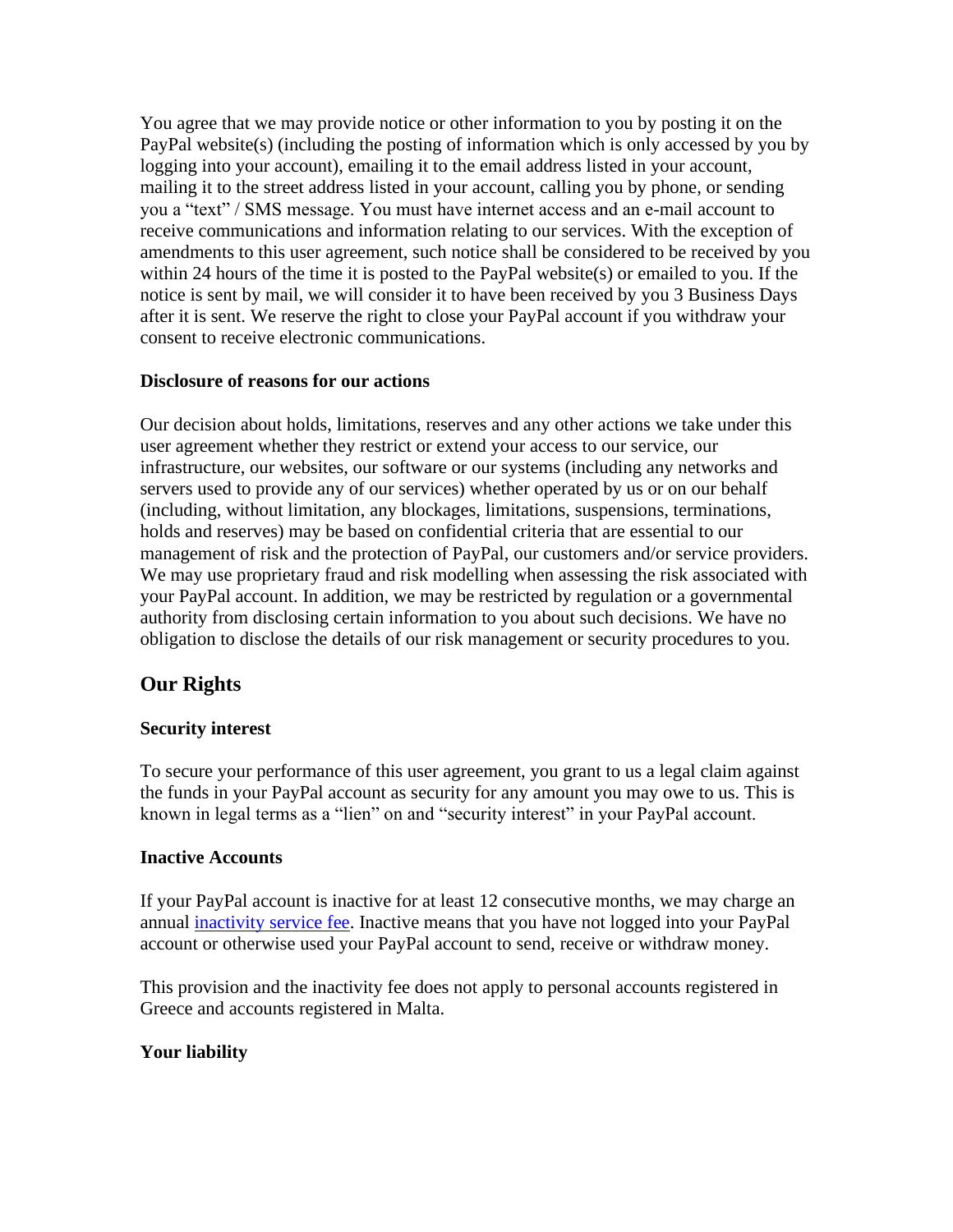You are responsible for all reversals, chargebacks, claims, fees, fines, penalties and other liability incurred by PayPal, any PayPal user, or any third party caused by or arising out of your breach of this user agreement and/or your use of PayPal services irrespective of termination, suspension or closure You agree to reimburse PayPal, a user, or a third party for any and all such liability.

#### **Reimbursement for your liability**

You agree that we may set off any of the amounts held in accounts held or controlled by you with any fees, charges or other amounts you owe us and any such amounts you owe to our affiliates as defined in the Indemnification and Limitation of Liability section below (including, without limitation, in respect of any services provided by any such affiliate). In simple terms, our right to set off means that we may deduct such fees, charges or other amounts mentioned in this section from a balance in a PayPal account held or controlled by you.

If there are insufficient funds in your balance to cover your liability, we reserve the right to collect the amount you owe us by deducting the amount (or any part of it) from any payments received in or money you add to your PayPal account. Otherwise you agree to reimburse us through other means. We may also recover amounts you owe us through legal means, including, without limitation, through the use of a debt collection agency.

#### **Assumption of rights**

If PayPal invalidates and reverses a payment that you made to a recipient (either at your initiative or otherwise), you agree that PayPal assumes your rights against the recipient and third parties related to the payment, and may pursue those rights directly or on your behalf, in PayPal's discretion. This is known in legal terms as your "subrogation" or "assignment" to PayPal of your rights against the recipient and third parties related to the payment.

#### **No waiver**

Our failure to act with respect to a breach of any of your obligations under this user agreement by you or others does not waive our right to act with respect to subsequent or similar breaches.

#### **Information about you**

We may request information from you as we reasonably require to facilitate our actions described in this user agreement, enable us to reduce the risk of fraud or comply with our regulatory (including anti-money laundering) obligations. You must comply with these requests in a timely fashion. This may involve you faxing, emailing or otherwise providing to us at your own expense identification documents and information about your finance and operations (such as your most recent financial statements and merchant processing statements).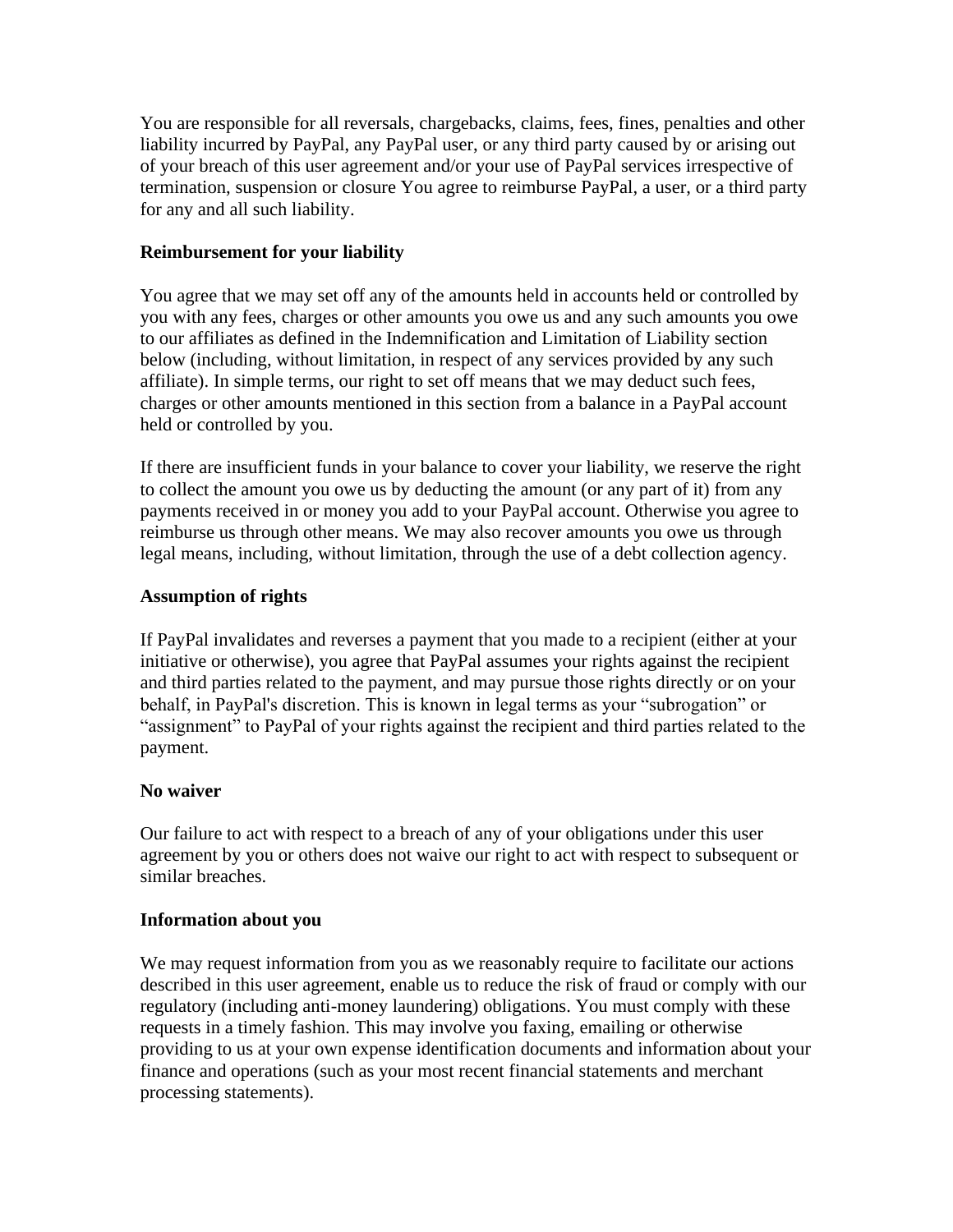# <span id="page-45-0"></span>**Indemnification and Limitation of Liability**

In this section and the Intellectual Property section, we use the term "PayPal" to refer to us (PayPal (Europe) S.à r.l. et Cie, S.C.A.), our parent PayPal Holdings, Inc., our affiliates, and anybody who works for us or them or who is authorized to act on our or their behalf. Our affiliates include each entity that we control, we are controlled by or we are under common control with. Anybody who works for us or our affiliates or who is authorized to act on our or their behalf includes each of our or their respective directors, officers, employees, agents, joint venturers, service providers and suppliers.

#### **Indemnification**

You must indemnify PayPal for actions related to your PayPal account and your use of the PayPal services.

You agree to defend, indemnify and hold PayPal harmless from any claim or demand (including reasonable legal fees) made or incurred by any third party due to or arising out of:

- Your breach of this user agreement.
- Your improper use of the PayPal services.
- Your violation of any law or the rights of a third party.
- The actions or inactions of any third party to whom you grant permissions to use your PayPal account or access our websites, software, systems (including any networks and servers used to provide any of the PayPal services) operated by us or on our behalf, or any of the PayPal services on your behalf.

#### **Limitation of liability**

**PayPal's liability is limited with respect to your PayPal account and your use of the PayPal services.** In no event shall PayPal be liable for:

- Direct or indirect lost profits.
- Any special, incidental or consequential damages (including without limitation damages for loss of data or loss of business),

arising out of or in connection with our websites, software, systems (including any networks and servers used to provide any of the PayPal services) operated by us or on our behalf, any of the PayPal services, or this user agreement (however arising, including negligence), unless and to the extent prohibited by law.

Our liability to:

- You or
- Any third parties,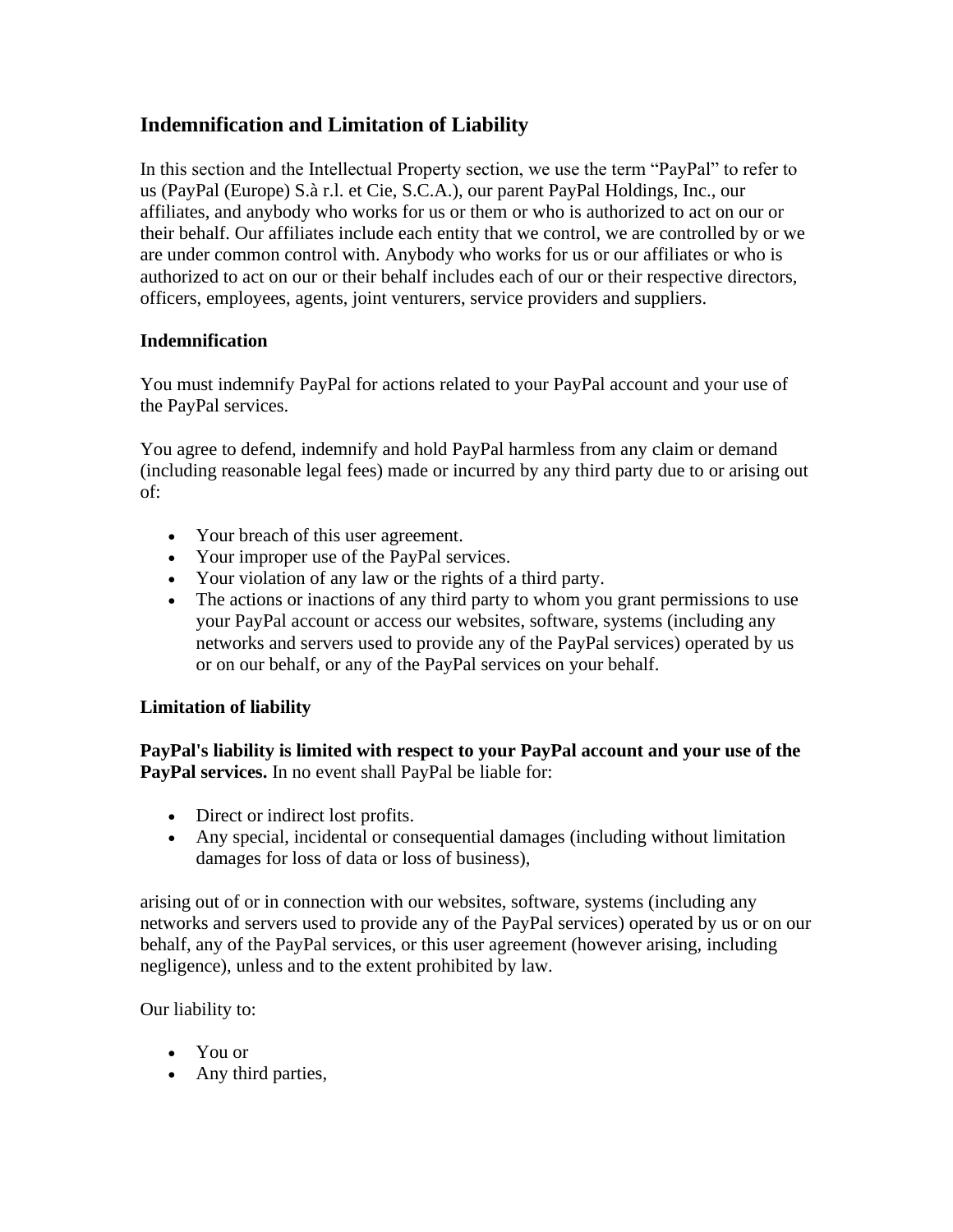in any circumstance is limited to the actual amount of direct damages (excluding direct loss of profits), unless and to the extent prohibited by law.

In addition, to the extent permitted by applicable law, PayPal is not liable, and you agree not to hold PayPal responsible, for any damages or losses (including, but not limited to, loss of money, goodwill, or reputation, profits, or other intangible losses or any special, indirect, or consequential damages) resulting directly or indirectly from:

- Your use of, or your inability to use, our websites, software, systems (including any networks and servers used to provide any of the PayPal services) operated by us or on our behalf, or any of the PayPal services.
- Delays or disruptions in our websites, software, systems (including any networks and servers used to provide any of the PayPal services) operated by us or on our behalf and any of the PayPal services.
- Viruses or other malicious software obtained by accessing our websites, software, systems (including any networks and servers used to provide any of the PayPal services) operated by us or on our behalf or any of the PayPal services or any website or service linked to our websites, software or any of the PayPal services.
- Glitches, bugs, errors, or inaccuracies of any kind in our websites, software, systems (including any networks and servers used to provide any of the PayPal services) operated by us or on our behalf or any of the PayPal services or in the information and graphics obtained from them.
- The content, actions, or inactions of third parties.
- A suspension or other action taken with respect to your PayPal account.
- Your need to modify your practices, content, or behavior, or your loss of or inability to do business, as a result of changes to this user agreement or PayPal's policies.

#### **No warranty**

The PayPal services are provided "as-is" and without any representation or warranty, whether express, implied or statutory. PayPal specifically disclaims any implied warranties of:

- Title,
- Merchantability,
- Fitness for a particular purpose,
- Non-infringement.

PayPal does not have any control over the products or services provided by sellers who accept PayPal as a payment method, and PayPal cannot ensure that a buyer or a seller you are dealing with will actually complete the transaction or is authorized to do so.

PayPal does not guarantee continuous, uninterrupted or secure access to any part of the PayPal services.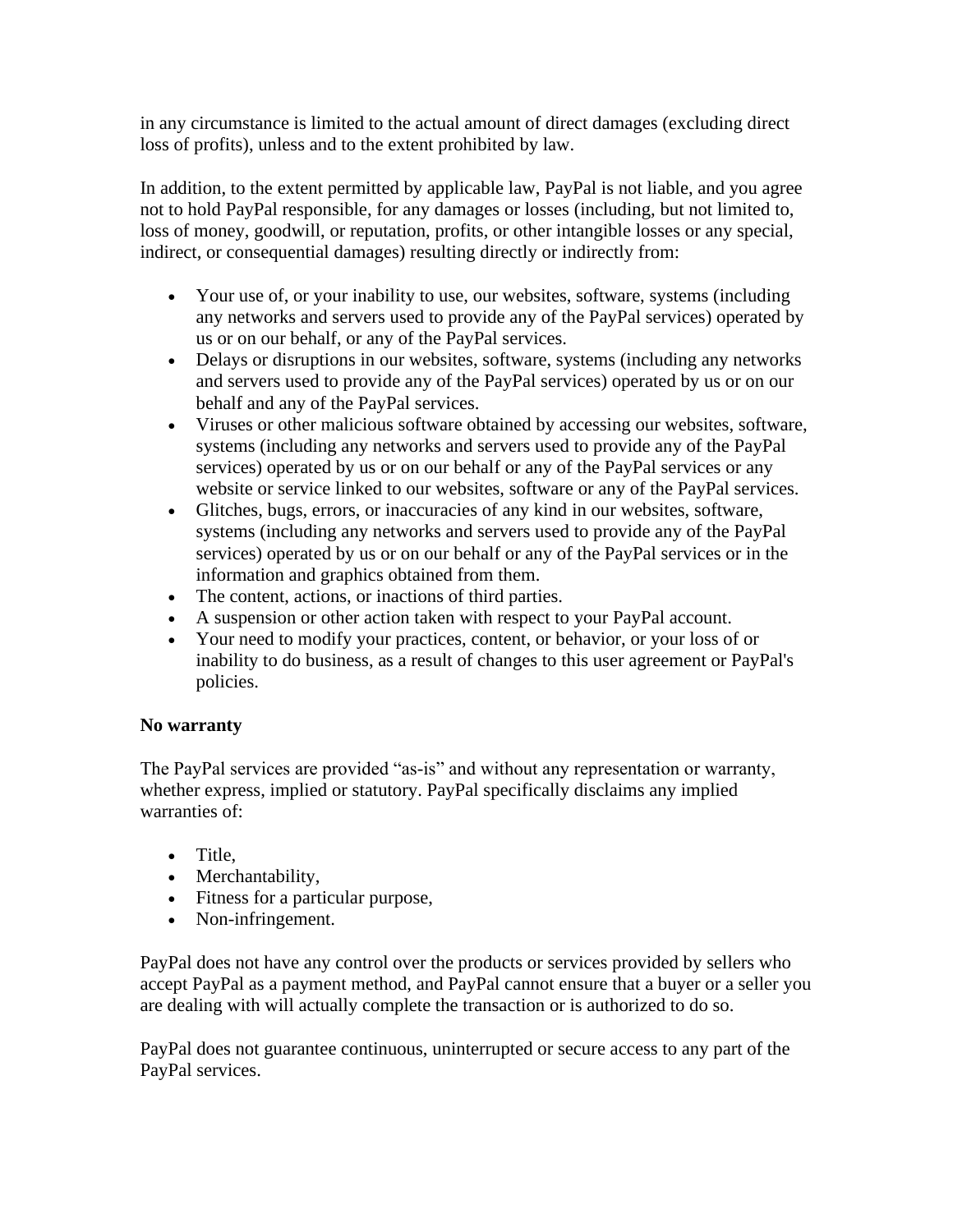Operation of our websites, software, or systems (including any networks and servers used to provide any of the PayPal services) operated by us or on our behalf may be interfered with by numerous factors outside of our control.

PayPal will make reasonable efforts to ensure that requests for electronic debits and credits involving bank accounts, debit cards, credit cards, and cheque issuances are processed in a timely manner but PayPal makes no representations or warranties regarding the amount of time needed to complete processing because the PayPal services are dependent upon many factors outside of our control, such as delays in the banking system or international mail service.

Some countries do not allow the disclaimer of implied warranties, so the foregoing disclaimers may not apply to you.

We cannot guarantee the accuracy of information contained in our correspondence, reports, on the website(s) and given verbally by our directors, officers and staff in all circumstances and contexts, and no reliance should be placed on such information by you.

You must check all correspondence between us carefully and tell us as soon as possible if it includes something which appears to you to be wrong or not made in accordance with your instructions.

#### **Release of PayPal**

If you have a dispute with any other PayPal account holder, you release PayPal from any and all:

- Claims,
- Demands.
- Damages (actual and consequential),

of every kind and nature, known and unknown, arising out of or in any way connected with such disputes.

In entering into this release you expressly waive any protections that would otherwise limit the coverage of this release to include only those claims which you may know or suspect to exist in your favor at the time of agreeing to this release.

You alone (not PayPal) are responsible for understanding and complying with any and all laws, rules and regulations of your specific jurisdiction that may be applicable to you in connection with your use of our services (for example, in relation to regulated activity, licensed activity, export or import activity, taxes or foreign currency transactions).

# **Intellectual Property**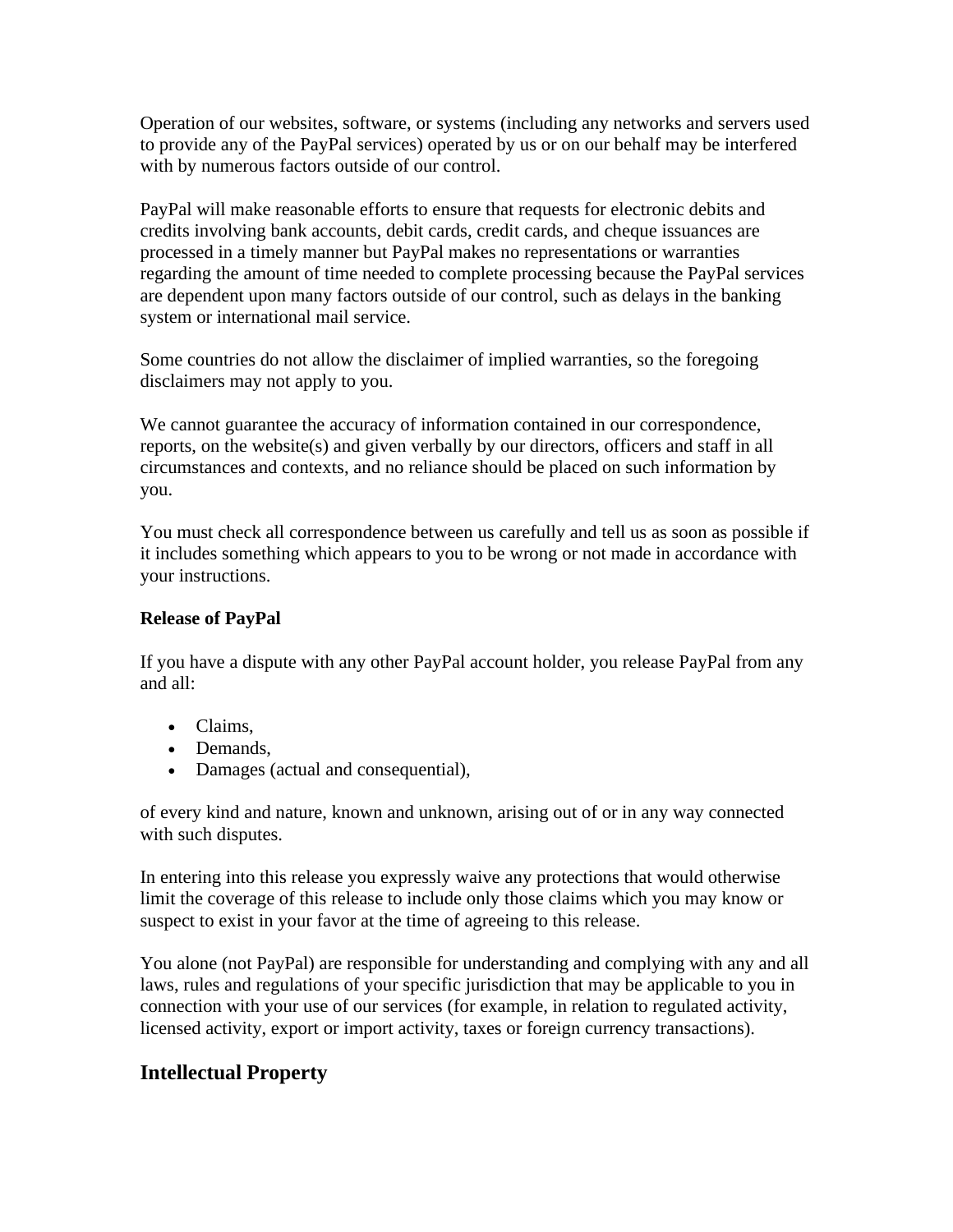#### **PayPal's trademarks**

"PayPal.com," "PayPal," and all logos related to the PayPal services are either trademarks or registered trademarks of PayPal or PayPal's licensors. You may not copy, imitate, modify or use them without PayPal's prior written consent. In addition, all page headers, custom graphics, button icons, and scripts are service marks, trademarks, and/or trade dress of PayPal. You may not copy, imitate, modify or use them without our prior written consent. You may use HTML logos provided by PayPal for the purpose of directing web traffic to the PayPal services. You may not alter, modify or change these HTML logos in any way, use them in a manner that mischaracterizes "PayPal" or the PayPal services or display them in any manner that implies PayPal's sponsorship or endorsement. All right, title and interest in and to the PayPal websites, any content thereon, the PayPal services, the technology related to the PayPal services, and any and all technology and any content created or derived from any of the foregoing is the exclusive property of PayPal and its licensors.

#### **License grants, generally**

If you are using PayPal software such as an API, developer's toolkit or other software application, which may include software provided by or integrated with software, systems or services of our service providers, that you have downloaded or otherwise accessed through a web or mobile platform, then PayPal grants you a revocable, nonexclusive, non-sublicensable, non-transferable, royalty-free limited license to access and/or use PayPal's software in accordance with the documentation accompanying such software. This license grant applies to the software and all updates, upgrades, new versions and replacement software. You may not rent, lease or otherwise transfer your rights in the software to a third party. You must comply with the implementation, access and use requirements contained in all documentation accompanying the PayPal services. If you do not comply with implementation, access and use requirements you will be liable for all resulting damages suffered by you, PayPal and third parties. PayPal may update or discontinue any software upon notice to you. While PayPal may have (1) integrated certain third party materials and technology into any web or other application, including its software, and/or (2) accessed and used certain third party materials and technology to facilitate providing you with the PayPal Services, you have not been granted and do not otherwise retain any rights in or to any such third party materials. You agree not to modify, alter, tamper with, repair, copy, reproduce, adapt, distribute, display, publish, reverse engineer, translate, disassemble, decompile or otherwise attempt to create any source code that is derived from the software or any third party materials or technology, or otherwise create any derivative works from any of the software or third party materials or technology. You acknowledge that all rights, title and interest to PayPal's software are owned by PayPal and any third-party materials integrated therein are owned PayPal's third party service providers. Any other third-party software application you use on PayPal's websites is subject to the license you agreed to with the third party that provides you with this software. You acknowledge that PayPal does not own, control nor have any responsibility or liability for any such third party software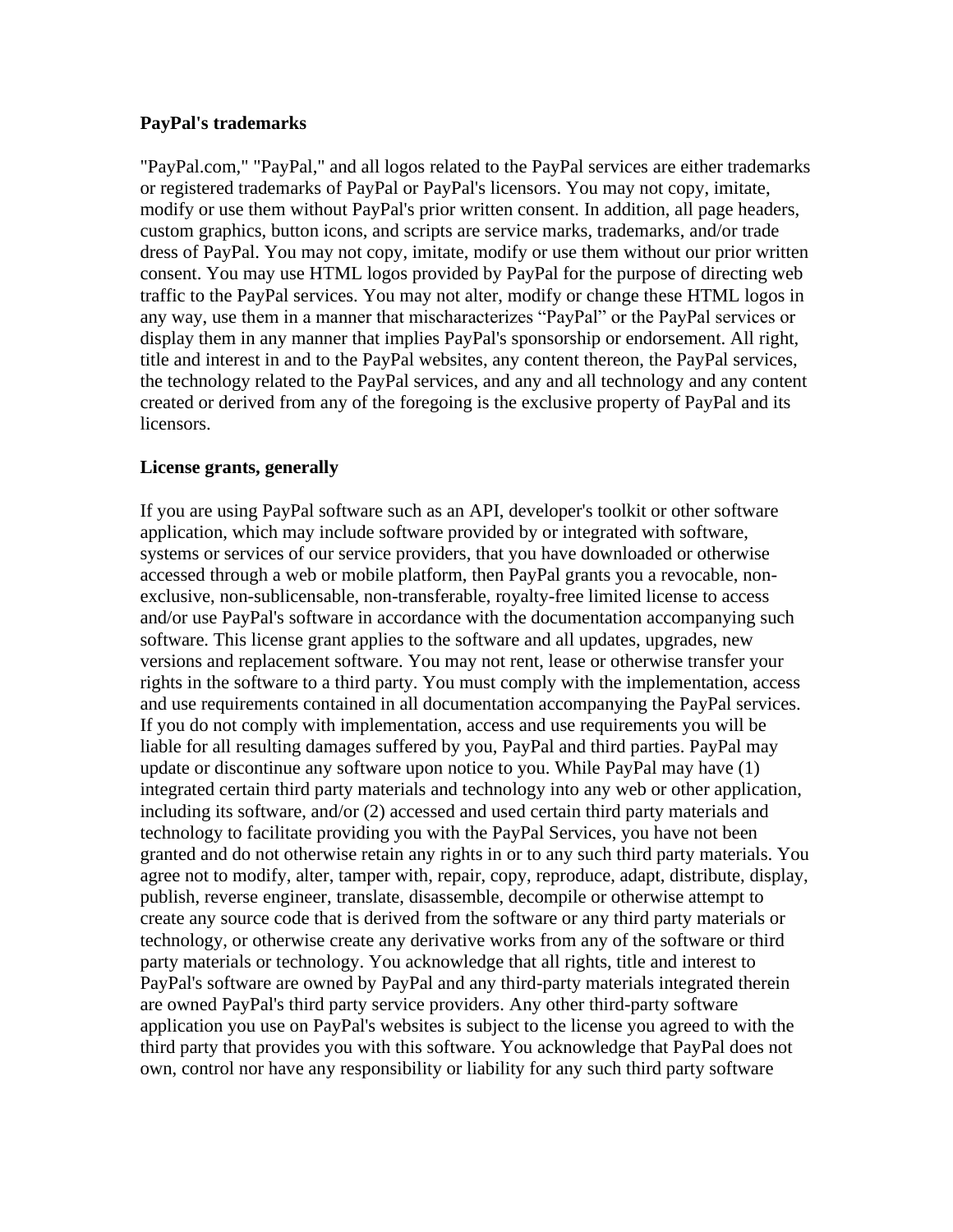application you elect to use on any of our websites, software and/or in connection with the PayPal services.

#### <span id="page-49-1"></span>**License grant from you to PayPal; intellectual property warranties**

PayPal does not claim ownership of the content that you provide, upload, submit or send to PayPal. Nor does PayPal claim ownership of the content you host on third-party websites or applications that use PayPal services to provide payments services related to your content. Subject to the [next paragraph,](#page-49-0) when you provide content to the PayPal companies or post content using PayPal services, you grant PayPal (and parties that we work with) a non-exclusive, irrevocable, royalty-free, transferable, and worldwide license to use your content and associated intellectual property and publicity rights to help us improve, operate and promote our current services and develop new ones. PayPal will not compensate you for any of your content. You acknowledge that PayPal's use of your content will not infringe any intellectual property or publicity rights. Further, you acknowledge and warrant that you own or otherwise control all of the rights of the content you provide, and you agree to waive your moral rights and promise not to assert such rights against PayPal.

#### <span id="page-49-0"></span>**License grant from sellers to PayPal**

Notwithstanding the provisions of the [prior paragraph,](#page-49-1) if you are a seller using the PayPal services to accept payments for goods and services, you hereby grant PayPal a worldwide, non-exclusive, transferable, sublicensable (through multiple tiers), and royalty-free, fully paid-up, right to use and display publicly, during the term of this user agreement, your trademark(s) (including but not limited to registered and unregistered trademarks, trade names, service marks, logos, domain names and other designations owned, licensed to or used by you) for the purpose of (1) identifying you as a merchant that accepts a PayPal service as a payment form, and (2) any other use to which you specifically consent.

#### **Miscellaneous**

#### **Assignment**

You may not transfer or assign any rights or obligations you have under this user agreement without PayPal's prior written consent. PayPal may transfer or assign this user agreement or any right or obligation under this user agreement at any time.

#### **Governing law and Jurisdiction**

This user agreement and the relationship between us is governed by the laws of the Grand Duchy of Luxembourg.

If you bring a claim against us in court, you submit to the non-exclusive jurisdiction of the courts of Luxembourg City. If you are contracting with us as a consumer this does not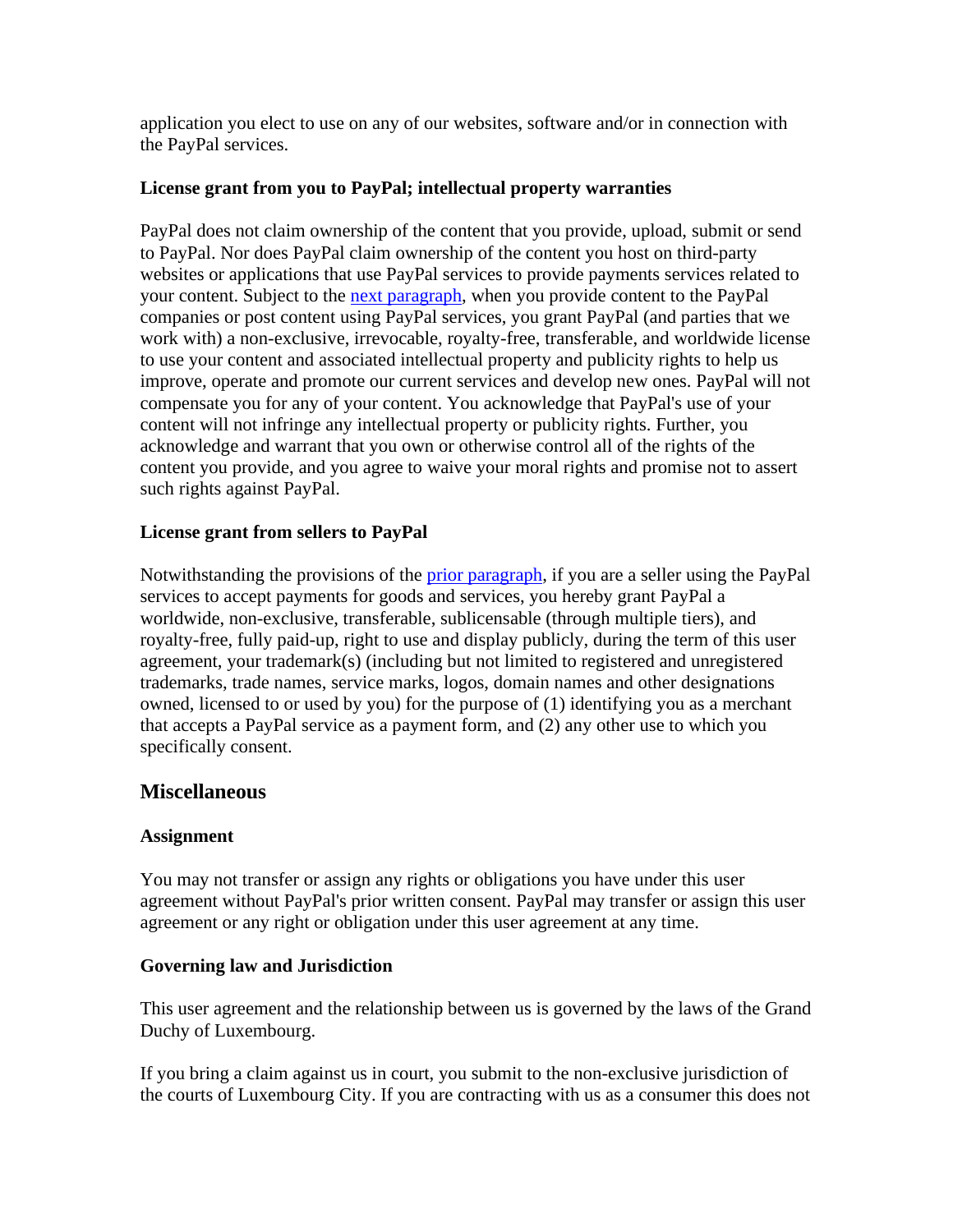limit your rights under mandatory statutory regulations, such as consumer protection rights, and for you to bring proceedings before any court allowed by law, such as the courts at the place where you are domiciled.

#### **Privacy**

Protecting your privacy is very important to us. Please review our **Privacy Statement** in order to better understand our commitment to maintaining your privacy, as well as our use and disclosure of your information.

#### **Languages and translation of agreement**

We will communicate with you in English. We may try to communicate with you in your local language where available.

This user agreement is concluded in English only. A translation of this user agreement is provided solely for your convenience and is not intended to modify the terms of this user agreement. In the event of a conflict between the English version of this user agreement and a version in a language other than English, the English version shall be the definitive version.

#### **Your use (as a seller) of personal data; Data protection laws**

If you (as a seller) receive personal data about another PayPal customer, you must keep such personal data confidential and only use it in connection with the PayPal services. You may not disclose or distribute any personal data about PayPal customers to a third party or use such personal data for marketing purposes unless you receive that customer's express consent to do so. You may not send unsolicited emails to a PayPal customer or use the PayPal services to collect payments to send, or assist in sending, unsolicited emails to third parties.

To the extent that you process any personal data about a PayPal customer pursuant to this user agreement, you and PayPal will each be an independent data controller (and not joint controllers), meaning we will each separately determine the purposes and means of processing such personal data. We each agree to comply with the requirements of any applicable privacy and data protection laws, including any applicable regulations, directives, codes of practice, and regulatory requirements applicable to data controllers in connection with this agreement. We each have and will follow our own, independently determined privacy statements, notices, policies and procedures for any such personal data that we each process in connection with this agreement.

In complying with the applicable data protection laws, we will each:

• Implement and maintain all appropriate security measures in relation to the processing of such personal data; and.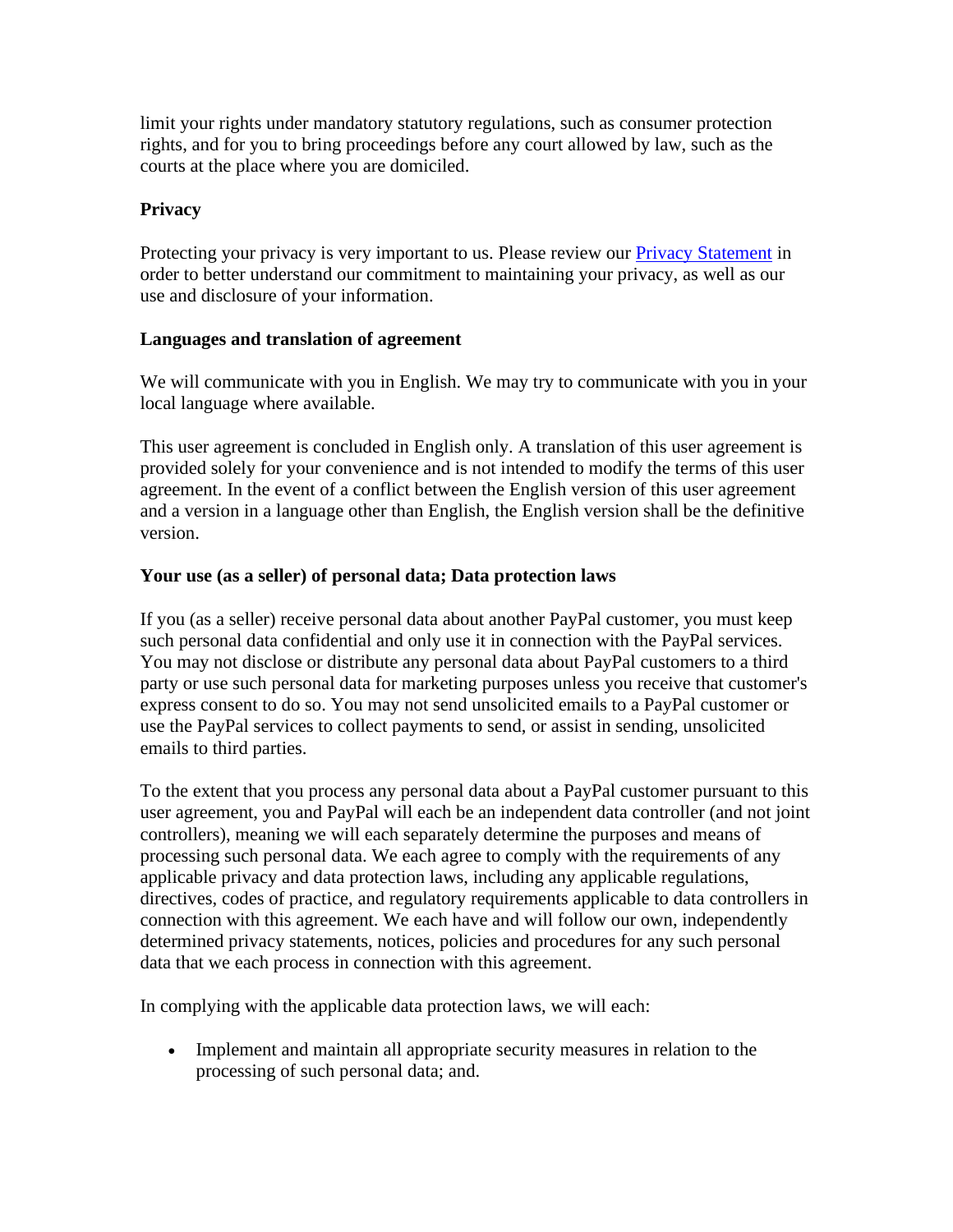- Maintain a record of all processing activities carried out under this user agreement; and
- Not knowingly or intentionally do anything, or knowingly or intentionally permit anything to be done which might lead to a breach by the other party of the applicable data protection laws.

Any personal data you collect in connection with the PayPal services (and not otherwise generated, collected, or obtain by you through a customer's separate relationship with outside the use of the PayPal services) will be used by you only to the limited extent that is necessary and relevant to the PayPal services and for no other purpose unless you have obtained the prior express consent of the customer.

#### **Resolution and Recovery**

This section only applies if you hold a business account with PayPal. You acknowledge and agree that any liability that we may have in connection with your PayPal Account and the PayPal products and services we may provide to you from time to time may be subject to write-down and conversion powers by a competent regulatory authority that supervises us, notwithstanding any term of any other agreement or arrangement between us. This is due to a requirement in a European Union Directive (2014/59/EU) (as transposed into relevant national law) which provides regulatory authorities with such powers to manage the resolution of relevant financial institutions like PayPal. These powers are intended to avoid or reduce the need for governments and taxpayers to bail out relevant failing financial institutions.

By your use of your PayPal Account and any PayPal products and services, you acknowledge and agree to be bound by the effect of such write-down and conversion powers, which include (among others) (a) a reduction, in full or in part, of any amounts that may be due by PayPal to you; (b) a conversion of all, or part of, any such liability into shares in PayPal; (c) a cancellation of any such liability; and (d) a variation of any term of our relevant agreement(s) in connection with your PayPal Account and any PayPal products and services with a view to enable the effective exercise of these powers. For example, the money that PayPal owes you may be converted into PayPal shares instead of being paid to you in cash.

#### **Complete agreement and third party rights**

This user agreement sets forth the entire understanding between you and us with respect to our service.

If any provision of this user agreement is held to be invalid or unenforceable, such provision shall be struck out and the remaining provisions shall be enforced.

A person who is not a party to this user agreement has no rights under the Contracts (Rights of Third Parties) Act 1999 to rely upon or enforce any term of this user agreement (except for the third parties falling under the definition of "PayPal" in the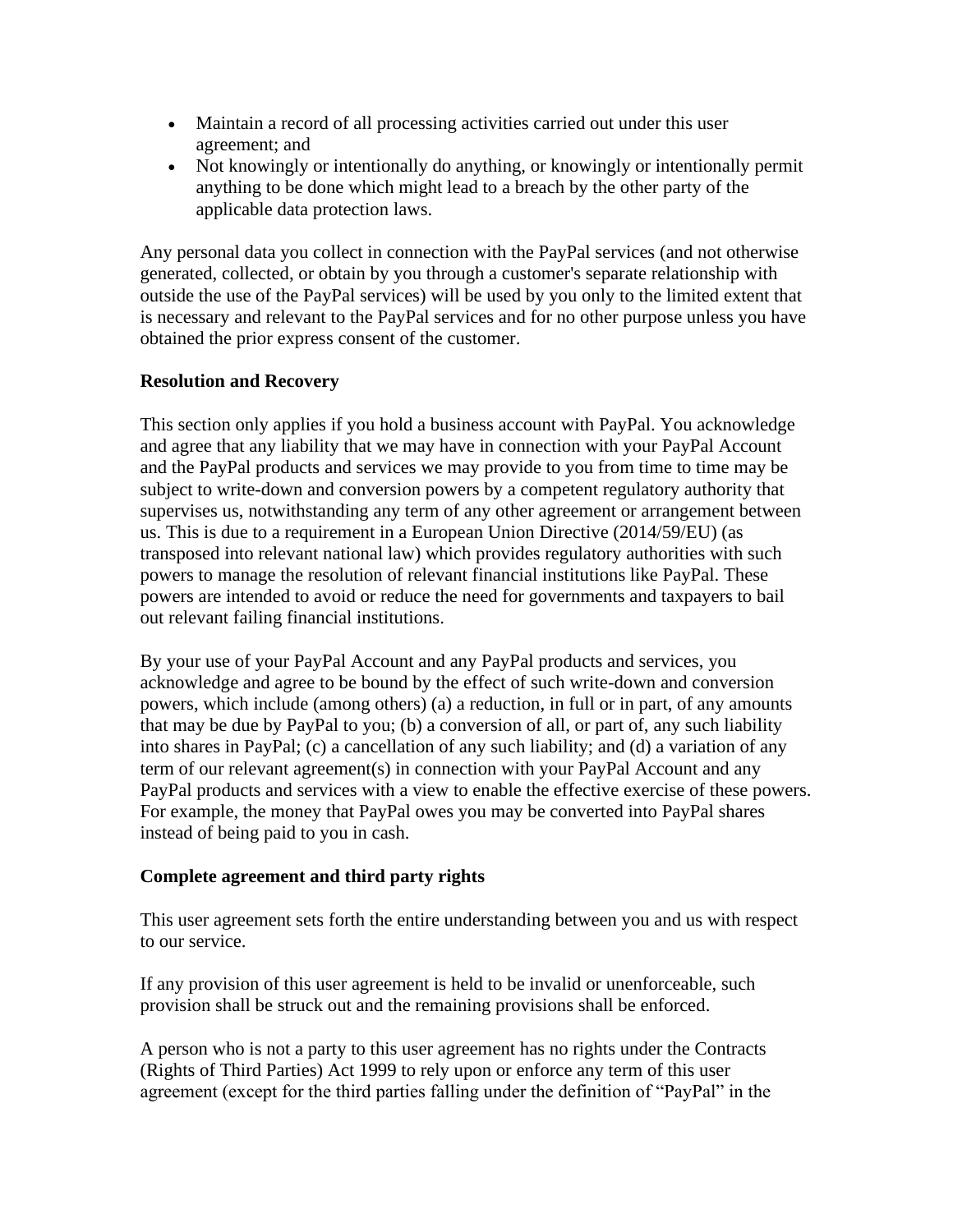**[Indemnification and Limitation of Liability](#page-45-0)** section above, in respect of their rights as specified in this user agreement) but this does not affect any right or remedy of third parties which exists or is available apart from that act.

#### **PayPal as Login Method**

We may allow you to authenticate with PayPal when you log into certain external websites or mobile apps. If we do so, we may share your login status with any third party enabling you to log in in this way, as well as the personal and other account information that you consent to being shared so that the third party can recognize you. PayPal will not give the third party access to your account and will only make payments from your account to that third party with your specific authorization and instruction.

If you enable visitors to authenticate with PayPal when they log into your website, app, or your customer accounts, you must agree to any specific terms applicable when this functionality is made available to you, and comply with any specifications in any integration manual or guideline. We do not guarantee or otherwise represent the identity of any user of this login method. We will not share with you the personal and other account information of the user (including login status) held by PayPal unless the user has consented to our disclosure of that information to you.

#### **Corporate Customers**

When we refer to "PSD2" in this section we mean the Second EU Payment Services Directive ((EU)2015/2366).

We consider you to be a "**Corporate Customer**" if, on the date you entered into this user agreement, you are not:

- A consumer, (being an individual acting for purposes other than a trade, business or profession).
- A micro-enterprise (being an enterprise which employs fewer than 10 persons and has an annual balance sheet that does not exceed 2 million EUR).

We and you may agree that certain provisions of PSD2 (as implemented by local law) do not apply to your use of our service if you are a Corporate Customer. If you are a Corporate Customer you agree that:

- You are not entitled to a refund for billing agreement payments.
- Where you identify a problem you have up to 60 days from the date on which the problem happened to notify us about it, after which time we have no obligation to investigate and refund you.
- We are not obliged to comply with the information requirements set out in Title III of PSD2 and their equivalents in any implementation of PSD2 in member states of the European Economic Area that may apply to you ("PSD2 transpositions").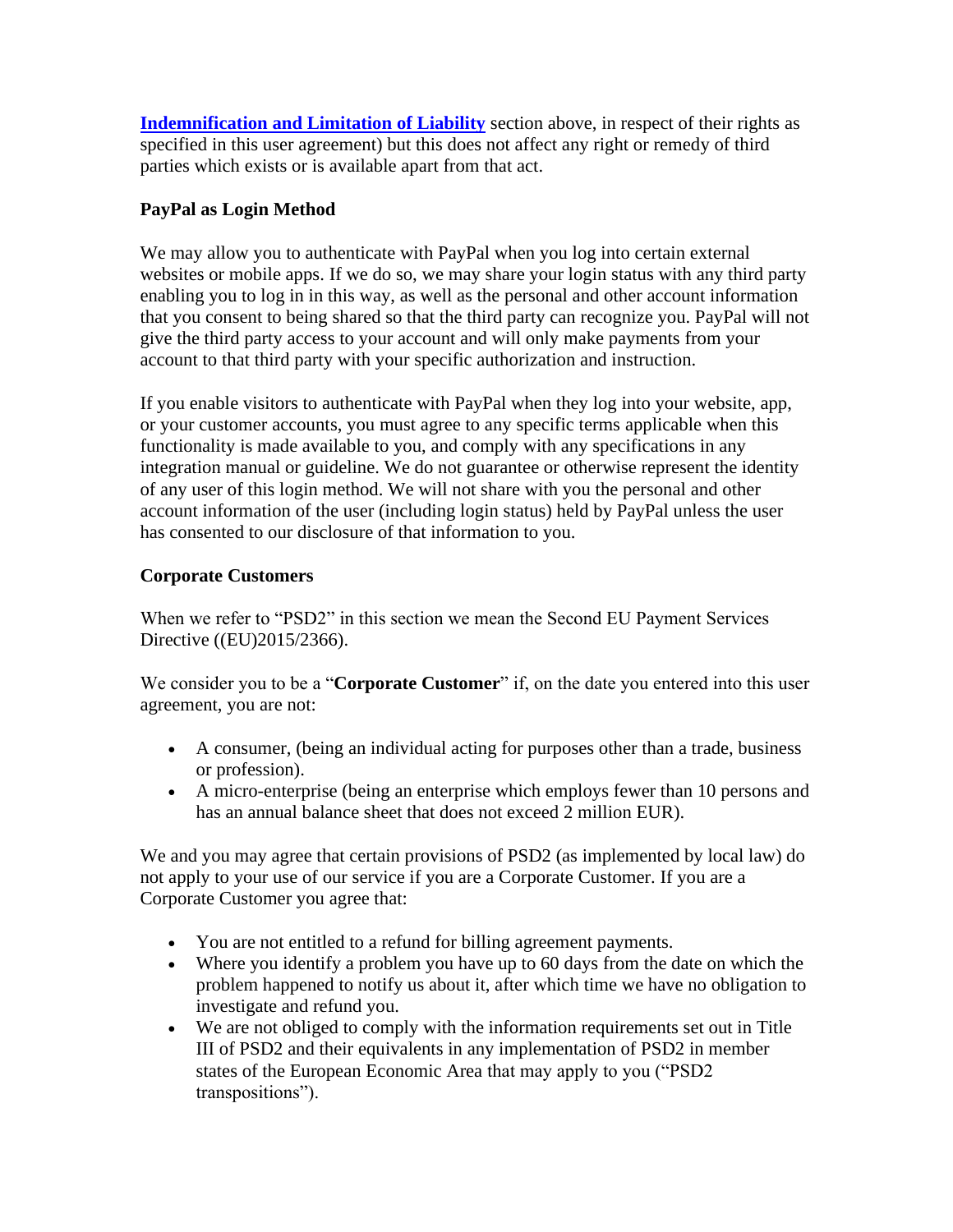• Articles 72 and 89 of PSD2 and equivalent provisions in PSD2 transpositions do not apply to your use of our service, meaning that, even where we may say so otherwise in this user agreement, we are not liable to you for the losses or damage you may suffer under those articles and provisions.

#### **Section numbers and defined words**

If other documents (e.g. terms and conditions) refer to section numbers or defined words of this user agreement, please see our [User Agreement Reference Notes](https://www.paypal.com/cz/webapps/mpp/ua/reference-notes-full?locale.x=en_CZ) to locate the relevant provision or defined word.

#### **Schedule 1. Table of Fees**

You agree that we may deduct our Fees from the amounts we transfer but before those funds are credited to your PayPal account.

When you send or receive a payment, Fees apply depending on:

- The type of transaction the payment relates to (whether a Commercial Transaction, Personal Transaction or otherwise).
- Whether that payment is Cross Border or Domestic and/or which Funding Source is used fund the payment.

Fees apply for other account activity or events as outlined in this user agreement.

See the **Glossary at A4 of this Schedule 1** for further reference.

Quoted Fees are inclusive of all applicable taxes; however, other taxes or costs may exist that are not paid through PayPal or imposed by us. You are liable for telephone charges and any charges made by your internet service provider or similar or associated charges as a result of the use by you of the Services.

We will provide you with the details of the amounts you receive and our charges either by e-mail or in your transaction history (which you can access by logging into your PayPal account). Unless it is proven that we have made a mistake, all fees are payable by you without set off or other deductions. We may make a charge for any additional services we provide outside this agreement. We will tell you of those charges when you ask for the service.

#### **A1. Personal Transaction payment Fees**

**Note that the sender pays the Fee**. Please see A4.2.3 of this Schedule 1 for more information.

The Personal Transaction payment Fee will be shown at the time of payment.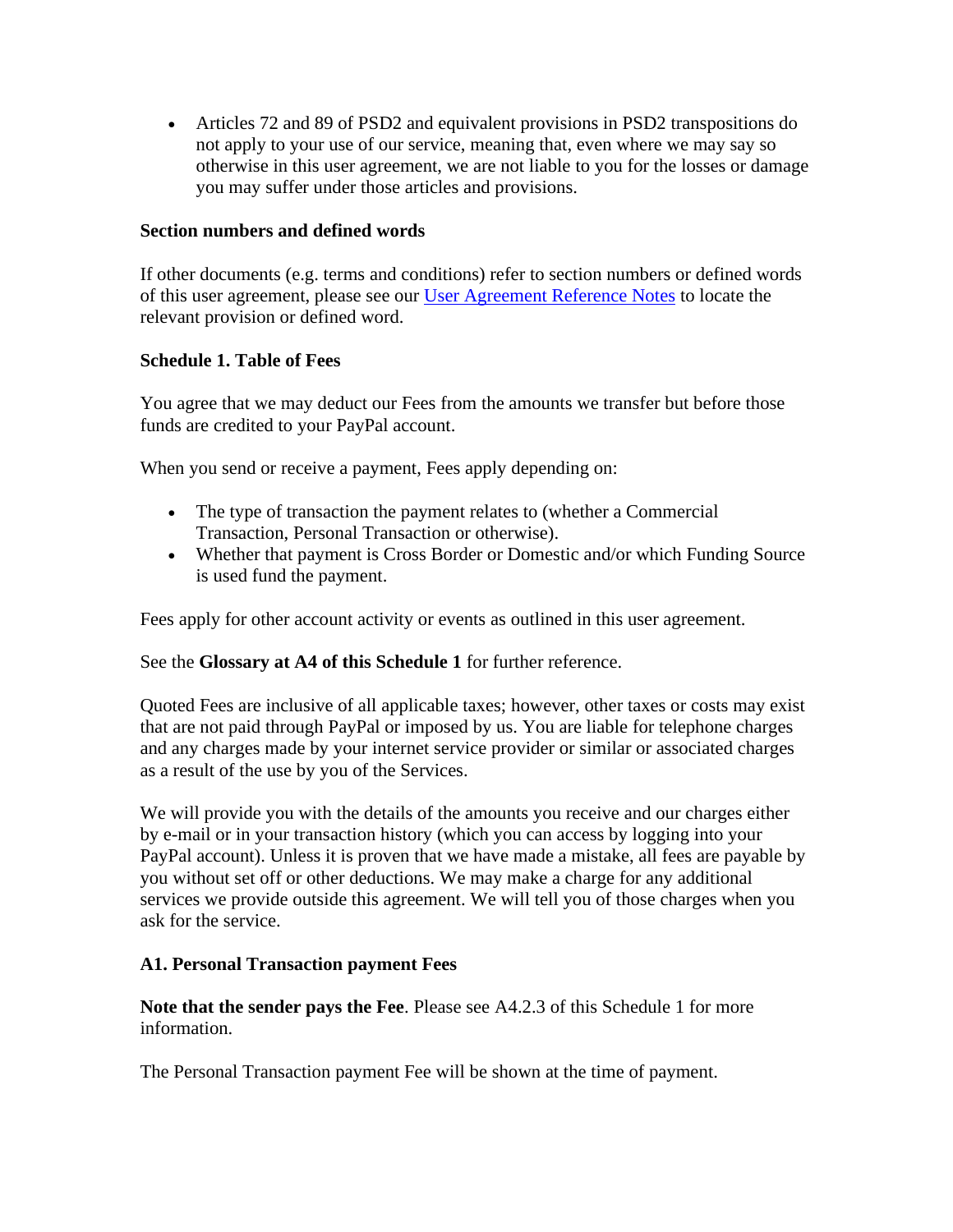Where there is stated to be a percentage-based Fee and/or Fixed Fee component, please refer to A4.5, A4.6 and A4.7 of this Schedule 1 for more details.

#### **A1.1 Domestic Personal Transaction payment Fees**

| <b>Activity</b>             | Fee                                                  |
|-----------------------------|------------------------------------------------------|
| Sending a Domestic Personal | Free (If a currency conversion is involved, however, |
| <b>Transaction payment</b>  | our "How We Convert Currency" section applies)       |

#### **A1.2 Cross Border Personal Transaction payment Fees**

#### **A1.2.1 Cross Border Personal Transaction payments sent to the EEA in Euro or Swedish Krona**

| <b>Activity</b>                                                                               | Fee                                                                                                    |
|-----------------------------------------------------------------------------------------------|--------------------------------------------------------------------------------------------------------|
| Sending a Cross Border Personal<br>Transaction payment to the EEA<br>in Euro or Swedish Krona | Free (If a currency conversion is involved, however,<br>our "How We Convert Currency" section applies) |

#### **A1.2.2 Other Cross Border Personal Transaction payments**

To determine the Fee for a Cross Border Personal Transaction payment sent to a User in a specific country, please follow the steps below.

Step 1. Find the country or country group in which the recipient's registered address is located. See A4.4 of this Schedule 1 for further reference. **Ask the recipient if you are not sure** (second column).

Step 2. Find the applicable Fee (third column).

| <b>Activity</b>                                              | Country of recipient's<br><b>Account</b>            | Fee<br>∣∧∧  |
|--------------------------------------------------------------|-----------------------------------------------------|-------------|
| <b>Sending a Cross Border</b><br><b>Personal Transaction</b> | US, Canada, Northern<br>Europe, Europe I, Europe II | $ 1.99$ EUR |
| payment                                                      | Any other country $\wedge$                          | 3.99 EUR    |

^ Subject to service availability for the recipient registered in the given country.

^^ See section A4.7 of this Schedule 1 below.

#### **A2. Commercial Transaction payment Fees**

Where there is stated to be a Fixed Fee component, please refer to A4.6 of this Schedule 1 for more details.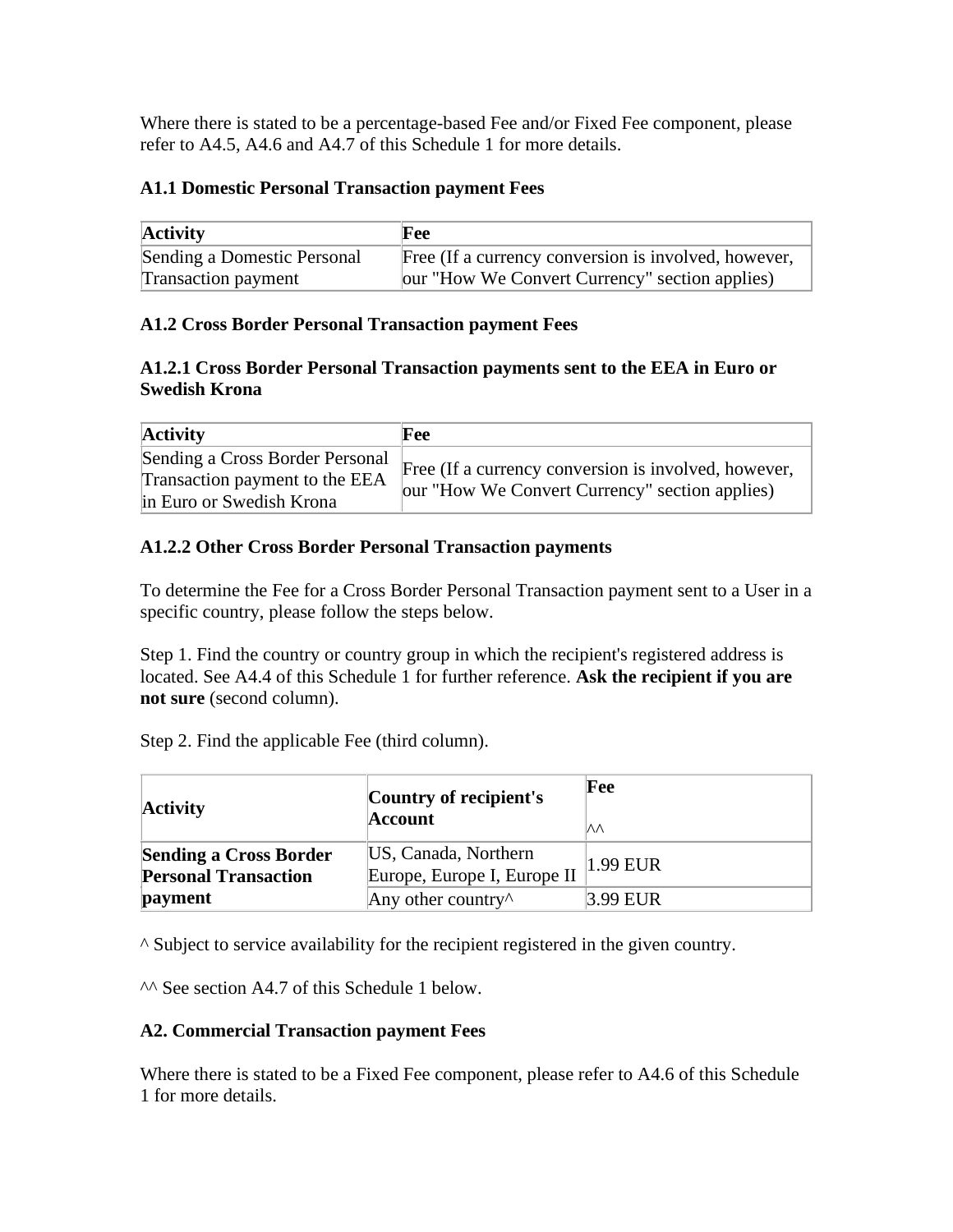| <b>Activity</b><br>or Event                                   | Fee                                                                                                                                                                                                  |                                                                                                                                                                                                                                                                                                                                      |                                                           |                                                                                                                                                                                                        |                                                                                   |                                          |
|---------------------------------------------------------------|------------------------------------------------------------------------------------------------------------------------------------------------------------------------------------------------------|--------------------------------------------------------------------------------------------------------------------------------------------------------------------------------------------------------------------------------------------------------------------------------------------------------------------------------------|-----------------------------------------------------------|--------------------------------------------------------------------------------------------------------------------------------------------------------------------------------------------------------|-----------------------------------------------------------------------------------|------------------------------------------|
| $\mathbf{A2.1}$<br>Sending<br>(Buying)                        | Free (If a currency conversion is involved, however, our "How We Convert"<br>Currency" section applies)                                                                                              |                                                                                                                                                                                                                                                                                                                                      |                                                           |                                                                                                                                                                                                        |                                                                                   |                                          |
|                                                               |                                                                                                                                                                                                      | A2.2.1 Standard rate<br>Payments to users registered with PayPal as residents of Bulgaria, Cyprus,<br>Czech Republic, Estonia, Greece, Latvia, Liechtenstein, Lithuania, Malta,<br>Romania, San Marino, Slovakia and Slovenia:<br>A2.2.2 Fees for using the new checkout solution included in the PayPal<br><b>Commerce Platform</b> | $3.40\% + Fixed$ Fixed Fee                                |                                                                                                                                                                                                        |                                                                                   |                                          |
|                                                               |                                                                                                                                                                                                      | Payments from cards (Visa or<br><b>Mastercard</b> ) using our<br><b>Advanced Credit and Debit</b><br><b>Card Payments service *</b>                                                                                                                                                                                                  | Card-funded<br>payments<br>from users of<br>our           |                                                                                                                                                                                                        |                                                                                   |                                          |
| A2.2<br>Receiving<br><b>Domestic</b><br>payments<br>(Selling) |                                                                                                                                                                                                      | <b>Blended Pricing Fee</b><br><b>Structure</b>                                                                                                                                                                                                                                                                                       | <b>Interchange</b><br><b>Plus Fee</b><br><b>Structure</b> | <b>Payments</b><br>without a<br><b>PayPal</b><br><b>account</b><br>service<br>(alternatively<br>known as<br><b>our Basic</b><br><b>Credit and</b><br><b>Debit Cards</b><br><b>Payments</b><br>service) | <b>Payments</b><br>from<br><b>Alternative</b><br><b>Payment</b><br><b>Methods</b> | <b>Other</b><br><b>payments</b>          |
|                                                               |                                                                                                                                                                                                      | <b>Fee</b> $ 1.90\% + \text{Fixed}$ Fee                                                                                                                                                                                                                                                                                              | Interchange<br>$[Fee + 1.90\%]$<br>+ Fixed Fee            | $1.90%$ +<br><b>Fixed Fee</b>                                                                                                                                                                          | $1.90\% +$<br><b>Fixed Fee</b>                                                    | Standard<br>Rate in<br>section<br>A2.2.1 |
|                                                               | * See the <b>PayPal Online Card Payment Services Agreement</b> for<br>information about the Interchange Plus Fee Structure and Blended Pricing Fee<br>Structure and your choices.                    |                                                                                                                                                                                                                                                                                                                                      |                                                           |                                                                                                                                                                                                        |                                                                                   |                                          |
| A2.3<br>Receiving<br><b>Cross</b><br><b>Border</b>            | The Fee for Receiving Domestic Commercial Transaction payments applies<br>plus an additional percentage-based Cross Border Fee as set out in the table<br>below (depending on the sender's country). |                                                                                                                                                                                                                                                                                                                                      |                                                           |                                                                                                                                                                                                        |                                                                                   |                                          |
| payments<br>(Selling)                                         | Sender's country<br>Fee                                                                                                                                                                              |                                                                                                                                                                                                                                                                                                                                      |                                                           |                                                                                                                                                                                                        |                                                                                   |                                          |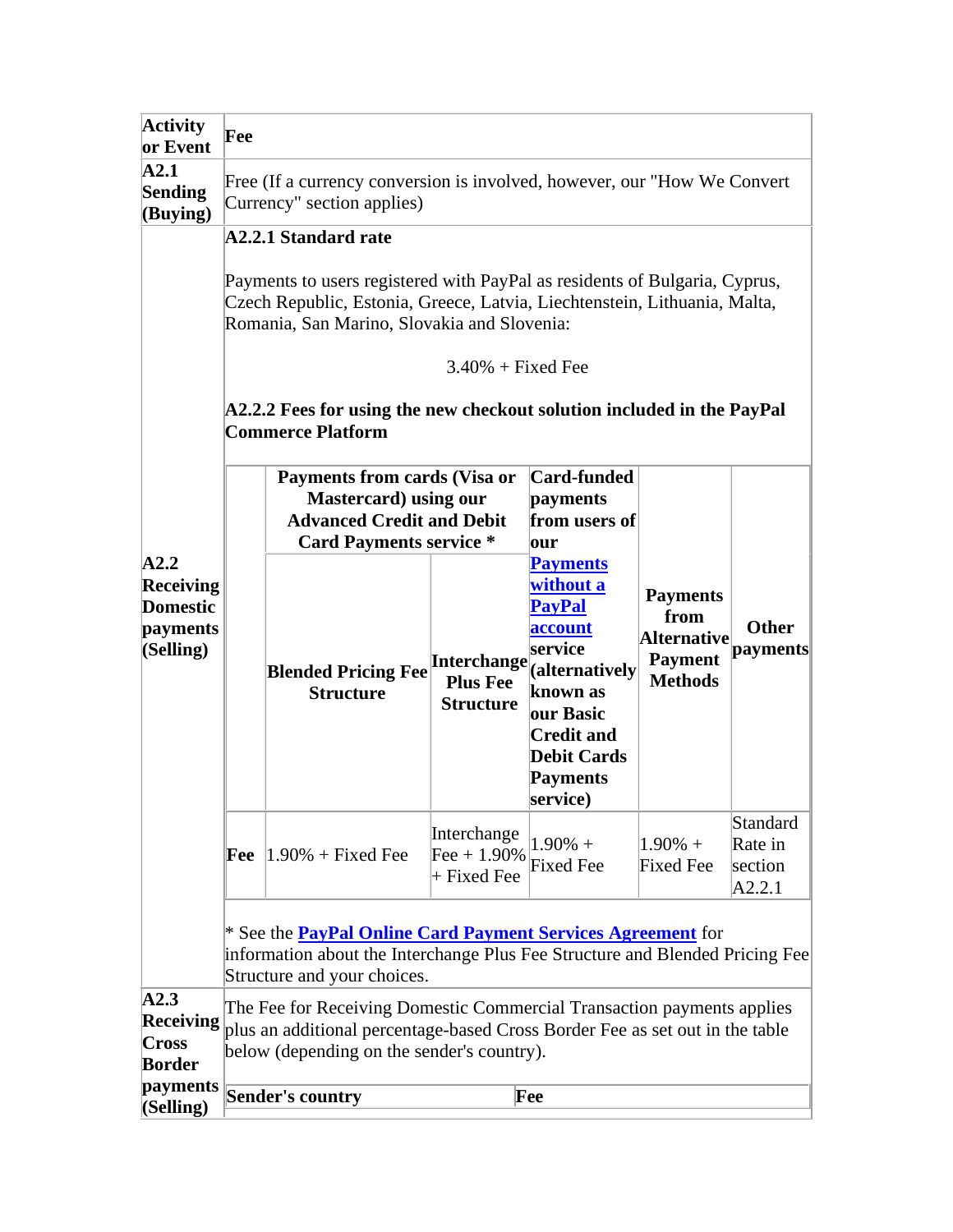|                                                                                                              | European Economic Area                                                                                                                                                                                                                                                                                                                                                                                                                                                                                             | 0%                                                                                                |
|--------------------------------------------------------------------------------------------------------------|--------------------------------------------------------------------------------------------------------------------------------------------------------------------------------------------------------------------------------------------------------------------------------------------------------------------------------------------------------------------------------------------------------------------------------------------------------------------------------------------------------------------|---------------------------------------------------------------------------------------------------|
|                                                                                                              | UK                                                                                                                                                                                                                                                                                                                                                                                                                                                                                                                 | 1.29%                                                                                             |
|                                                                                                              | All other markets                                                                                                                                                                                                                                                                                                                                                                                                                                                                                                  | 1.99%                                                                                             |
|                                                                                                              | Additional service fee for recipients of UK based international<br>commercial transactions                                                                                                                                                                                                                                                                                                                                                                                                                         |                                                                                                   |
|                                                                                                              | This fee only applies to merchants who have separate agreements with<br>PayPal. An additional service fee, following a change in applicable laws,<br>regulations or card scheme rules relating to the sending or receipt of<br>commercial transactions, may be applied on the amount of a commercial<br>transaction received by merchants with a PayPal account registered in the<br>EEA market/region from a sender whose account is registered with or<br>identified by PayPal as being in the UK market/region. |                                                                                                   |
|                                                                                                              | Payment type                                                                                                                                                                                                                                                                                                                                                                                                                                                                                                       | Fee                                                                                               |
|                                                                                                              | Commercial transactions where the<br>recipient's market/region is registered 1.29%<br>or identified by PayPal as the EEA                                                                                                                                                                                                                                                                                                                                                                                           |                                                                                                   |
| A2.4.<br><b>Receiving Slovenia</b><br><b>Domestic</b><br>payments<br>through<br><b>QR</b> codes<br>in person | PayPal account is registered ("QR Variable Fee") of the respective payment<br>transaction amount plus the QR Fixed Fee.<br>Country<br>Latvia<br>Malta<br>Estonia<br>Slovakia<br>Cyprus<br>Greece<br>Czech Republic<br>If the country in which your PayPal account is registered is not listed in the<br>table above, the feature is not available in your country.<br>The " <b>QR Fixed Fee</b> " means a fixed fee in an amount in the respective                                                                 | <b>QR Variable Fee</b><br>0.90%<br>0.90%<br>0.90%<br>0.90%<br>$0.90\%$<br>0.90%<br>0.90%<br>0.90% |
|                                                                                                              | transaction currency received through QR codes in person as set out below:                                                                                                                                                                                                                                                                                                                                                                                                                                         |                                                                                                   |
|                                                                                                              | <b>QR FIXED FEE IN TRANSACTION CURRENCY</b>                                                                                                                                                                                                                                                                                                                                                                                                                                                                        |                                                                                                   |
|                                                                                                              | Australian dollars:                                                                                                                                                                                                                                                                                                                                                                                                                                                                                                | AUD 0.10 Mexican pesos:<br><b>MXN 2.00</b>                                                        |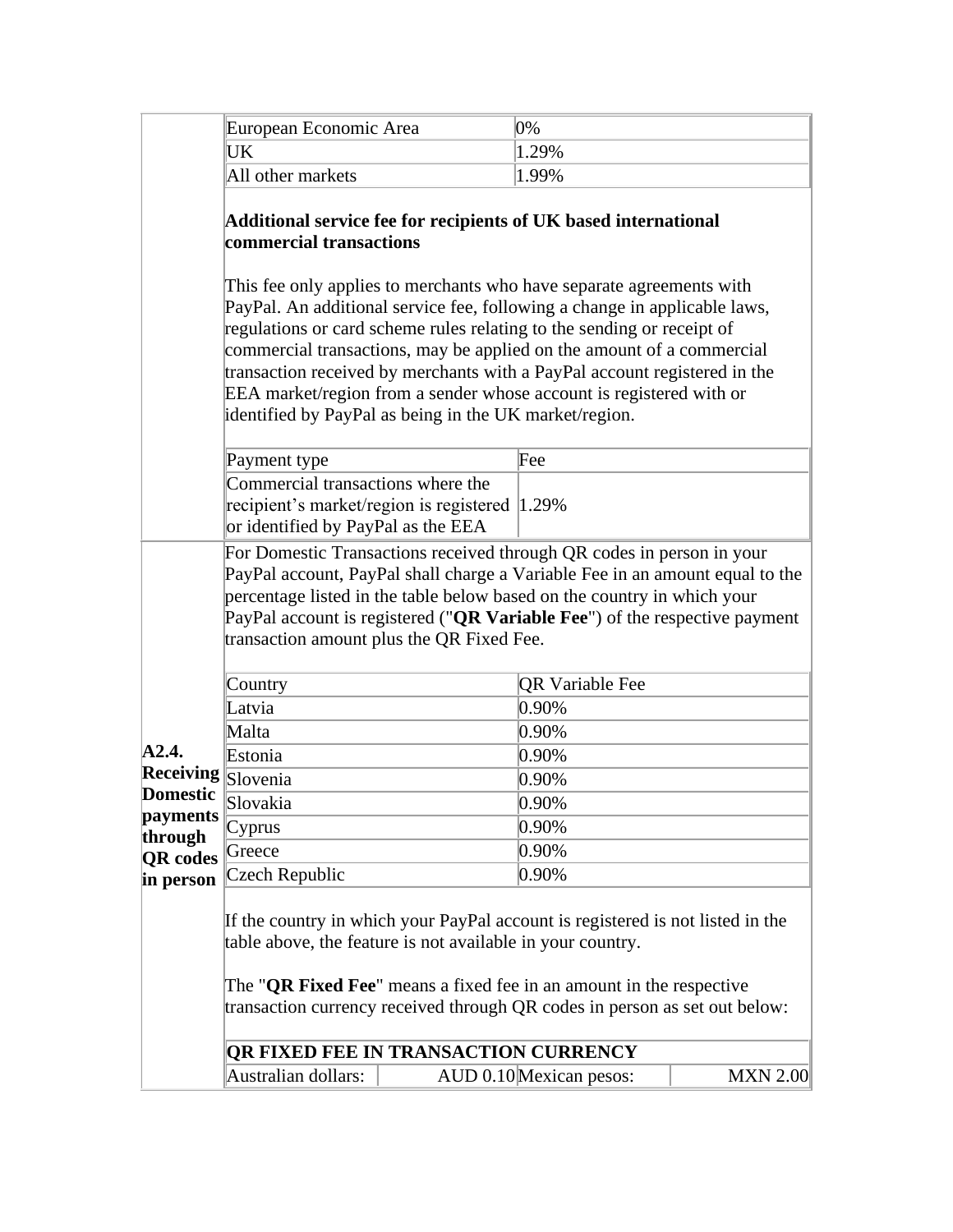|                  | Brazilian real:                                                         | <b>BRL 0.20</b>      | New Taiwan<br>dollars:      | <b>TWD 3.00</b>   |
|------------------|-------------------------------------------------------------------------|----------------------|-----------------------------|-------------------|
|                  | British pounds:                                                         | GBP 0.10             | New Zealand<br>dollars:     | $NZD$ 0.15        |
|                  | Canadian dollars:                                                       |                      | CAD 0.10 Norwegian kroner:  | <b>NOK 1.00</b>   |
|                  | Czech korunas:                                                          |                      | CZK 3.00 Philippine pesos:  | PHP 5.00          |
|                  | Danish kroner:                                                          |                      | DKK 0.70 Polish zloty:      | <b>PLN 0.50</b>   |
|                  | Euros:                                                                  |                      | EUR 0.10 Russian rubles:    | <b>RUB 3.00</b>   |
|                  | Hong Kong dollars:                                                      |                      | HKD 0.80 Swedish kronor:    | <b>SEK 1.00</b>   |
|                  | Hungarian forints:                                                      |                      | HUF 30.00 Swiss francs:     | <b>CHF 0.10</b>   |
|                  | Israeli new shekels:                                                    |                      | ILS 0.40 Singapore dollars: | <b>SGD 0.20</b>   |
|                  | Japanese yen:                                                           | JPY 12.00 Thai baht: |                             | <b>THB 4.00</b>   |
|                  | Malaysian ringgits:                                                     |                      | MYR 0.70 US dollars:        | $\text{USD}$ 0.10 |
| A2.5.            | The QR Variable Fee applies plus the QR Fixed Fee plus an additional    |                      |                             |                   |
| <b>Receiving</b> | percentage-based Cross Border Fee ("Cross Border QR Fee") as set out in |                      |                             |                   |
| Cross-           | the table below (depending on the sender's country):                    |                      |                             |                   |
| <b>Border</b>    |                                                                         |                      |                             |                   |
|                  | payments Sender's country                                               |                      | <b>Cross Border QR Fee</b>  |                   |
| through          | Northern Europe/Europe I                                                |                      | 0.50%                       |                   |
| in person        | <b>QR codes</b> Europe II/US/Canada/any other<br>$\ $ country           |                      | 2.00%                       |                   |

# **A3. Other Fees**

| <b>Activity or</b><br>Event               | Fee                                                                                                                                                                                                                                                                                                                                                                        |
|-------------------------------------------|----------------------------------------------------------------------------------------------------------------------------------------------------------------------------------------------------------------------------------------------------------------------------------------------------------------------------------------------------------------------------|
|                                           | A3.1.1 For currency conversions of amounts in your PayPal<br>business account that do not form part of a specific transaction into<br>or out of your account (e.g. converting your balance to another<br>currency) and for transactions involving a currency conversion for<br>which the seller has agreed to bear the transaction exchange rate<br>rather than the buyer: |
| <b>A3.1 Currency</b><br><b>Conversion</b> | 3.0% above an external base exchange rate as described in our "How<br>We Convert Currency" section).                                                                                                                                                                                                                                                                       |
|                                           | A3.1.2 For all other transactions involving a currency conversion<br>(including conversion of amounts returned to you as refunds or<br>refused payments):                                                                                                                                                                                                                  |
|                                           | 4.0% above an external base exchange rate as described in our "How<br>We Convert Currency" section).                                                                                                                                                                                                                                                                       |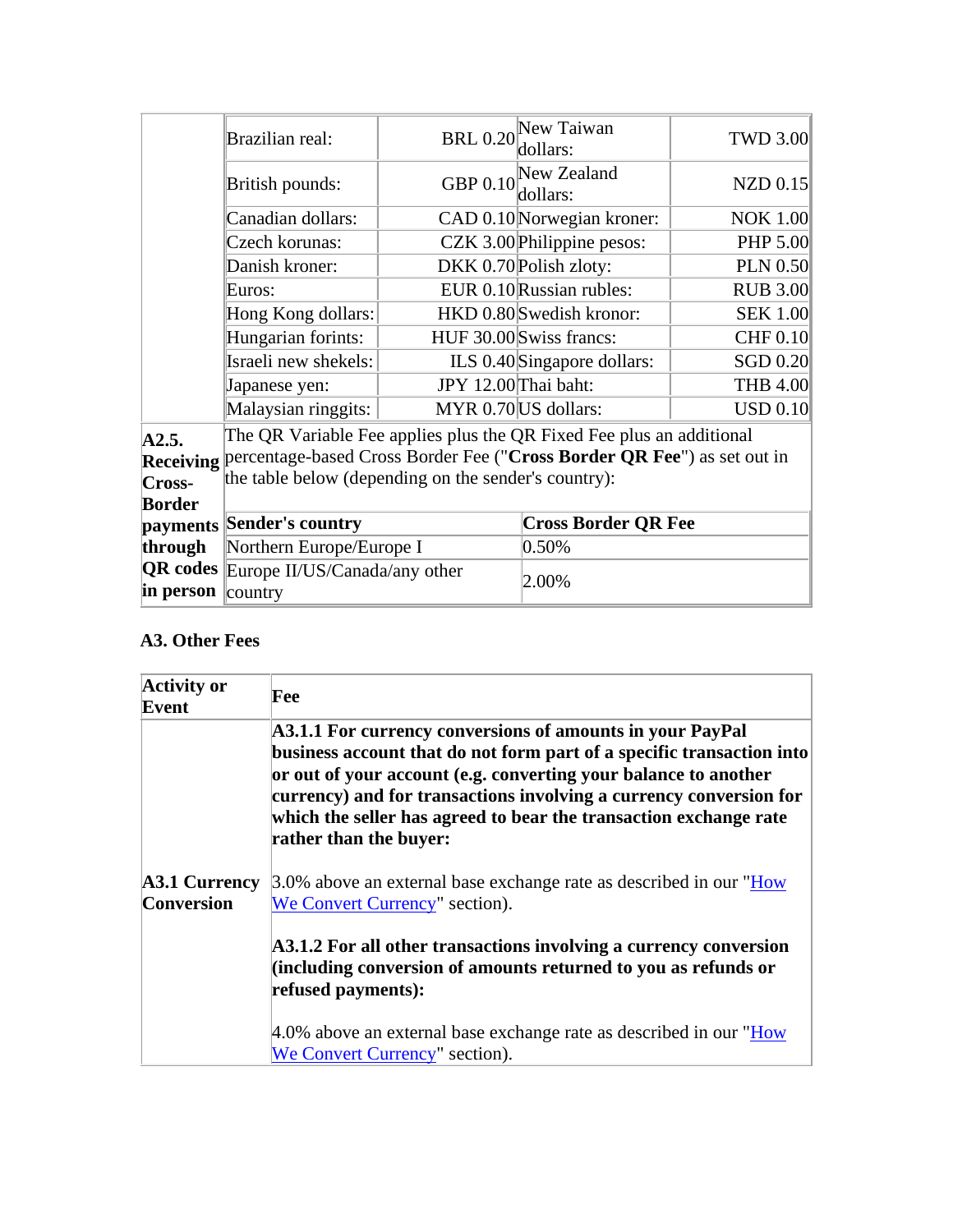|                                            |                                                                                                                                                                                                                                                                                                                                                                | $A3.2.1$ Withdrawal directly to a bank account (where available*)    |              |
|--------------------------------------------|----------------------------------------------------------------------------------------------------------------------------------------------------------------------------------------------------------------------------------------------------------------------------------------------------------------------------------------------------------------|----------------------------------------------------------------------|--------------|
|                                            | Free (If a currency conversion is involved, however, our "How We<br>Convert Currency" section applies)                                                                                                                                                                                                                                                         |                                                                      |              |
|                                            | Withdrawal directly to a U.S. bank account                                                                                                                                                                                                                                                                                                                     |                                                                      |              |
|                                            | 3.00% (If a currency conversion is involved, however, our "How We<br>Convert Currency" section applies)                                                                                                                                                                                                                                                        |                                                                      |              |
|                                            | If you withdraw your balance in a currency other than the currency in<br>which the balance on your Account is denominated we will apply our<br>transaction exchange rate to the conversion. If you have a business<br>account you will instead be charged a currency conversion fee above an<br>external base exchange rate as set out above in clause A3.1.1. |                                                                      |              |
|                                            |                                                                                                                                                                                                                                                                                                                                                                | * Withdrawal to a bank account may not be possible in all countries. |              |
|                                            |                                                                                                                                                                                                                                                                                                                                                                | $A3.2.2$ Withdrawal to/through a card (where available*)             |              |
|                                            |                                                                                                                                                                                                                                                                                                                                                                |                                                                      |              |
| A3.2<br><b>Withdrawing</b><br>your Balance | A3.2.2.1 Users in Romania, Slovenia, Bulgaria<br>1% of the amount transferred with a minimum and maximum fee<br>depending on the currency in which the card is denominated (we call<br>this the Withdrawal Currency) $**$ , as follows:                                                                                                                        |                                                                      |              |
|                                            | Withdrawal Currency Minimum Fee                                                                                                                                                                                                                                                                                                                                |                                                                      | Maximum Fee  |
|                                            | Armenian dram                                                                                                                                                                                                                                                                                                                                                  | 135.00 AMD                                                           | 5,250.00 AMD |
|                                            | United Arab Emirates 0.90 AED<br>Dirham                                                                                                                                                                                                                                                                                                                        |                                                                      | 36.70 AED    |
|                                            | <b>Australian Dollar</b>                                                                                                                                                                                                                                                                                                                                       | $0.25$ AUD                                                           | 10.00 AUD    |
|                                            | Azerbaijan manat                                                                                                                                                                                                                                                                                                                                               | $0.45$ AZN                                                           | 17.50 AZN    |
|                                            | <b>Bulgarian Lev</b>                                                                                                                                                                                                                                                                                                                                           | $0.50$ BGN                                                           | 20.00 BGN    |
|                                            | Bahraini dinar                                                                                                                                                                                                                                                                                                                                                 | $0.10$ BHD                                                           | $4.00$ BHD   |
|                                            | Belizean dollar                                                                                                                                                                                                                                                                                                                                                | $0.50$ BZD                                                           | 20.00 BZD    |
|                                            | Canadian Dollar                                                                                                                                                                                                                                                                                                                                                | 0.25 CAD                                                             | 10.00 CAD    |
|                                            | <b>CFA</b> franc                                                                                                                                                                                                                                                                                                                                               | 135.00 XOF                                                           | 5,400.00 XOF |
|                                            | <b>Swiss Franc</b>                                                                                                                                                                                                                                                                                                                                             | 0.25 CHF                                                             | 10.00 CHF    |
|                                            | Czech Koruna                                                                                                                                                                                                                                                                                                                                                   | 5.70 CZK                                                             | 230.00 CZK   |
|                                            | Danish Krone                                                                                                                                                                                                                                                                                                                                                   | 1.80 DKK                                                             | 70.00 DKK    |
|                                            | Euro                                                                                                                                                                                                                                                                                                                                                           | 0.25 EUR                                                             | 10.00 EUR    |
|                                            | <b>British Pound</b>                                                                                                                                                                                                                                                                                                                                           | $0.20$ GBP                                                           | $8.00$ GBP   |
|                                            | Hong Kong Dollar                                                                                                                                                                                                                                                                                                                                               | 2.00 HKD                                                             | 80.00 HKD    |
|                                            | Croatian Kuna                                                                                                                                                                                                                                                                                                                                                  | 2.00 HRK                                                             | 70.00 HRK    |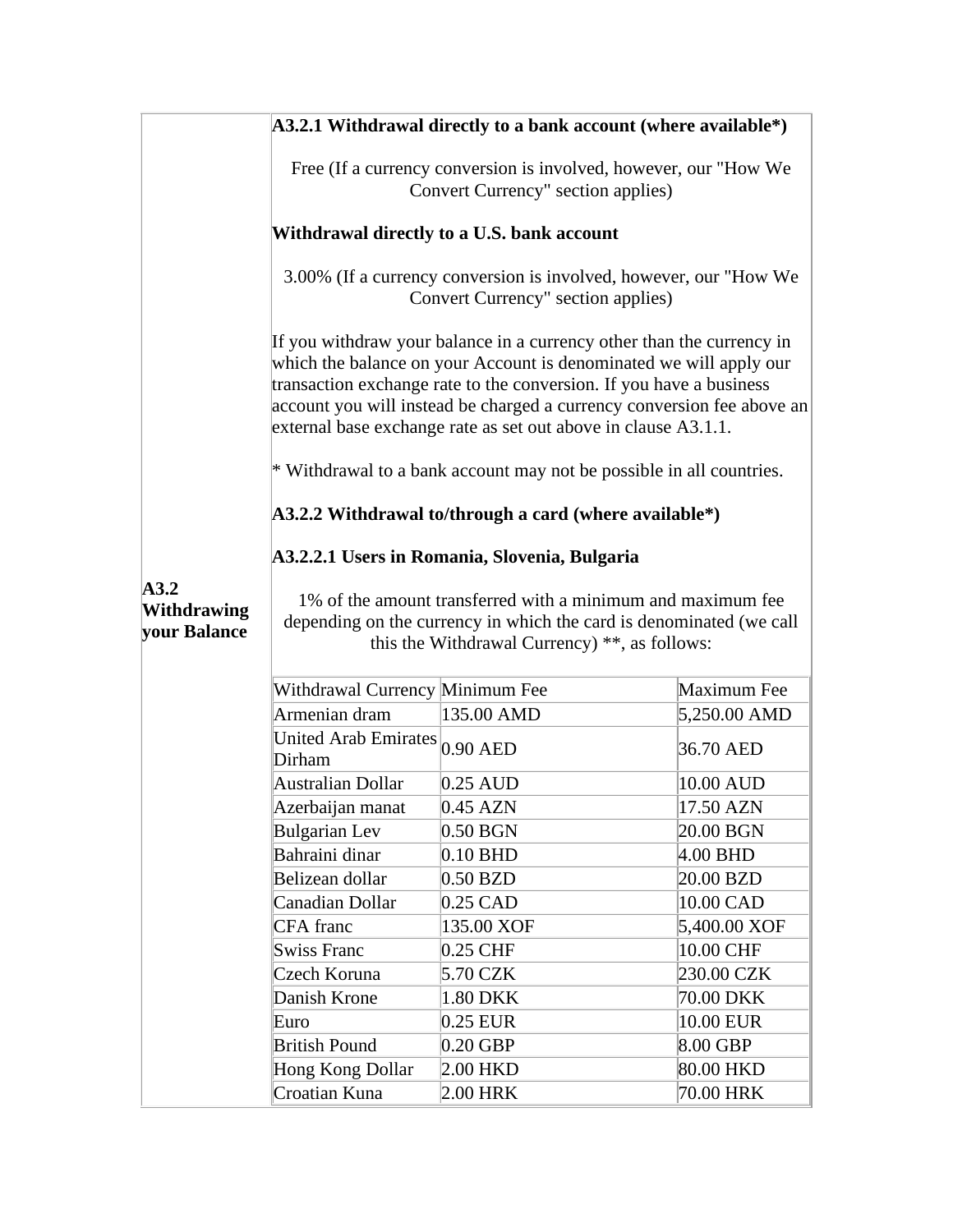| Hungarian Forint          |                        |                             |
|---------------------------|------------------------|-----------------------------|
|                           | 70.00 HUF              | 2900.00 HUF                 |
| <b>Israeli New Shekel</b> | 1.00 ILS               | 40.00 ILS                   |
| Japanese Yen              | 30 JPY                 | 1100 JPY                    |
| Jordanian dinar           | $0.20$ JOD             | 7.25 JOD                    |
| Kuwaiti Dinar             | 1.00 KWD               | No max                      |
| Kyrgyzstani som           | 22.50 KGS              | 850.00 KGS                  |
| Sri Lanka Rupee           | 50.00 LKR              | 1800.00 LKR                 |
| Mexican Peso              | 5.00 MXN               | 200.00 MXN                  |
| <b>Malaysian Ringgit</b>  | 1.00 MYR               | 40.00 MYR                   |
| Mozambican metical        | $20.00$ MZN            | 750.00 MZN                  |
| Norwegian Kroner          | 1.00 NOK               | 40.00 NOK                   |
| <b>New Zealand Dollar</b> | $0.40$ NZD             | 15.00 NZD                   |
| Omani rial                | 0.10 OMR               | 4.00 OMR                    |
| Philippine Peso           | 10.00 PHP              | 500.00 PHP                  |
| Polish Zloty              | 1.00 PLN               | 40.00 PLN                   |
| Qatari Rial               | 1.00 QAR               | 40.00 QAR                   |
| Rwandan franc             | 250.00 RWF             | 10,000.00 RWF               |
| Romania New Lei           | 1.00 RON               | 40.00 RON                   |
| Serbian Dinar             | 25.00 RSD              | 1000.00 RSD                 |
| Russian Ruble             | 20.00 RUB              | 700.00 RUB                  |
| Swedish Krona             | 2.50 SEK               | 100.00 SEK                  |
| <b>Singapore Dollar</b>   | $0.50$ SGD             | 15.00 SGD                   |
| Thai Baht                 | 8.00 THB               | 320.00 THB                  |
| Tunisian dinar            | 0.75 TND               | 27.50 TND                   |
| Turkish Lira              | 1.50 TRY               | 60.00 TRY                   |
| Ugandan shilling          | 930.00 UGX             | 37,500.00 UGX               |
| <b>US Dollar</b>          | \$0.25 USD             | \$10.00USD                  |
| South African Rand        | 3.60 ZAR               | 145.00 ZAR                  |
| Venezuelan bolivar        | 2,000,000.00 VES       | 60,000,000.00<br><b>VES</b> |
| Zambian kwacha            | 5.50 ZMW               | 215.00 ZMW                  |
| All other currencies      | No minimum/maximum fee |                             |

| <b>Currency</b> | <b>Fee per Transaction</b> |
|-----------------|----------------------------|
|                 |                            |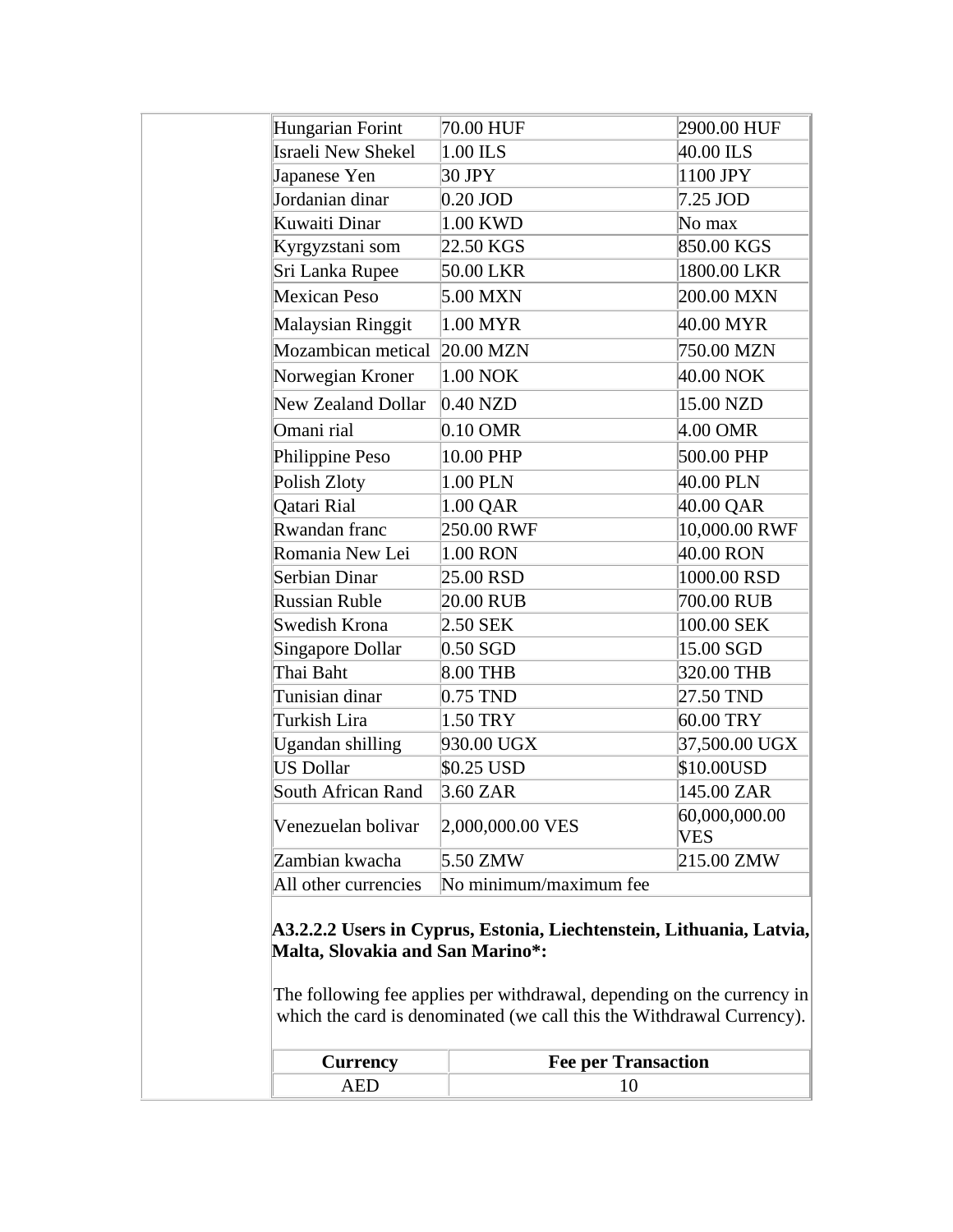| <b>ALL</b>                | 276                              |
|---------------------------|----------------------------------|
| <b>ANG</b>                | $\overline{4}$                   |
| <b>AOA</b>                | 1233                             |
| <b>ARS</b>                | 8                                |
| <b>AUD</b>                | 3.50                             |
| AWG                       | 5                                |
| <b>BAM</b>                | $\overline{4}$                   |
| <b>BBD</b>                | 5                                |
| <b>BGN</b>                | 3.50                             |
| <b>BIF</b>                | 4725                             |
| <b>BMD</b>                | 3                                |
| <b>BND</b>                | 3                                |
| <b>BOB</b>                | 17                               |
| <b>BRL</b>                | 4.50                             |
| <b>BSD</b>                | $\overline{3}$                   |
| <b>BTN</b>                | 178                              |
| <b>BWP</b>                | 27                               |
| CAD                       | 3                                |
| <b>CDF</b>                | 4226                             |
| <b>CHF</b>                | 3.50                             |
| <b>CLP</b>                | 1200.00                          |
| <b>CNY</b>                | 17                               |
| COP                       | 8329                             |
| <b>CRC</b>                | 1408                             |
| $\ensuremath{\text{CVE}}$ | 249                              |
| <b>CYP</b>                | 1.20                             |
| <b>CZK</b>                | 55                               |
| <b>DJF</b>                | 444                              |
| <b>DKK</b>                | 15                               |
| $\rm{DOP}$                | 133                              |
| <b>DZD</b>                | 300                              |
| <b>EEK</b>                | 30.00                            |
| EGP                       | 40                               |
| <b>ETB</b>                | 80                               |
| <b>EUR</b>                | $\overline{2}$                   |
|                           |                                  |
| <b>FJD</b>                | $\mathfrak{S}$<br>$\overline{2}$ |
| <b>FKP</b>                |                                  |
| <b>GBP</b>                | 1.50                             |
| <b>GEL</b>                | $\overline{7}$                   |
| <b>GIP</b>                | 1.50                             |
| <b>GMD</b>                | 128                              |
| <b>GNF</b>                | 23848                            |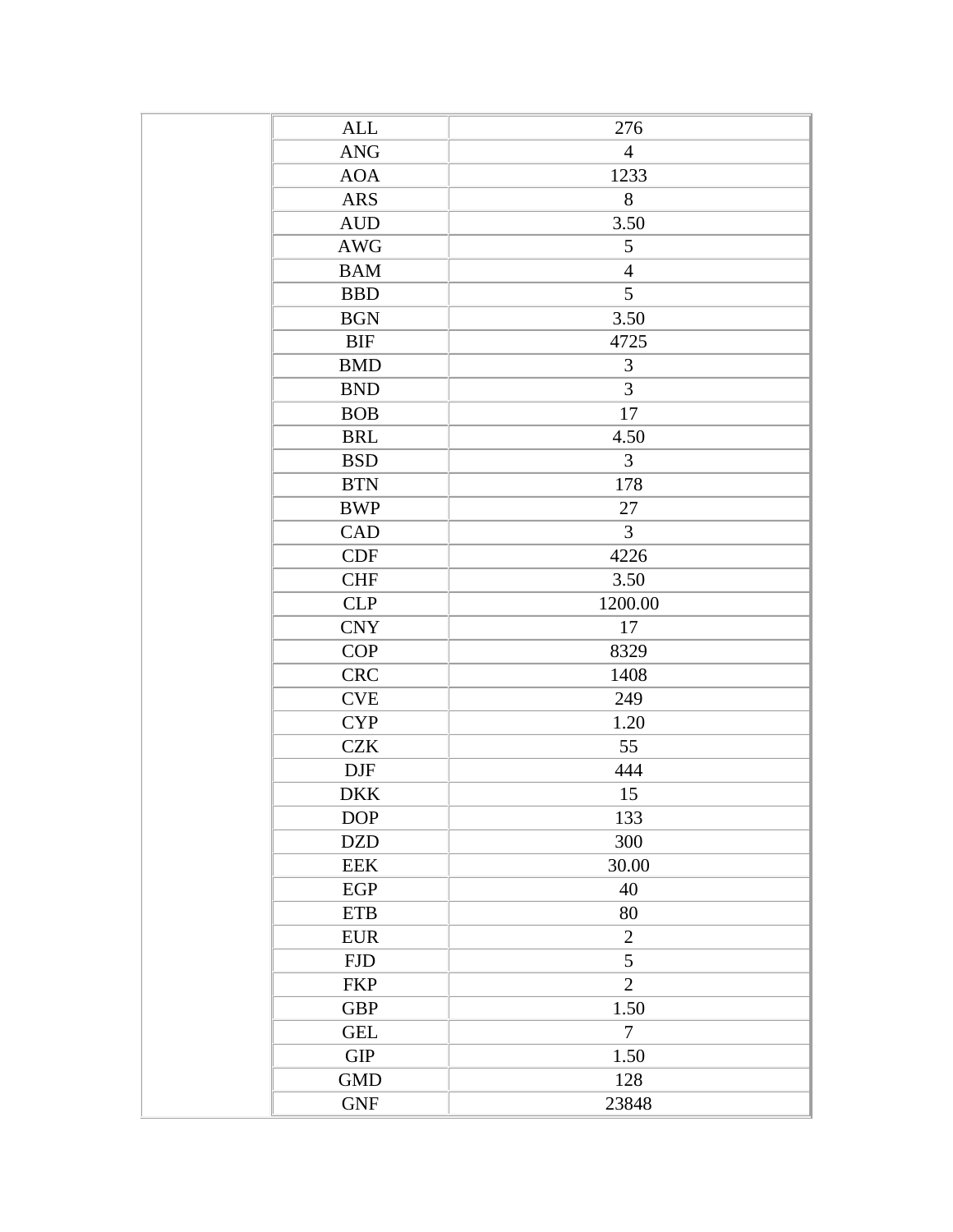| GTQ        | 19             |
|------------|----------------|
| <b>GYD</b> | 522            |
| <b>HKD</b> | 20             |
| <b>HNL</b> | 62             |
| <b>HRK</b> | 15             |
| <b>HUF</b> | 500            |
| <b>IDR</b> | 23000.00       |
| <b>ILS</b> | 11             |
| <b>INR</b> | 100.00         |
| <b>ISK</b> | 170.00         |
| <b>JMD</b> | 335            |
| <b>JPY</b> | 300            |
| <b>KES</b> | 252            |
| <b>KHR</b> | 10300.00       |
| <b>KMF</b> | 1109           |
| <b>KRW</b> | 2915           |
| <b>KYD</b> | $\overline{2}$ |
| <b>KZT</b> | 943            |
| <b>LAK</b> | 22196          |
| <b>LKR</b> | 454            |
| <b>LTL</b> | 7.00           |
| <b>LVL</b> | 1.50           |
| <b>MAD</b> | 24             |
| <b>MDL</b> | 44             |
| <b>MGA</b> | 9129           |
| <b>MKD</b> | 139            |
| <b>MNT</b> | 6867           |
| <b>MRO</b> | 937            |
| <b>MTL</b> | 0.90           |
| <b>MUR</b> | 92             |
| <b>MVR</b> | 39             |
| <b>MWK</b> | 1842           |
| <b>MXN</b> | 30             |
| <b>MYR</b> | 8              |
| <b>NAD</b> | 36             |
| <b>NGN</b> | 906            |
| $\rm NIO$  | 85             |
| <b>NOK</b> | 16             |
| <b>NPR</b> | 286            |
| <b>NZD</b> | $\overline{4}$ |
| PAB        | 2.50           |
| <b>PEN</b> | $8\,$          |
|            |                |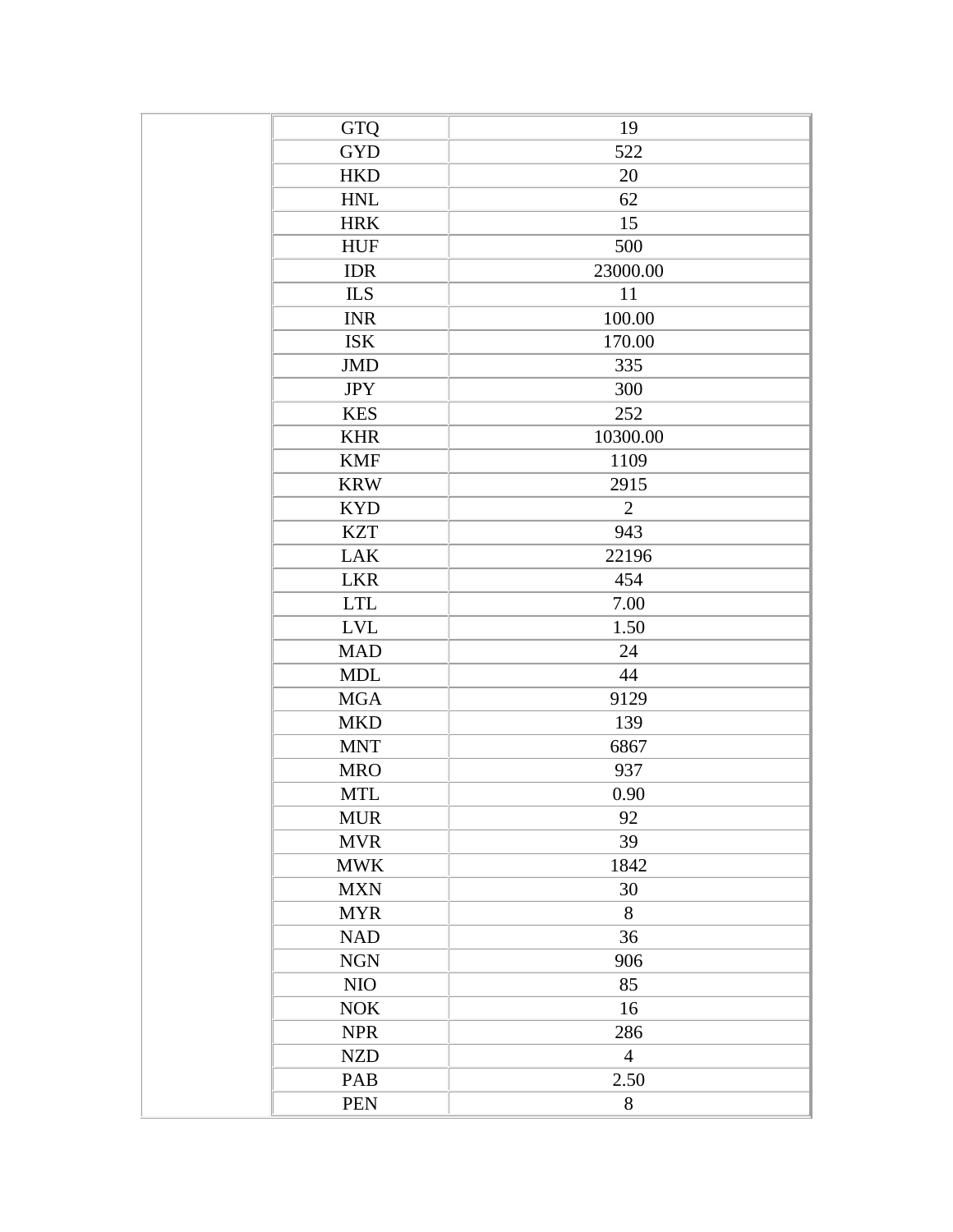|                    | <b>PGK</b>                                                               | 9                                                              |  |
|--------------------|--------------------------------------------------------------------------|----------------------------------------------------------------|--|
|                    | PHP                                                                      | 100                                                            |  |
|                    | <b>PLN</b>                                                               | 8                                                              |  |
|                    | <b>PYG</b>                                                               | 16312                                                          |  |
|                    | QAR                                                                      | 9                                                              |  |
|                    | <b>RON</b>                                                               | 6                                                              |  |
|                    | <b>RSD</b>                                                               | 265                                                            |  |
|                    | <b>RUB</b>                                                               | 150.00                                                         |  |
|                    | <b>SAR</b>                                                               | 9                                                              |  |
|                    | <b>SBD</b>                                                               | 21                                                             |  |
|                    | <b>SCR</b>                                                               | 34                                                             |  |
|                    | <b>SEK</b>                                                               | 18                                                             |  |
|                    | <b>SGD</b>                                                               | $\overline{4}$                                                 |  |
|                    | <b>SHP</b>                                                               | $\overline{2}$                                                 |  |
|                    | <b>SKK</b>                                                               | 70.00                                                          |  |
|                    | <b>SLL</b>                                                               | 24662                                                          |  |
|                    | SOS                                                                      | 1449                                                           |  |
|                    | <b>SRD</b>                                                               | 19                                                             |  |
|                    | <b>SZL</b>                                                               | 36                                                             |  |
|                    | <b>THB</b>                                                               | 90.00                                                          |  |
|                    | <b>TJS</b>                                                               | 26.00                                                          |  |
|                    | <b>TOP</b>                                                               | 6                                                              |  |
|                    | <b>TRY</b>                                                               | 3.80                                                           |  |
|                    | <b>TTD</b>                                                               | 17                                                             |  |
|                    | <b>TWD</b>                                                               | 87.50                                                          |  |
|                    | <b>TZS</b>                                                               | 5760                                                           |  |
|                    | <b>UAH</b>                                                               | 61                                                             |  |
|                    | <b>UGX</b>                                                               | 9194                                                           |  |
|                    | <b>USD</b>                                                               | 2.5                                                            |  |
|                    | <b>UYU</b>                                                               | 50                                                             |  |
|                    | <b>UYU</b>                                                               | 50.00                                                          |  |
|                    | <b>VND</b>                                                               | 57937                                                          |  |
|                    | <b>VUV</b>                                                               | 291                                                            |  |
|                    | <b>WST</b>                                                               | 7                                                              |  |
|                    | <b>XAF</b>                                                               | 1478                                                           |  |
|                    | <b>XCD</b>                                                               | 7                                                              |  |
|                    | <b>YER</b>                                                               | 626                                                            |  |
|                    | <b>ZAR</b>                                                               | 20                                                             |  |
|                    |                                                                          |                                                                |  |
|                    |                                                                          | * Withdrawal to a card may not be possible in all countries.   |  |
| A3.3.1             |                                                                          | To cover the cost of processing Chargebacks, PayPal assesses a |  |
| <b>Chargebacks</b> | settlement fee to sellers for credit and debit card payment chargebacks. |                                                                |  |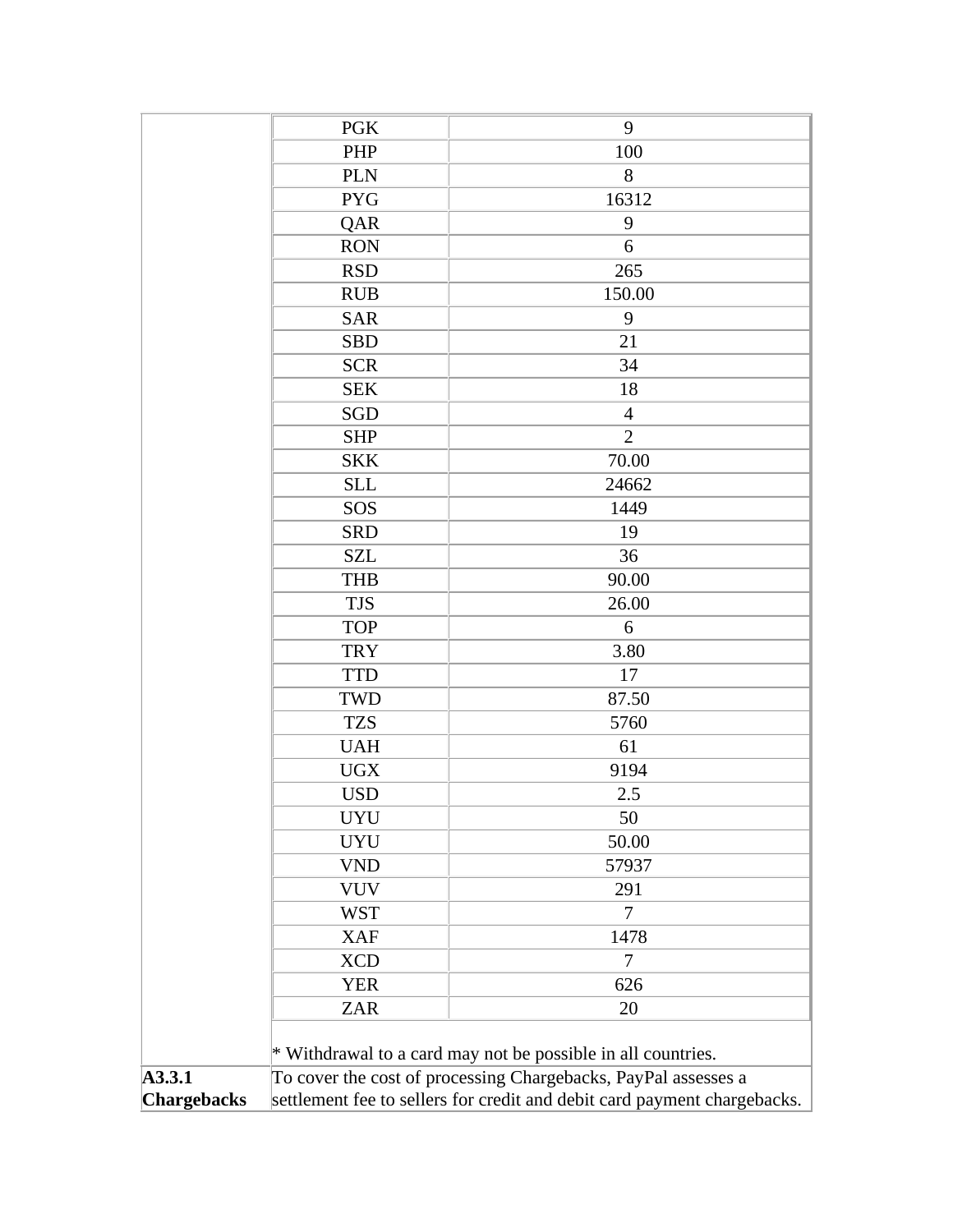| (A chargeback may occur when a buyer rejects or reverses a charge on |  |
|----------------------------------------------------------------------|--|
| his or her card through the card issuer).                            |  |

The Chargeback Fee is as follows and is based on the currency received as follows:

|                       | Australian Dollar:                                                           |                                             | 22.00 AUD     |                   |  |
|-----------------------|------------------------------------------------------------------------------|---------------------------------------------|---------------|-------------------|--|
|                       | <b>Brazilian Real:</b>                                                       |                                             | 35.00 BRL     |                   |  |
|                       | Canadian Dollar:                                                             |                                             | 20.00 CAD     |                   |  |
|                       | Czech Koruna:                                                                |                                             | 400.00 CZK    |                   |  |
|                       | Danish Krone:                                                                |                                             | 120.00 DKK    |                   |  |
|                       | Euro:                                                                        |                                             | <b>16 EUR</b> |                   |  |
|                       | Hong Kong Dollar:                                                            |                                             | 155.00 HKD    |                   |  |
|                       | Hungarian Forint:                                                            |                                             | 4325 HUF      |                   |  |
|                       | Israeli Shekel:                                                              |                                             | 75.00 ILS     |                   |  |
|                       | Japanese Yen:                                                                |                                             | 1,875 JPY     |                   |  |
|                       | <b>Malaysian Ringgit:</b>                                                    |                                             | 65.00 MYR     |                   |  |
|                       | Mexican Peso:                                                                |                                             | 250.00 MXN    |                   |  |
|                       | New Zealand Dollar:                                                          |                                             | 28.00 NZD     |                   |  |
|                       | Norwegian Krone:                                                             |                                             | 125.00 NOK    |                   |  |
|                       | Philippine Peso:                                                             |                                             | 900.00 PHP    |                   |  |
|                       | Polish Zloty:                                                                |                                             | 65.00 PLN     |                   |  |
|                       | <b>Russian Ruble:</b>                                                        |                                             | 640.00 RUB    |                   |  |
|                       | Singapore Dollar:                                                            |                                             | 28.00 SGD     |                   |  |
|                       | Swedish Krona:                                                               |                                             | 150.00 SEK    |                   |  |
|                       | <b>Swiss Franc:</b>                                                          |                                             | 22.00 CHF     |                   |  |
|                       | Taiwan New Dollar:                                                           |                                             | 625.00 TWD    |                   |  |
|                       | Thai Baht:                                                                   |                                             | 650.00 THB    |                   |  |
|                       | U.K. Pounds Sterling:                                                        |                                             | 14.00 GBP     |                   |  |
|                       | U.S. Dollar:                                                                 |                                             | 20.00 USD     |                   |  |
|                       | We may charge a Dispute Fee when a buyer files a dispute claim or            |                                             |               |                   |  |
|                       | chargeback for a transaction that was processed through the buyer's          |                                             |               |                   |  |
|                       | PayPal account or a PayPal checkout solution. Please see the User            |                                             |               |                   |  |
|                       | <b>Agreement</b> for more information about <b>Standard Dispute fees and</b> |                                             |               |                   |  |
|                       | <b>High Volume Dispute fees.</b>                                             |                                             |               |                   |  |
| A3.3.2 Dispute<br>fee | <b>STANDARD DISPUTE FEES</b>                                                 |                                             |               |                   |  |
|                       | Australian<br>dollars:                                                       | New Taiwan<br><b>AUD 25.00</b><br>dollars:  |               | <b>TWD 455.00</b> |  |
|                       | <b>Brazilian reals:</b>                                                      | New Zealand<br><b>BRL 65.00</b><br>dollars: |               | <b>NZD 25.00</b>  |  |
|                       | Canadian dollars:                                                            | Norwegian<br><b>CAD 20.00</b><br>kroner:    |               | <b>NOK 140.00</b> |  |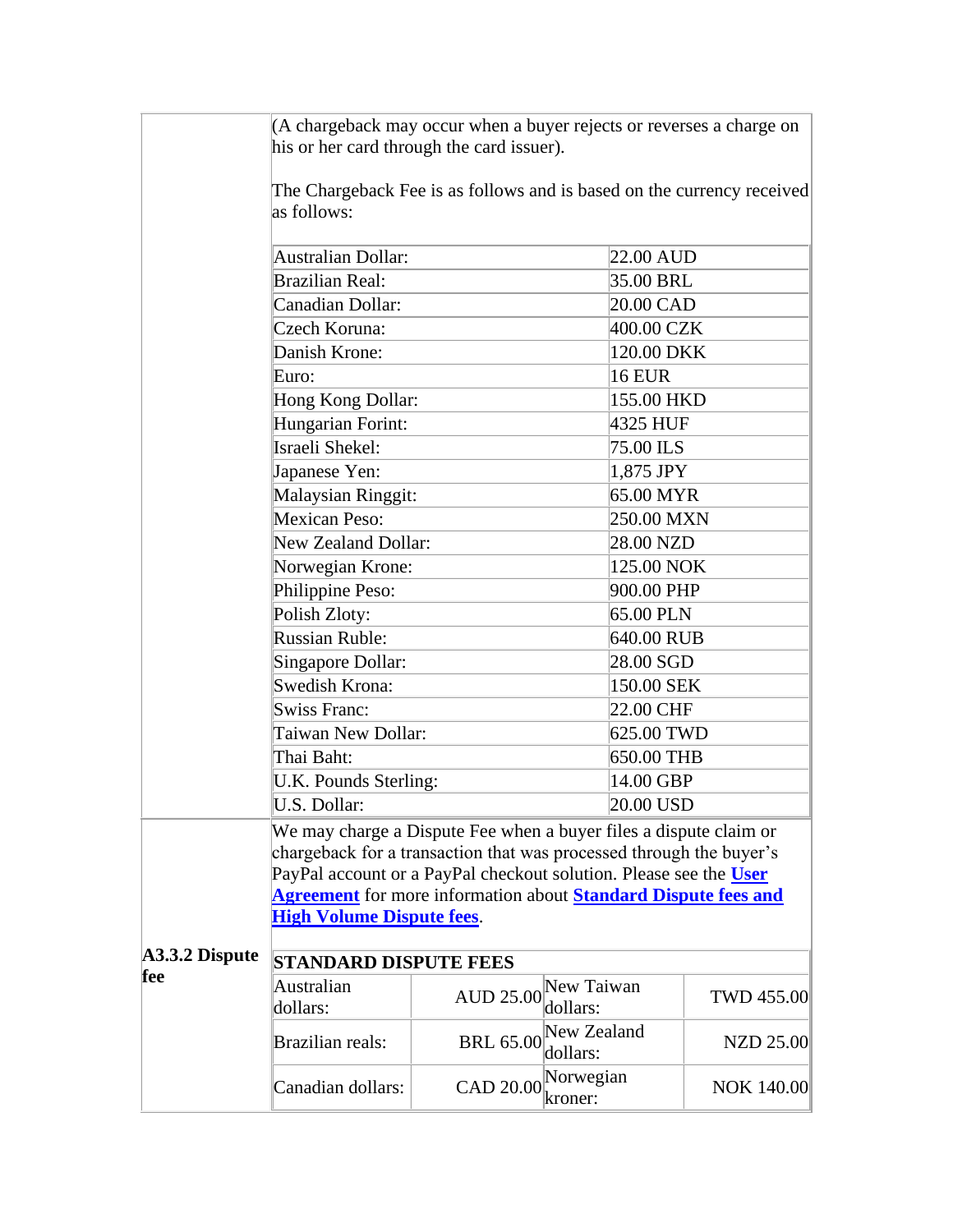| Czech korun:            |                         | CZK 350.00 Philippine pesos:  | PHP 760.00        |
|-------------------------|-------------------------|-------------------------------|-------------------|
| Danish kroner:          |                         | DKK 100.00 Polish zlotys:     | PLN 60.00         |
| Euros:                  |                         | EUR 14.00 Russian rubles:     | <b>RUB 640.00</b> |
| Hong Kong<br>dollars:   |                         | HKD 115.00 Singapore dollars: | SGD 20.00         |
| Hungarian<br>forints:   |                         | HUF 4,585.00 Swedish kronor:  | <b>SEK 145.00</b> |
| Israeli new<br>shekels: |                         | ILS 55.00 Swiss francs:       | CHF 15.00         |
| Japanese yen:           | JPY 1,630.00 Thai baht: |                               | THB 465.00        |
| Malaysian<br>ringgits:  |                         | MYR 65.00 British pounds:     | <b>GBP 12.00</b>  |
| Mexican pesos:          | MXN 300.00 US dollars:  |                               | <b>USD 15.00</b>  |

**Standard Dispute Fees:** The Dispute Fee will be in the currency of the original transaction.

|                           |                                                                                                                                                                              | <b>HIGH VOLUME DISPUTE FEES</b> |                                                                             |                   |
|---------------------------|------------------------------------------------------------------------------------------------------------------------------------------------------------------------------|---------------------------------|-----------------------------------------------------------------------------|-------------------|
|                           | Australian<br>dollars:                                                                                                                                                       | <b>AUD 50.00</b>                | New Taiwan<br>dollars:                                                      | <b>TWD 910.00</b> |
|                           | <b>Brazilian reals:</b>                                                                                                                                                      | <b>BRL 130.00</b>               | New Zealand<br>dollars:                                                     | <b>NZD 50.00</b>  |
|                           | Canadian dollars:                                                                                                                                                            | CAD 40.00                       | Norwegian<br>kroner:                                                        | <b>NOK 280.00</b> |
|                           | Czech korun:                                                                                                                                                                 |                                 | CZK 700.00 Philippine pesos:                                                | PHP 1,520.00      |
|                           | Danish kroner:                                                                                                                                                               |                                 | DKK 200.00 Polish zlotys:                                                   | <b>PLN 120.00</b> |
|                           | Euros:                                                                                                                                                                       |                                 | EUR 28.00 Russian rubles                                                    | <b>RUB 640.00</b> |
|                           | Hong Kong<br>Singapore<br>HKD 230.00<br>dollars:<br>dollars:                                                                                                                 |                                 |                                                                             | SGD 40.00         |
|                           | Hungarian<br>forints:                                                                                                                                                        |                                 | HUF 9,170.00 Swedish kronor:                                                | <b>SEK 290.00</b> |
|                           | Israeli new<br>shekels:                                                                                                                                                      | ILS 110.00 Swiss francs:        |                                                                             | CHF 30.00         |
|                           | Japanese yen:                                                                                                                                                                | JPY 3,260.00 Thai baht:         |                                                                             | THB 930.00        |
|                           | Malaysian<br>ringgits:                                                                                                                                                       |                                 | MYR 130.00 British pounds:                                                  | <b>GBP 24.00</b>  |
|                           | Mexican pesos:                                                                                                                                                               | MXN 600.00 US dollars:          |                                                                             | <b>USD 30.00</b>  |
|                           | the original transaction.                                                                                                                                                    |                                 | <b>High volume Dispute Fees:</b> The Dispute Fee will be in the currency of |                   |
| A3.4<br><b>Commercial</b> | If you refund a Commercial Transaction payment, there are no fees to<br>make the refund, but the fees you originally paid to receive the payment<br>are not returned to you. |                                 |                                                                             |                   |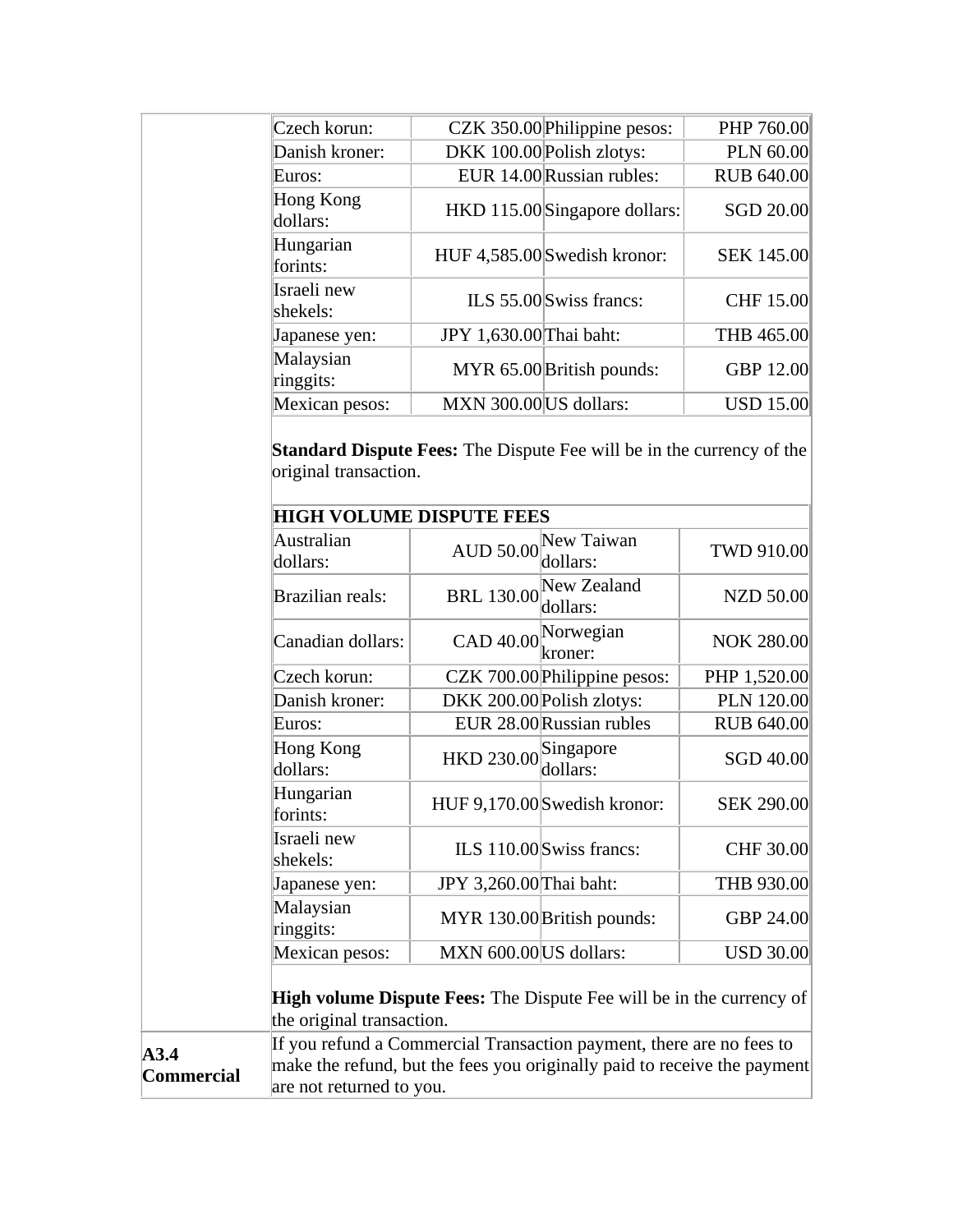| <b>Transaction</b><br><b>Refunds</b> |                                                                                                                                                                                                                                                                                          |             |  |  |
|--------------------------------------|------------------------------------------------------------------------------------------------------------------------------------------------------------------------------------------------------------------------------------------------------------------------------------------|-------------|--|--|
|                                      | PayPal Payouts and Mass Pay services make it easy to send payouts to<br>multiple recipients in one batch. We charge you a fee for each payment<br>you send using Mass Payments, with the fee capped as shown below<br>depending on the type of payment and currency in which it is sent. |             |  |  |
|                                      | <b>A3.5.1 Fee</b>                                                                                                                                                                                                                                                                        |             |  |  |
|                                      | 2% of total payment amount                                                                                                                                                                                                                                                               |             |  |  |
|                                      | A3.5.2 Domestic PayPal Payouts or Mass Pay transaction Fee cap                                                                                                                                                                                                                           |             |  |  |
|                                      | A maximum fee cap per payment applies as follows for Domestic<br>Transactions, (based on payment currency):                                                                                                                                                                              |             |  |  |
|                                      | <b>Australian Dollar:</b>                                                                                                                                                                                                                                                                | 16.00 AUD   |  |  |
|                                      | <b>Brazilian Real:</b>                                                                                                                                                                                                                                                                   | 24.00 BRL   |  |  |
|                                      | Canadian Dollar:                                                                                                                                                                                                                                                                         | 14.00 CAD   |  |  |
| A3.5 Sending                         | Czech Koruna:                                                                                                                                                                                                                                                                            | 280.00 CZK  |  |  |
| <b>Payments</b>                      | Danish Krone:                                                                                                                                                                                                                                                                            | 84.00 DKK   |  |  |
| through PayPal                       | Euro:                                                                                                                                                                                                                                                                                    | 12.00 EUR   |  |  |
| <b>Payouts and</b>                   | Hong Kong Dollar:                                                                                                                                                                                                                                                                        | 110.00 HKD  |  |  |
| <b>Mass Pay</b>                      | Hungarian Forint:                                                                                                                                                                                                                                                                        | 3080.00 HUF |  |  |
|                                      | Israeli Shekel:                                                                                                                                                                                                                                                                          | 50.00 ILS   |  |  |
|                                      | Japanese Yen:                                                                                                                                                                                                                                                                            | 1200.00 JPY |  |  |
|                                      | Malaysian Ringgit:                                                                                                                                                                                                                                                                       | 50.00 MYR   |  |  |
|                                      | Mexican Peso:                                                                                                                                                                                                                                                                            | 170.00 MXN  |  |  |
|                                      | <b>New Zealand Dollar:</b>                                                                                                                                                                                                                                                               | 20.00 NZD   |  |  |
|                                      | Norwegian Krone:                                                                                                                                                                                                                                                                         | 90.00 NOK   |  |  |
|                                      | Philippine Peso:                                                                                                                                                                                                                                                                         | 640.00 PHP  |  |  |
|                                      | Polish Zloty:                                                                                                                                                                                                                                                                            | 46.00 PLN   |  |  |
|                                      | <b>Russian Ruble:</b>                                                                                                                                                                                                                                                                    | 480.00 RUB  |  |  |
|                                      | Singapore Dollar:                                                                                                                                                                                                                                                                        | 20.00 SGD   |  |  |
|                                      | Swedish Krona:                                                                                                                                                                                                                                                                           | 100.00 SEK  |  |  |
|                                      | <b>Swiss Franc:</b>                                                                                                                                                                                                                                                                      | 16.00 CHF   |  |  |
|                                      | Taiwan New Dollar:                                                                                                                                                                                                                                                                       | 440.00 TWD  |  |  |
|                                      | Thai Baht:                                                                                                                                                                                                                                                                               | 460.00 THB  |  |  |
|                                      | U.K. Pounds Sterling:                                                                                                                                                                                                                                                                    | 10.00 GBP   |  |  |
|                                      | U.S. Dollar:                                                                                                                                                                                                                                                                             | 14.00 USD   |  |  |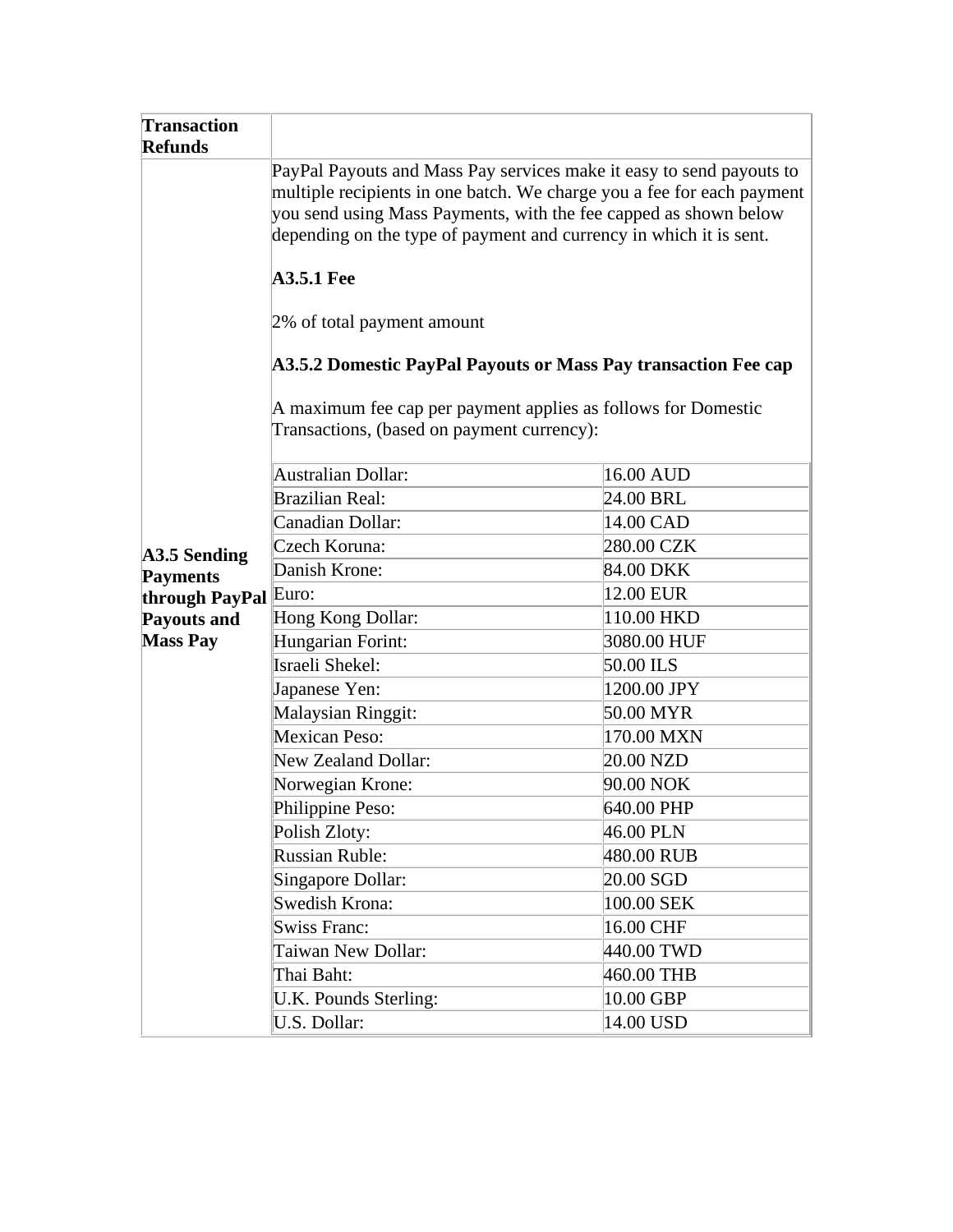# **A3.5.3 Fee cap for other PayPal Payouts or Mass Pay transactions**

A maximum fee cap per individual payment applies as follows for all other transactions (based on payment currency):

|                                                                                                    | <b>Australian Dollar:</b>                                                                                                                                                             | 100.00 AUD   |  |
|----------------------------------------------------------------------------------------------------|---------------------------------------------------------------------------------------------------------------------------------------------------------------------------------------|--------------|--|
|                                                                                                    | <b>Brazilian Real:</b>                                                                                                                                                                | 150.00 BRL   |  |
|                                                                                                    | Canadian Dollar:                                                                                                                                                                      | 90.00 CAD    |  |
|                                                                                                    | Czech Koruna:                                                                                                                                                                         | 1700.00 CZK  |  |
|                                                                                                    | Danish Krone:                                                                                                                                                                         | 500.00 DKK   |  |
|                                                                                                    | Euro:                                                                                                                                                                                 | 70.00 EUR    |  |
|                                                                                                    | Hong Kong Dollar:                                                                                                                                                                     | 660.00 HKD   |  |
|                                                                                                    | Hungarian Forint:                                                                                                                                                                     | 18500.00 HUF |  |
|                                                                                                    | Israeli Shekel:                                                                                                                                                                       | 320.00 ILS   |  |
|                                                                                                    | Japanese Yen:                                                                                                                                                                         | 8000.00 JPY  |  |
|                                                                                                    | Malaysian Ringgit:                                                                                                                                                                    | 300.00 MYR   |  |
|                                                                                                    | Mexican Peso:                                                                                                                                                                         | 1080.00 MXN  |  |
|                                                                                                    | <b>New Zealand Dollar:</b>                                                                                                                                                            | 120.00 NZD   |  |
|                                                                                                    | Norwegian Krone:                                                                                                                                                                      | 540.00 NOK   |  |
|                                                                                                    | Philippine Peso:                                                                                                                                                                      | 3800.00 PHP  |  |
|                                                                                                    | Polish Zloty:                                                                                                                                                                         | 280.00 PLN   |  |
|                                                                                                    | <b>Russian Ruble:</b>                                                                                                                                                                 | 2800.00 RUB  |  |
|                                                                                                    | Singapore Dollar:                                                                                                                                                                     | 120.00 SGD   |  |
|                                                                                                    | Swedish Krona:                                                                                                                                                                        | 640.00 SEK   |  |
|                                                                                                    | <b>Swiss Franc:</b>                                                                                                                                                                   | 100.00 CHF   |  |
|                                                                                                    | Taiwan New Dollar:                                                                                                                                                                    | 2700.00 TWD  |  |
|                                                                                                    | Thai Baht:                                                                                                                                                                            | 2800.00 THB  |  |
|                                                                                                    | U.K. Pounds Sterling:                                                                                                                                                                 | 60.00 GBP    |  |
|                                                                                                    | U.S. Dollar:                                                                                                                                                                          | 90.00 USD    |  |
|                                                                                                    | <b>Note:</b> For cross border euro (EUR) or Swedish krona (SEK) payments<br>made between Accounts registered in the European Union or EEA the<br>Domestic Transaction Fee will apply. |              |  |
| A3.6 Credit<br><b>Card and Debit</b><br><b>Card Link and</b><br><b>Confirmation</b><br>(verifying) | Some Users, in order to increase their sending limit or as PayPal may<br>determine, may be charged a Credit Card and Debit Card Link and<br>Confirmation Fee.                         |              |  |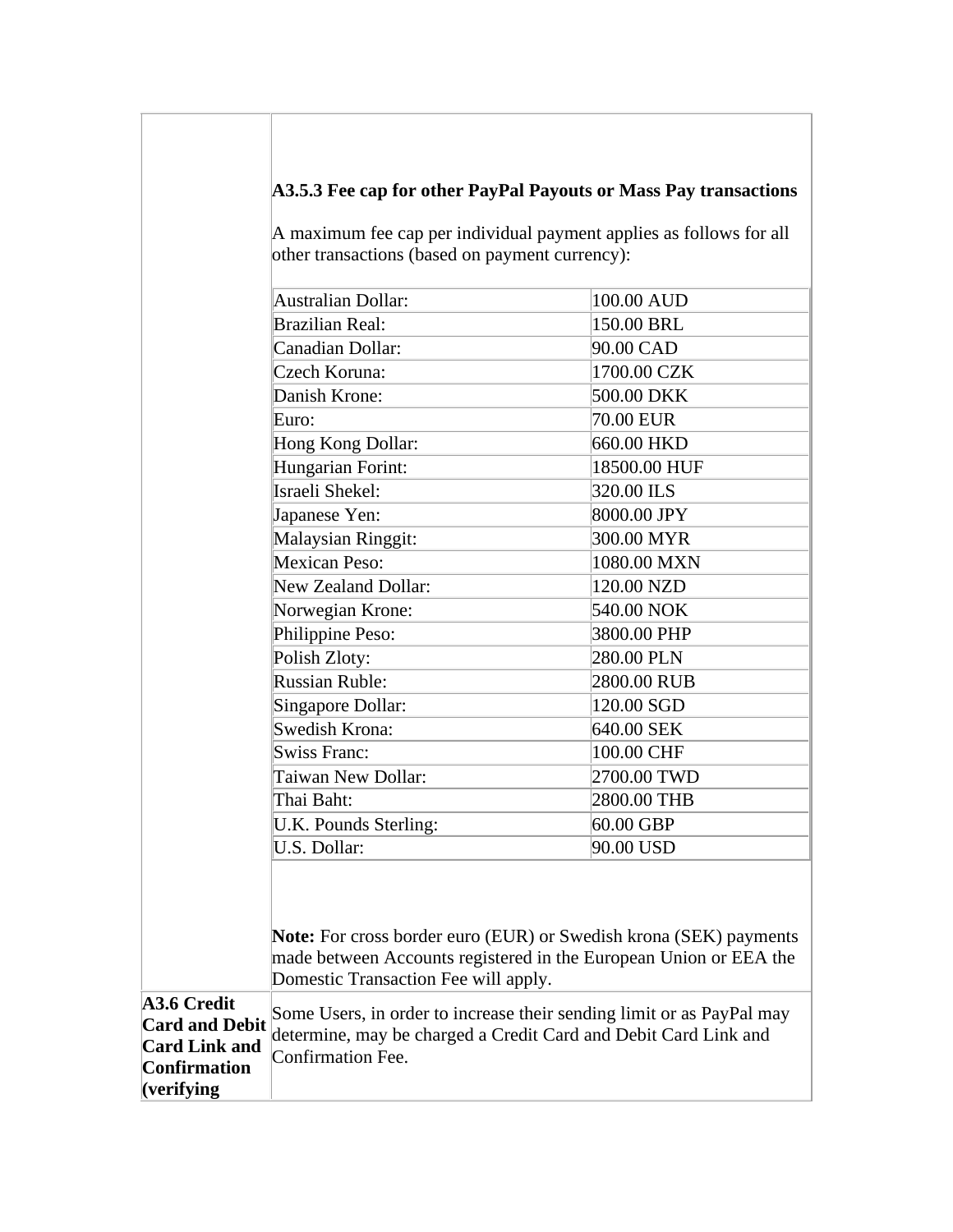| credit or debit<br>card details).                                                                                                                                                                                                                                                                     | Depending on currency                                                                                                                                                                                                                                         |            |  |  |
|-------------------------------------------------------------------------------------------------------------------------------------------------------------------------------------------------------------------------------------------------------------------------------------------------------|---------------------------------------------------------------------------------------------------------------------------------------------------------------------------------------------------------------------------------------------------------------|------------|--|--|
|                                                                                                                                                                                                                                                                                                       | <b>Australian Dollar:</b>                                                                                                                                                                                                                                     | $2.00$ AUD |  |  |
|                                                                                                                                                                                                                                                                                                       | <b>Brazilian Real:</b>                                                                                                                                                                                                                                        | 4.00 BRL   |  |  |
|                                                                                                                                                                                                                                                                                                       | Canadian Dollar:                                                                                                                                                                                                                                              | 2.45 CAD   |  |  |
|                                                                                                                                                                                                                                                                                                       | Czech Koruna:                                                                                                                                                                                                                                                 | 50.00 CZK  |  |  |
|                                                                                                                                                                                                                                                                                                       | Danish Krone:                                                                                                                                                                                                                                                 | 12.50 DKK  |  |  |
|                                                                                                                                                                                                                                                                                                       | Euro:                                                                                                                                                                                                                                                         | 1.50 EUR   |  |  |
|                                                                                                                                                                                                                                                                                                       | Hong Kong Dollar:                                                                                                                                                                                                                                             | 15.00 HKD  |  |  |
|                                                                                                                                                                                                                                                                                                       | Hungarian Forint:                                                                                                                                                                                                                                             | 400 HUF    |  |  |
|                                                                                                                                                                                                                                                                                                       | Israeli Shekel:                                                                                                                                                                                                                                               | 8.00 ILS   |  |  |
|                                                                                                                                                                                                                                                                                                       | Japanese Yen:                                                                                                                                                                                                                                                 | 200.00 JPY |  |  |
|                                                                                                                                                                                                                                                                                                       | <b>Mexican Peso:</b>                                                                                                                                                                                                                                          | 20.00 MXN  |  |  |
|                                                                                                                                                                                                                                                                                                       | <b>New Zealand Dollar:</b>                                                                                                                                                                                                                                    | $3.00$ NZD |  |  |
|                                                                                                                                                                                                                                                                                                       | Norwegian Krone:                                                                                                                                                                                                                                              | 15.00 NOK  |  |  |
|                                                                                                                                                                                                                                                                                                       | Philippine Peso:                                                                                                                                                                                                                                              | 100.00 PHP |  |  |
|                                                                                                                                                                                                                                                                                                       | Polish Zloty:                                                                                                                                                                                                                                                 | 6.50 PLN   |  |  |
|                                                                                                                                                                                                                                                                                                       | <b>Russian Ruble:</b>                                                                                                                                                                                                                                         | 60 RUB     |  |  |
|                                                                                                                                                                                                                                                                                                       | Singapore Dollar:                                                                                                                                                                                                                                             | $3.00$ SGD |  |  |
|                                                                                                                                                                                                                                                                                                       | <b>Swedish Krone:</b>                                                                                                                                                                                                                                         | 15.00 SEK  |  |  |
|                                                                                                                                                                                                                                                                                                       | <b>Swiss Franc:</b>                                                                                                                                                                                                                                           | 3.00 CHF   |  |  |
|                                                                                                                                                                                                                                                                                                       | Taiwan New Dollar:                                                                                                                                                                                                                                            | 70.00 TWD  |  |  |
|                                                                                                                                                                                                                                                                                                       | Thai Baht:                                                                                                                                                                                                                                                    | 70.00 THB  |  |  |
|                                                                                                                                                                                                                                                                                                       | U.K. Pounds Sterling:                                                                                                                                                                                                                                         | 1.00 GBP   |  |  |
|                                                                                                                                                                                                                                                                                                       | U.S. Dollar:                                                                                                                                                                                                                                                  | 1.95 USD   |  |  |
|                                                                                                                                                                                                                                                                                                       | This amount will be refunded when you successfully complete the<br>credit card or debit card verification process.                                                                                                                                            |            |  |  |
|                                                                                                                                                                                                                                                                                                       | 10.00 GBP or 12.00 EUR (per item)                                                                                                                                                                                                                             |            |  |  |
| A3.7 Records<br><b>Request</b>                                                                                                                                                                                                                                                                        | This Fee will apply for requests of information relating to why we had<br>reasonable justification to refuse your Payment Order. We will not<br>charge you for records requested in connection with your good-faith<br>assertion of an error in your Account. |            |  |  |
| This following Fee is charged when a withdrawal is attempted by a<br>User and it fails because incorrect bank account information or delivery<br>A3.8 Bank<br>information is provided.<br><b>Return on</b><br>Czech Republic users: 200 CZK<br>Withdrawal<br>Users registered in the Eurozone: 3 EUR. |                                                                                                                                                                                                                                                               |            |  |  |
|                                                                                                                                                                                                                                                                                                       |                                                                                                                                                                                                                                                               |            |  |  |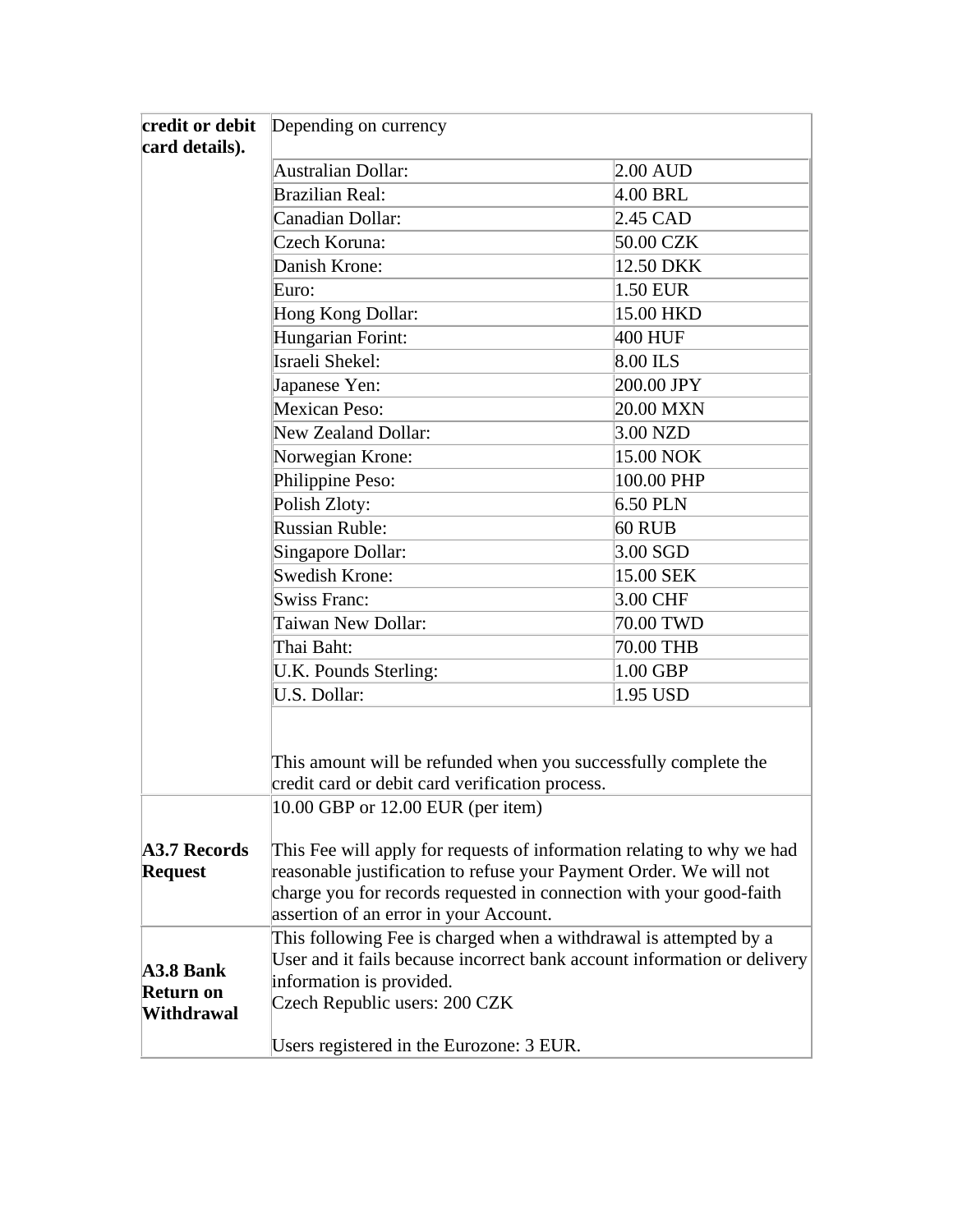|                     | Subject to application and pre-approval by PayPal                                                                                                                        |            |  |  |
|---------------------|--------------------------------------------------------------------------------------------------------------------------------------------------------------------------|------------|--|--|
|                     | <b>A3.9.1 Domestic rate for Charities</b>                                                                                                                                |            |  |  |
|                     | 1.9% + Charity Fixed Fee per each payment transaction.                                                                                                                   |            |  |  |
|                     | <b>A3.9.2 Charity Fixed Fee</b>                                                                                                                                          |            |  |  |
|                     | Depending on the payment currency received:                                                                                                                              |            |  |  |
|                     | $0.30$ AUD                                                                                                                                                               |            |  |  |
|                     | <b>Brazilian Real:</b>                                                                                                                                                   | 0.60 BRL   |  |  |
|                     | Canadian Dollar:                                                                                                                                                         | $0.30$ CAD |  |  |
|                     | Czech Koruna:                                                                                                                                                            | 10.00 CZK  |  |  |
|                     | Danish Krone:                                                                                                                                                            | 2.60 DKK   |  |  |
|                     | Euro:                                                                                                                                                                    | 0.35 EUR   |  |  |
|                     | Hong Kong Dollar:                                                                                                                                                        | 2.35 HKD   |  |  |
|                     | Hungarian Forint:                                                                                                                                                        | 90 HUF     |  |  |
|                     | Israeli Shekel:<br>1.20 ILS                                                                                                                                              |            |  |  |
|                     | 40 JPY<br>Japanese Yen:                                                                                                                                                  |            |  |  |
| <b>A3.9 Charity</b> | Malaysian Ringgit:                                                                                                                                                       | 2 MYR      |  |  |
| Pricing             | Mexican Peso:                                                                                                                                                            | 4.00 MXN   |  |  |
|                     | <b>New Zealand Dollar:</b>                                                                                                                                               | $0.45$ NZD |  |  |
|                     | Norwegian Krone:                                                                                                                                                         | 2.80 NOK   |  |  |
|                     | Philippine Peso:                                                                                                                                                         | 15.00 PHP  |  |  |
|                     | Polish Zloty:                                                                                                                                                            | 1.35 PLN   |  |  |
|                     | <b>Russian Ruble:</b>                                                                                                                                                    | 10.00 RUB  |  |  |
|                     | Singapore Dollar:                                                                                                                                                        | $0.50$ SGD |  |  |
|                     | Swedish Krona:                                                                                                                                                           | 3.25 SEK   |  |  |
|                     | <b>Swiss Franc:</b>                                                                                                                                                      | $0.55$ CHF |  |  |
|                     | Taiwan New Dollar:                                                                                                                                                       | 10.00 TWD  |  |  |
|                     | Thai Baht:                                                                                                                                                               | 11.00 THB  |  |  |
|                     | U.K. Pounds Sterling:                                                                                                                                                    | $0.20$ GBP |  |  |
|                     | U.S. Dollar:                                                                                                                                                             | $0.30$ USD |  |  |
|                     | A3.9.3 Cross Border rate for Charities<br>The Cross Border Fee for Charity Pricing is the same as the Fee for<br>Receiving Cross Border Commercial Transaction payments. |            |  |  |
|                     | Note: For Cross Border euro (EUR) or Swedish krona (SEK) payments                                                                                                        |            |  |  |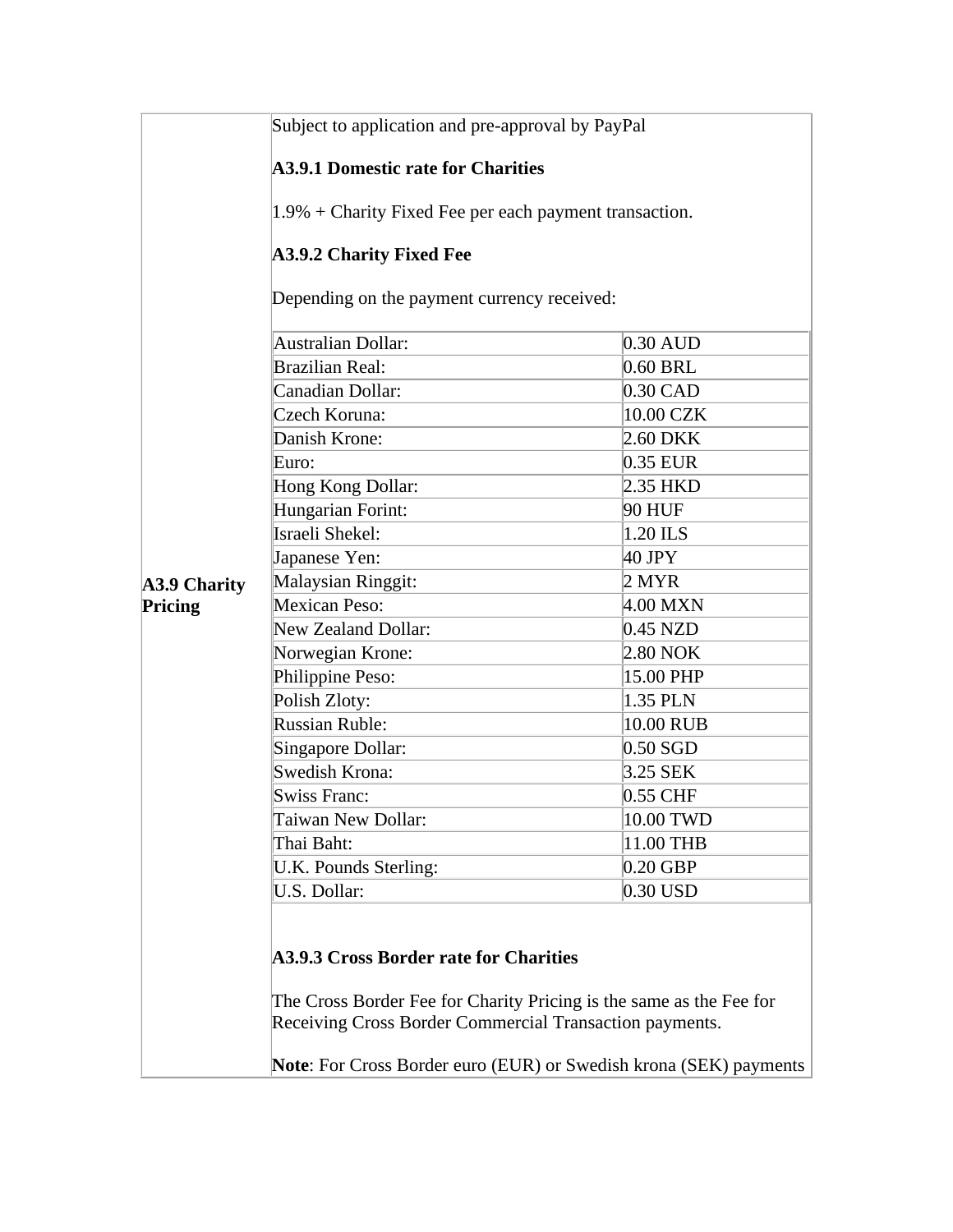|                                                                   | made between Accounts registered in the European Union or EEA the<br>Domestic rate will apply. |             |  |
|-------------------------------------------------------------------|------------------------------------------------------------------------------------------------|-------------|--|
|                                                                   | A maximum fee cap per eCheque payment (based on the currency<br>received) applies as follows:  |             |  |
|                                                                   | <b>Australian Dollar:</b>                                                                      | 50.00 AUD   |  |
|                                                                   | <b>Brazilian Real:</b>                                                                         | 75.00 BRL   |  |
|                                                                   | Canadian Dollar:                                                                               | 45.00 CAD   |  |
|                                                                   | Czech Koruna:                                                                                  | 850.00 CZK  |  |
|                                                                   | Danish Krone:                                                                                  | 250.00 DKK  |  |
|                                                                   | Euro:                                                                                          | 35.00 EUR   |  |
|                                                                   | Hong Kong Dollar:                                                                              | 330.00 HKD  |  |
|                                                                   | Hungarian Forint:                                                                              | 9250 HUF    |  |
|                                                                   | Israeli Shekel:                                                                                | 160.00 ILS  |  |
| A3.10                                                             | Japanese Yen:                                                                                  | 4000 JPY    |  |
| Receiving                                                         | <b>Malaysian Ringgit</b>                                                                       | 150.00 MYR  |  |
| eCheques                                                          | Mexican Peso:                                                                                  | 540.00 MXN  |  |
|                                                                   | New Zealand Dollar:                                                                            | 60.00 NZD   |  |
|                                                                   | Norwegian Krone:                                                                               | 270.00 NOK  |  |
|                                                                   | Philippine Peso:                                                                               | 1900.00 PHP |  |
|                                                                   | Polish Zloty:                                                                                  | 140.00 PLN  |  |
|                                                                   | <b>Russian Ruble:</b>                                                                          | 1400.00 RUB |  |
|                                                                   | Singapore Dollar:                                                                              | $60.00$ SGD |  |
|                                                                   | Swedish Krona:                                                                                 | 320.00 SEK  |  |
|                                                                   | <b>Swiss Franc:</b>                                                                            | 50.00 CHF   |  |
|                                                                   | Taiwan New Dollar:                                                                             | 1350.00 TWD |  |
|                                                                   | Thai Baht:                                                                                     | 1400.00 THB |  |
|                                                                   | U.K. Pounds Sterling:                                                                          | 30.00 GBP   |  |
|                                                                   | U.S. Dollar:                                                                                   | 45.00 USD   |  |
|                                                                   | Based on application and pre-approval by PayPal, you may upgrade an                            |             |  |
|                                                                   | existing account to receive the Micropayment rate – please contact us                          |             |  |
|                                                                   | if you want to do that. This rate will apply to all Commercial                                 |             |  |
|                                                                   | <b>Transaction</b> payments received in your PayPal account.                                   |             |  |
| A3.11                                                             | <b>A3.11.1 Domestic Micropayments Fee</b>                                                      |             |  |
| <b>Receiving</b><br>Micropayments $5\%$ + Micropayments Fixed Fee |                                                                                                |             |  |
|                                                                   | <b>A3.11.2 Cross Border Micropayments Fee</b>                                                  |             |  |
|                                                                   | $6\%$ + Micropayments Fixed Fee                                                                |             |  |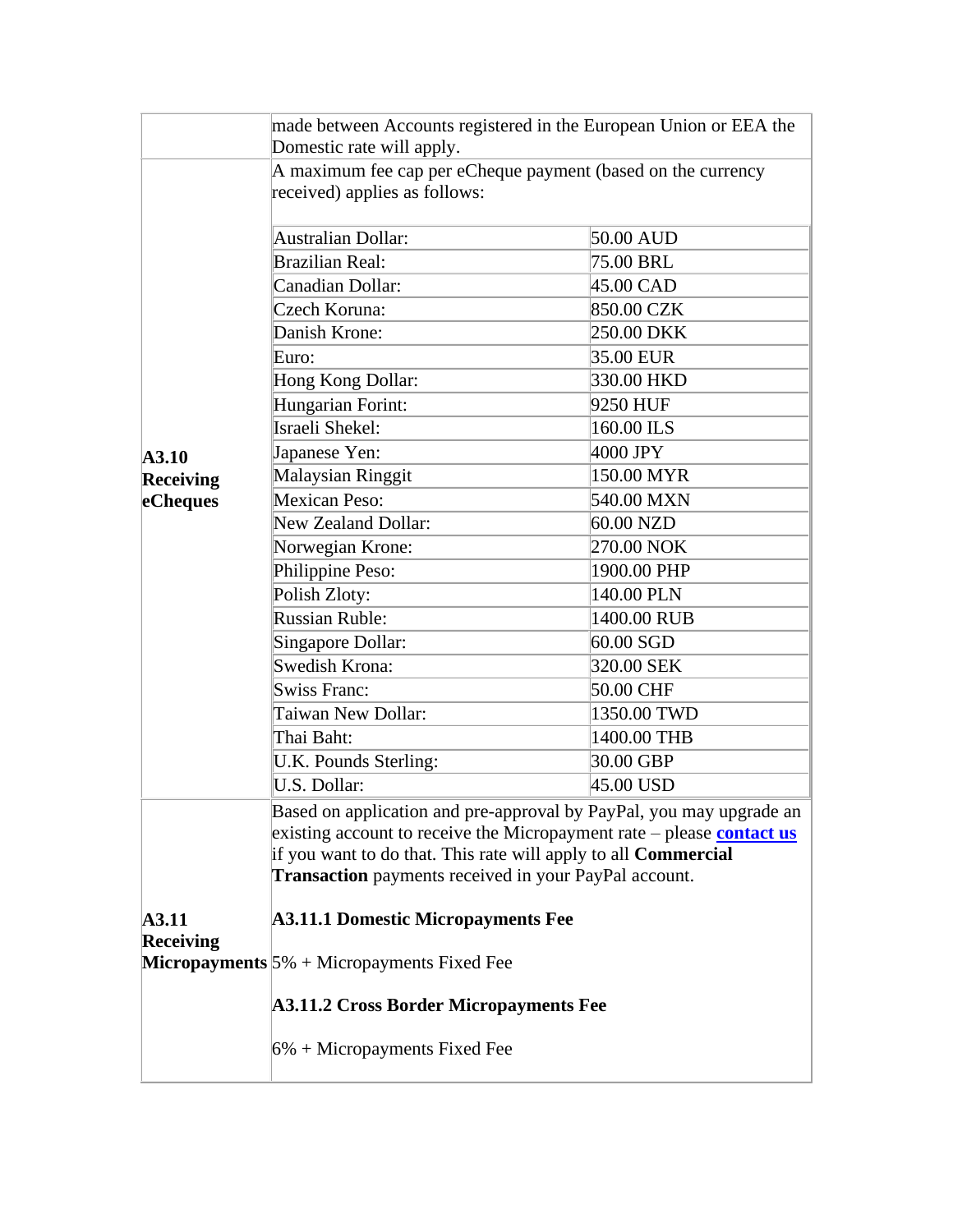<span id="page-70-0"></span>

|                        | <b>A3.11.3 Micropayments Fixed Fee</b>                                                                                                        |               |  |
|------------------------|-----------------------------------------------------------------------------------------------------------------------------------------------|---------------|--|
|                        | As specified by the currency received.                                                                                                        |               |  |
|                        | Australian Dollar:                                                                                                                            | $0.05$ AUD    |  |
|                        |                                                                                                                                               |               |  |
|                        | <b>Brazilian Real:</b>                                                                                                                        | $0.10$ BRL    |  |
|                        | Canadian Dollar:                                                                                                                              | $0.05$ CAD    |  |
|                        | Czech Koruna:                                                                                                                                 | 1.67 CZK      |  |
|                        | Danish Krone:                                                                                                                                 | 0.43 DKK      |  |
|                        | Euro:                                                                                                                                         | 0.05 EUR      |  |
|                        | Hong Kong Dollar:                                                                                                                             | 0.39 HKD      |  |
|                        | Hungarian Forint:                                                                                                                             | <b>15 HUF</b> |  |
|                        | Israeli Shekel:                                                                                                                               | $0.20$ ILS    |  |
|                        | Japanese Yen:                                                                                                                                 | $7$ JPY       |  |
|                        | <b>Malaysian Ringgit</b>                                                                                                                      | $0.20$ MYR    |  |
|                        | Mexican Peso:                                                                                                                                 | 0.55 MXN      |  |
|                        | <b>New Zealand Dollar:</b>                                                                                                                    | $0.08$ NZD    |  |
|                        | Norwegian Krone:                                                                                                                              | 0.47 NOK      |  |
|                        | Philippine Peso:                                                                                                                              | 2.50 PHP      |  |
|                        | Polish Zloty:                                                                                                                                 | $0.23$ PLN    |  |
|                        | <b>Russian Ruble:</b>                                                                                                                         | $2.00$ RUB    |  |
|                        | Singapore Dollar:                                                                                                                             | $0.08$ SGD    |  |
|                        | Swedish Krona:                                                                                                                                | 0.54 SEK      |  |
|                        | <b>Swiss Franc:</b>                                                                                                                           | 0.09 CHF      |  |
|                        | Taiwan New Dollar:                                                                                                                            | 2 TWD         |  |
|                        | Thai Baht:                                                                                                                                    | 1.80 THB      |  |
|                        | U.K. Pounds Sterling:                                                                                                                         | $0.05$ GBP    |  |
|                        | U.S. Dollar:                                                                                                                                  | $0.05$ USD    |  |
|                        |                                                                                                                                               |               |  |
|                        | <b>Note:</b> For Cross Border euro (EUR) or Swedish krona (SEK) payments<br>made between Accounts registered in the European Union or EEA the |               |  |
|                        |                                                                                                                                               |               |  |
|                        |                                                                                                                                               |               |  |
|                        | Domestic rate will apply.                                                                                                                     |               |  |
|                        | The inactivity service fee will be the lesser of the fee listed below or the                                                                  |               |  |
|                        | remaining balance in your account. The inactivity service fee does not                                                                        |               |  |
| <b>A3.12</b>           | apply to personal accounts registered in Greece and accounts registered                                                                       |               |  |
|                        | in Malta.                                                                                                                                     |               |  |
| <b>Inactive PayPal</b> |                                                                                                                                               |               |  |
| account                | Euro:                                                                                                                                         | 10.00 EUR     |  |
|                        | Czech Koruna:                                                                                                                                 | 270.00 CZK    |  |
|                        | Hungarian Forint:                                                                                                                             | 3,600.00 HUF  |  |
|                        | <b>Swiss Francs:</b>                                                                                                                          | 10.00 CHF     |  |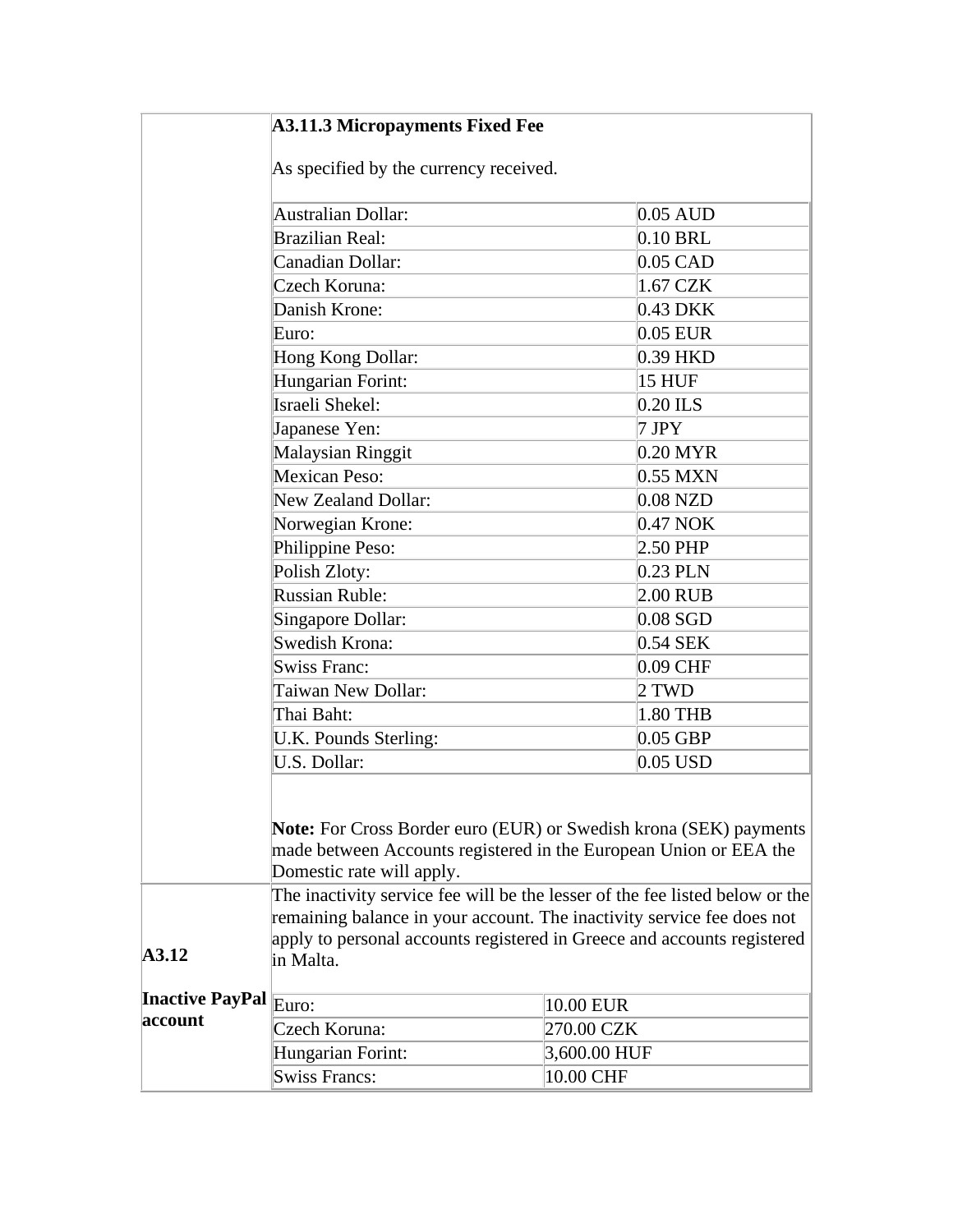#### **A4. Glossary**

A4.1 A "**Commercial Transaction**" payment involves buying and selling goods and services, making any other commercial transaction or receiving payments when you "request money" using PayPal.

A4.2 A "**Personal Transaction**" payment involves sending money (initiated from the "Friends and Family" tab of the "Send Money" flow) to, and receiving money into your PayPal Account from, friends and family without making an underlying commercial transaction (that is, the payment is not for the purchase of goods or services or for making any other commercial transaction).

If you are making a commercial transaction (for instance selling goods or services), you may not ask the buyer to send you a Personal Transaction payment for the purchase. If you do so, PayPal may remove your ability to accept any or all payments for Personal Transactions. Please also note that:

A4.2.1 you cannot send money for a Personal Transaction from some countries (including China and (in some cases) Germany);

A4.2.2 Brazilian and Indian registered Accounts may neither send nor receive Personal Transaction payments. This means that you cannot send Personal Transaction payments to Brazilian or Indian registered Accounts; and

#### A4.2.3 **the sender pays the Fee**.

A4.3 A "**Domestic**" payment occurs when both the sender and receiver are registered with PayPal as resident in the same country.

A4.4 A "**Cross Border**" payment occurs when the sender and receiver are registered with PayPal as resident in different countries. Certain countries are grouped together as follows for ease of reference when calculating Cross Border payment Fees:

| <b>Group Name</b> | <b>Countries</b>                            |
|-------------------|---------------------------------------------|
|                   | Aland Islands, Denmark, Faroe Islands,      |
| Northern Europe   | Finland, Greenland, Iceland, Norway,        |
|                   | Sweden.                                     |
|                   | Austria, Belgium, Channel Islands, Cyprus,  |
|                   | Estonia, France (including French Guiana,   |
|                   | Guadeloupe, Martinique, Reunion and         |
| Europe I          | Mayotte), Germany, Greece, Ireland, Isle of |
|                   | Man, Italy, Luxembourg, Malta, Monaco,      |
|                   | Montenegro, Netherlands, Portugal, San      |
|                   | Marino, Slovakia, Slovenia, Spain, United   |
|                   | Kingdom, Vatican City State.                |